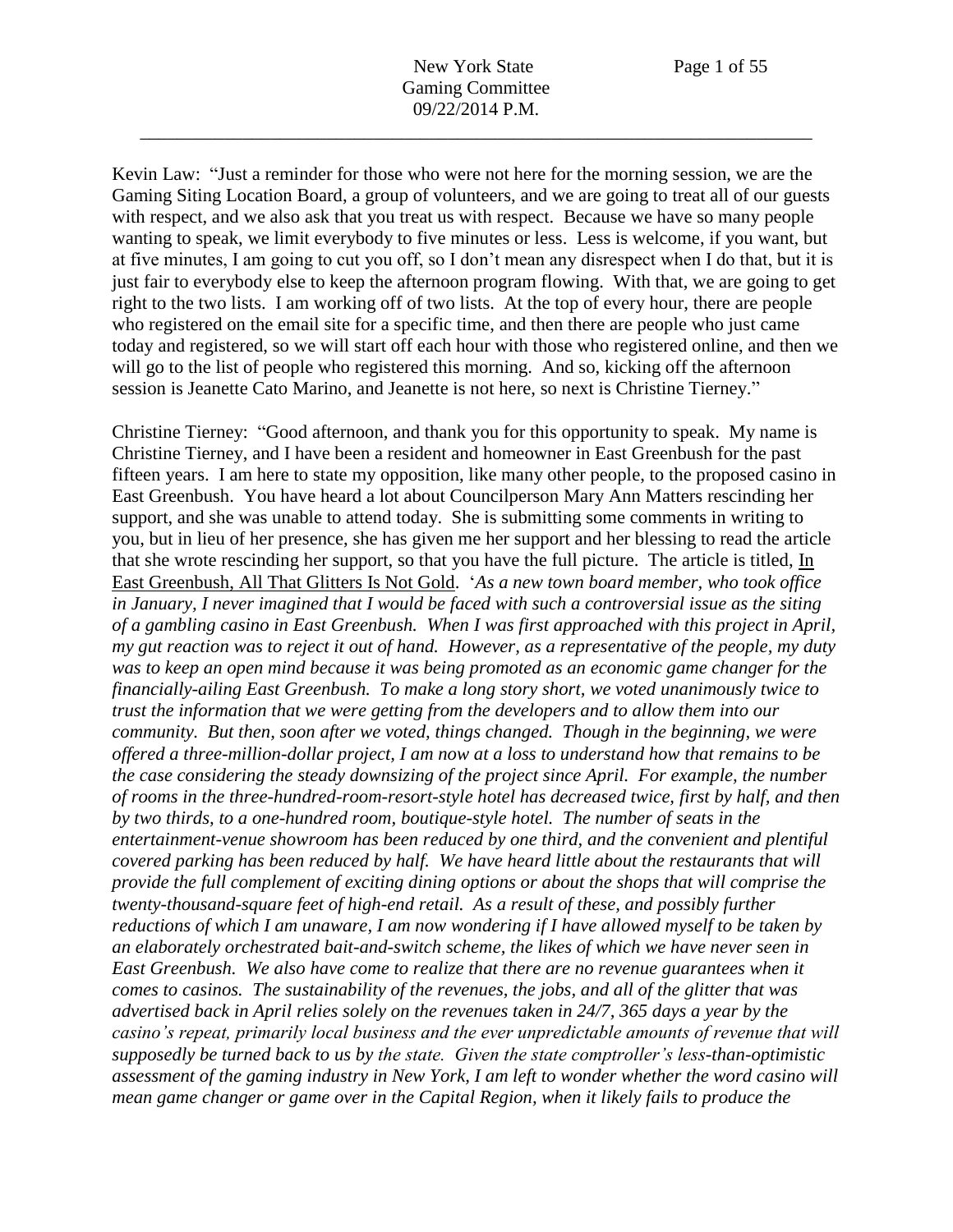*widely-advertised results. Since April, this project has dwindled from a world-class-destinationresort casino to a local-class casino, and it happened without the Town Board's prior knowledge or input. To add insult to injury, we have yet to be told by the developer how the downsizing of this project will impact the previously-forecasted revenues, jobs, and prospect of lower property taxes. For all of the reasons stated above, I withdraw my support for this project, and I am urging my fellow colleagues on the Town Board to do the same before it is too late.'* By Mary Ann Matters, East Greenbush Town Board. I would like to add that this was very hard for Ms. Matters. It took an enormous amount of courage, and it has results in vicious attacks and threats. She is the only Town Board member who has made any effort to communicate with residents publically, and she did write this after numerous conversations with residents. I would publically like to thank her on behalf of the residents of East Greenbush, and I would like to thank you again for the opportunity to speak."

#### Kevin Law: "Jack Conway."

Jack Conway: I come bearing gifts. My name is Jack Conway. My wife and I bought our house in East Greenbush twenty-six years ago. Thank you for having us today. There has been a lot of talk about the frequency of support and opposition in East Greenbush for a casino. This morning, Mr. Davis called us a vocal minority of **nimbes**. All of those kinds of statements are impressionistic and anecdotal, and in fact, you have before you two systematic sets of data from which to compare; support and opposition. First off, this was submitted. It is a 509-page binder that was submitted to you on June  $30<sup>th</sup>$  in twenty-bound copies and ten USB ports. I hope you have seen it, and I don't say that to suggest that you might be negligent; only to be sympathetic to the fact that no five people have ever been inundated with as much paper as you have. So I hope..., I point your attention to this; it is a 509-page submission. Today, we have submitted a 347-page addendum to that, making 856 pages of rationale, petitions, letters of opposition, media articles, and a copy of the lawsuit that was filed by Save East Greenbush. Now, that is one set of data. The other set of data is this, and this is the entire section on resident support in the Capital View Casino application. This is it. So let's take a look at what these two things say. First off, they submitted 49 pages to document resident support. We have submitted 856. They submitted a petition with 678 signatures, and we have submitted a petition with 3,058. They have 19 pages of statements from residents in support of the casino, and we have submitted 228 pages of statements of opposition. At the three public hearings sponsored by the town, there were 141 speakers, and 115 spoke against the casino, and 26 spoke in favor. So let's look at the stats; 82 percent of the people in East Greenbush who signed the petition oppose a casino in East Greenbush, and 92 percent of the statements submitted to you, formally submitted, oppose a casino. 81.5 percent of the people who spoke at public hearings in East Greenbush oppose a casino. Now these are two sets of data that were systematically collected, carefully documented, and formally submitted to this board, so I would suggest that any anecdotal or impressionistic views you are given should pale in comparison to what we have documented here. And I just want to give you a small sense of why the community feels this way. All of the Capital View applications have three major thrusts, three major sets of problems they want to solve. One is the heartbreaking poverty of Albany. The other is the heartbreaking poverty of Troy, and the third is the cannibalization of the Saratoga Racino. Now you could understand why we in East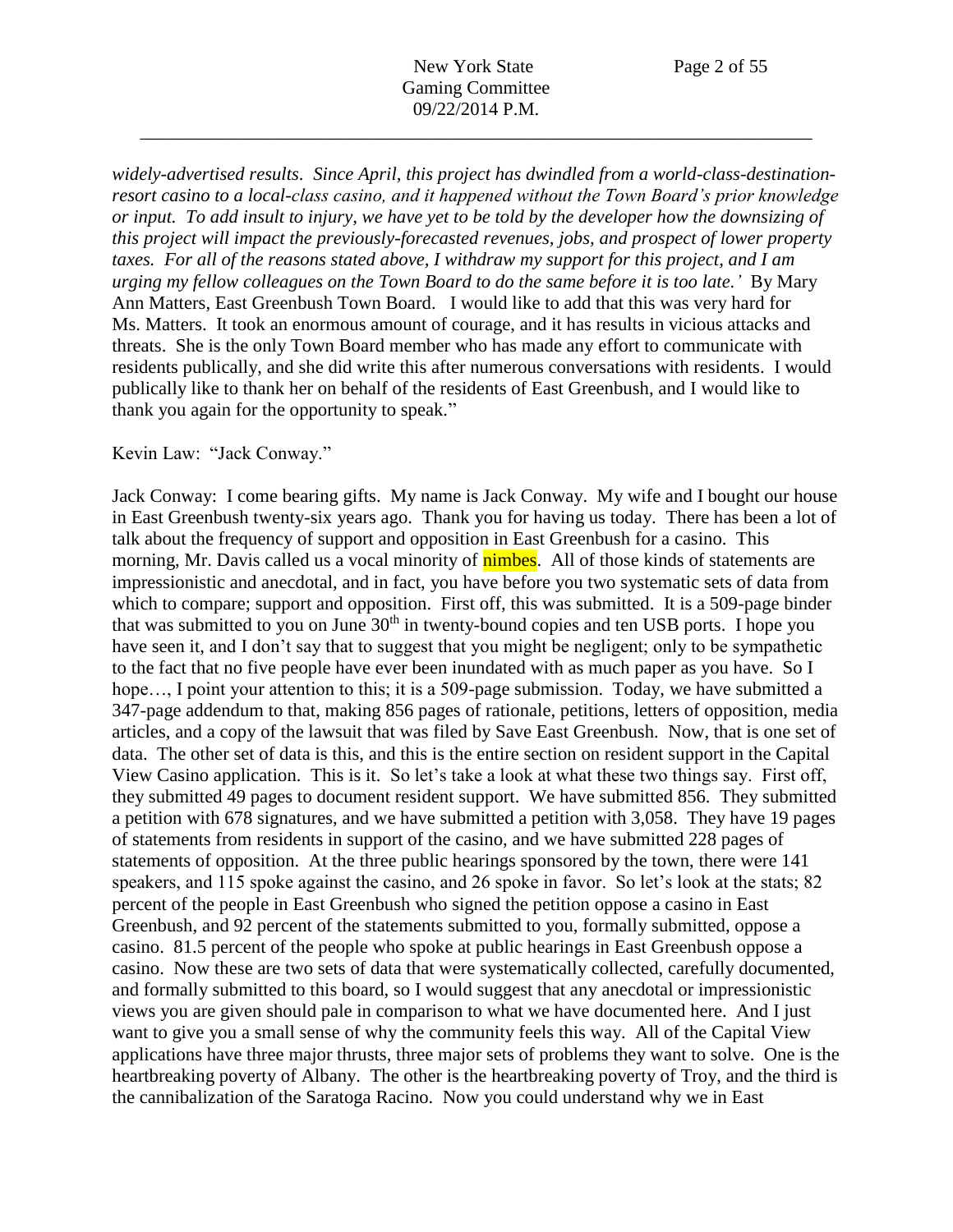Greenbush do not want to be the staging ground to solve the problem for three large municipalities who rejected the opportunity to solve this problem for themselves. And the reason is because it is our roads that will be clogged, it is our Girl Scout camp that will be lost, it is our property values that will decline, it is school buses full of our children who will be sharing the road with drunk drivers. So we understand that the impact is supposed to be region wide, but why a prosperous small town like East Greenbush would be used as a staging area to solve the problems of three major upstate municipalities, all of whom have more resources than we do and the ability to solve their own problems. We don't think that is fair and 3,000 signatures on a petition. I did not put them on an Excel spreadsheet; I just did a numerical count, but 70 percent of those 3,000 signatures are from the Town of East Greenbush. Almost 90 percent, between 85 and 90 percent, come from within a fifteen-mile radius of that site of the casino. Alternatively, the Saratoga submission has 678 signatures, only 291 have addresses, but of those 291, only 100, or 34 percent, are from East Greenbush. There is no doubt as to how the people of East Greenbush feel. If there was a referendum in that town today, it would be two or three to one against this casino. We say no, and we implore you to do the same. Thank you."

Dennis Glazer: "I have a question for you, sir, Jack. May I ask you a question?"

Jack Conway: "Yes, sure."

Dennis Glazer: "I think you may have inadvertently given me an accurate percentage when I asked you earlier, if 70 percent is of your 3,000 signatures, about 2,100 or 2,200."

Jack Conway: "That's right."

Dennis Glazer: "And there are 17,000 people?"

Jack Conway: "There are 16,400."

Dennis Glazer: "So 16,000. So doing the math…"

Jack Conway: "It is just under 11,000 adults."

Dennis Glazer: "So as a percentage it is…."

Jack Conway: "Approximately 20 percent."

Dennis Glazer: "Twenty percent of the adults."

Jack Conway: "Of the adult population. It is 12 percent of the entire population of East Greenbush. In social-science research, if you can get two percent of the municipality, you have a huge sample."

Dennis Glazer: "I have a second question."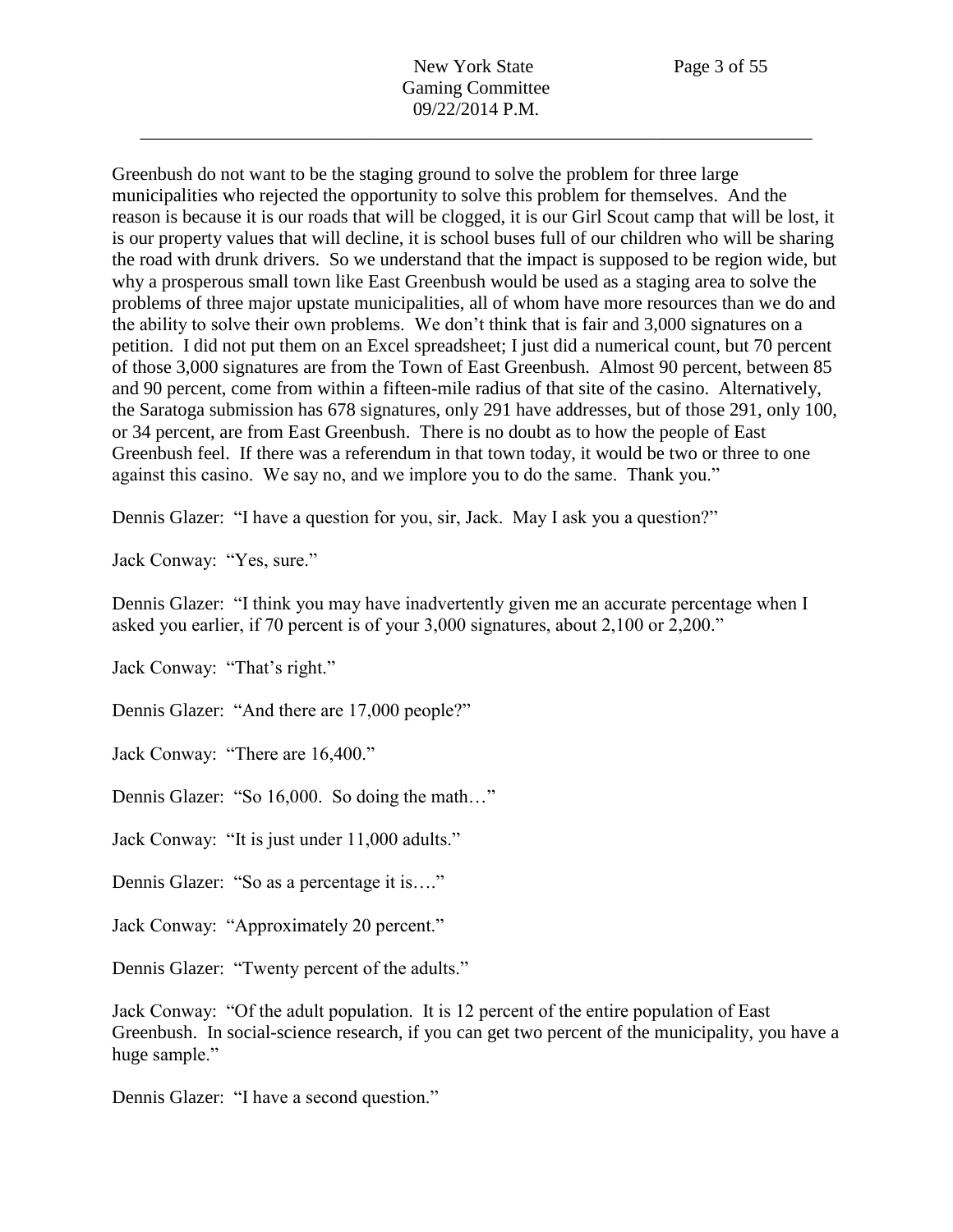Jack Conway: "Sure."

Dennis Glazer: "Somebody said earlier that it was unfunded, the opposition is unfunded."

Jack Conway: "Yes."

Dennis Glazer: "Who pays for all the …"

Jack Conway: "Well what we do is we each pay for certain things. We make a batch of signs and everybody throws in 100 bucks. I paid for the production of the 500-page submission, Tina and Mora paid for the production of the 347-page petition. We have no funding. We have a website where you can donate, but that hasn't really drawn anything. We have had one fundraiser, and we raised a couple of thousand dollars. This is a grass-roots organization in the pure sense of the word."

Dennis Glazer: "Thank you much."

Jack Conway: "Okay, thank you."

Kevin Law: "Neil Dugan."

Neil Dugan: "Good afternoon. My name is Neil Dugan, and I, unlike mayors and prominent business people; I am a resident of East Greenbush, New York. My wife, Mary, and I live within a mile of the proposed casino site. I would like to address what we believe to be negative aspects about siting a gaming casino in my small community and town of 16,000 people. It has been well documented that East Greenbush is not an economically distressed area. If there are any financial shortcomings, it appears that those troubles have been caused by inept, weak, and nonexistent accounting practices. Audits of town finances have not been completed. When outside firms have been retained, there have been scant records to rely on in the performance of such scrutiny. This again does not mean that our community is economically deprived. Changes in proposed and original plans for the casino with promises of work and revenues seem to fluctuate as the developers alter designs and concepts, so no one even knows what is being offered. Supposed income for the town and reduced taxes for its residents now seems clouded. Pledges of support from surrounding towns and cities to support the East Greenbush casino mean little to taxpayers as to who will pay for the necessary increased police and fire personnel, not to mention infrastructure, construction, and maintenance. As the crime increases, property values will inevitably lower the tax base. Let us consider another factor in your panel's charge; the support of the host community for gaming in East Greenbush. A number of months ago, our town board voted to support a casino in Thompson Hill. Their planning for that action was exposed only by foil request; residents were totally excluded. Such secrecy leads to distrust. Thus far, unrefuted documentation shows that our townspeople are not in favor of this siting by a margin of at least six to one. Since the time of planning, two of the five board members have changed positions; one recuse and one no vote. The reasons for those changes have been widely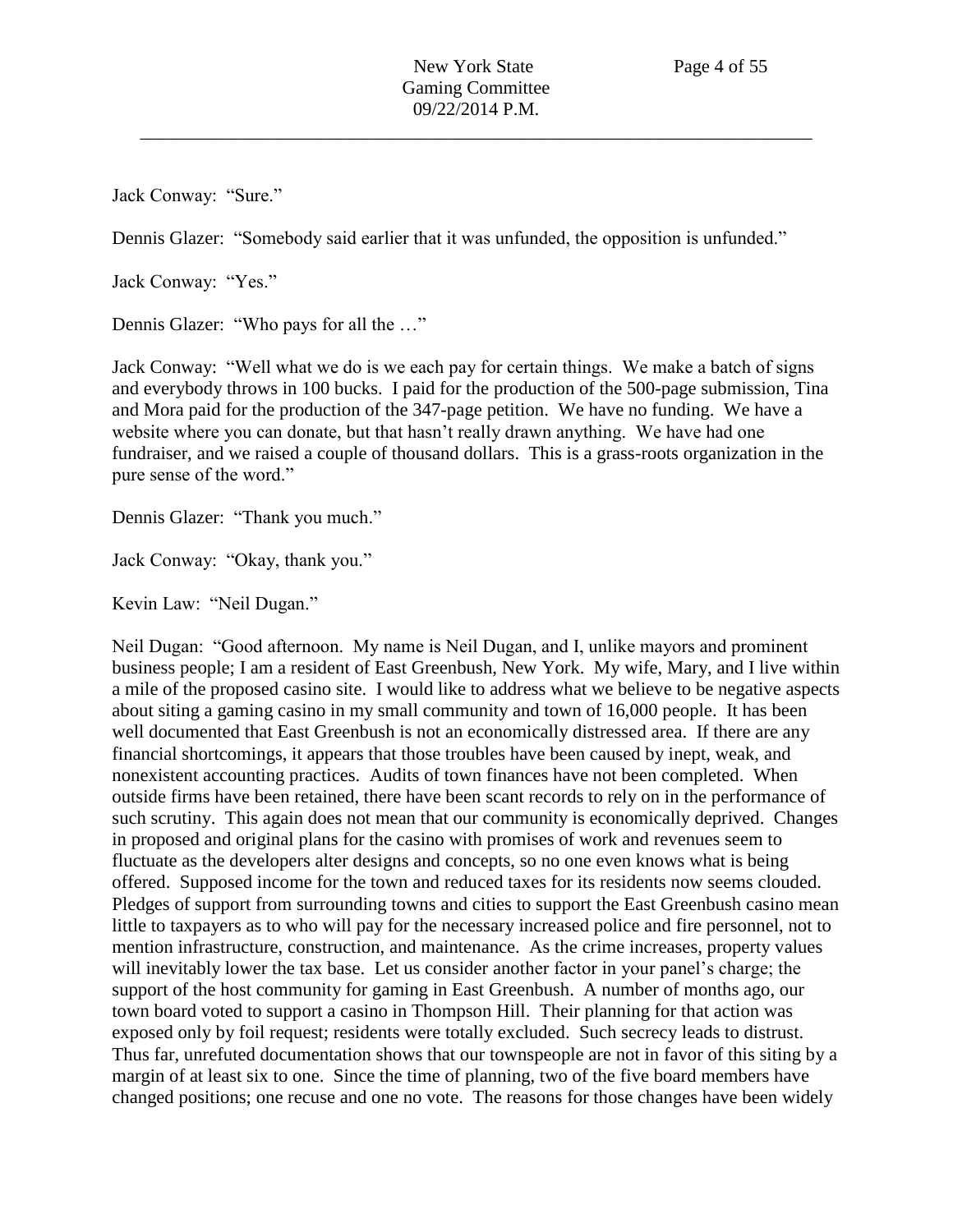published. A bolder question might be what kind of motivation the other three members had to maintain their yes vote. People are upset that the casino would be placed near schools and community-service organizations. It seems perverted to have adults trying to win money from craps and roulette next door to children trying to earn grades and awards from teachers and mentors. Townspeople are disturbed at what might be convoluted and dishonest zoning and planning decisions. I personally hope that a well-conceived SEQRA process doesn't become twisted by contrived, legal arrangements. Eminent domain has been exacted on communities before. Albany's Empire Plaza is one such example. Many businesses and homeowners were displaced by then Governor Rockefeller. As present mayor of Albany was quoted in the *Times Union*, 'The Empire Plaza is a cautionary tale. Government should respect what people want.' Finally, looking at other failed casinos, there is a strong possibility that the East Greenbush siting, Thompson Hill, could have a similar future. Where will all the workers go then? Thank you for your consideration and deliberations."

## Kevin Law: "Kara Benson."

Kara Benson: "Hi. Thanks for the opportunity. I am actually probably going to keep it brief. I did have longer repaired remarks. Repaired, prepared; oh my goodness. I have been up since two in the morning. Prepared remarks, but many of the points have been covered today. I am an East Greenbush resident. I also am opposed to an East Greenbush casino. I guess two things I would like to say is that while I appreciate Kathy Sheehan looking out for her constituents, I would like to just say that I think the East Greenbush residents wish that their representatives had been looking out for them, as well as she is attempting to look out for her constituents. And the other point I would like to make is that there is no doubt in my mind that we are resolute. We are not going away, we're just not. If this thing gets put here, I mean with all due respect, I don't mean to be unkind or anything like that, but it's going to be havoc. We are resolute, we are not going away. We will continue to have fundraisers. We have barbecues and picnics, pizza. Somebody from PTO just came down to me. They didn't even, some of these people still don't even know, so that 3,000, she said, 'Can I make my own petition? Because I want to tell the other parents about it.' This thing is growing, and I am not going away, these people are not going away, Save East Greenbush is not going away until the casino goes away, period."

Keven Law: "Now to the other list, people who registered, starting with New York State Senator James Seward."

James Seward: "Well first of all, thank you for the opportunity to testify here today. I am Senator Jim Seward, and I represent the 51<sup>st</sup> Senatorial District, which is all or parts of nine counties right in the center of the state, including Schoharie County. Now when the constitutional amendment and the implementing legislation came before the State Senate, I was a supporter of both the constitutional amendment and the implementing legislation. And I can speak to my understanding, clear understanding, of what the legislative intent of both the amendment and the implementing legislation was, and I think I can speak in my conversations with constituents of what the voters had in mind when the approved the constitutional amendment, and that is that successful casino applications should meet certain criteria. First and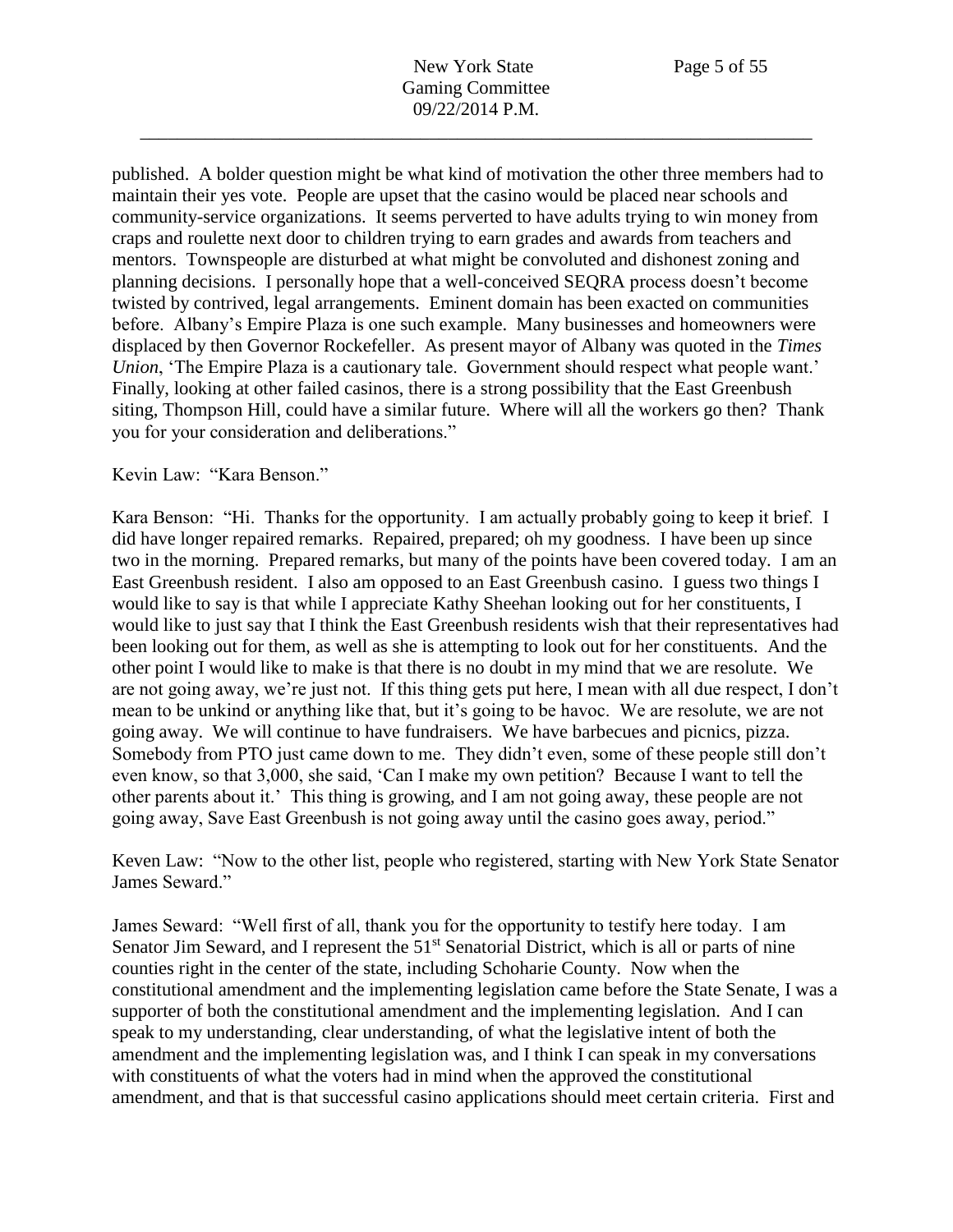foremost, is having broad economic impact in regions that are in great need of increased

economic activity. Obviously revenues for both local governments and the state speed the market; applications that can be built and up and running expeditiously, so those benefits can be quickly realized, and finally, strong, local support for a casino. The Howe Caverns Resort and Casino project more than meets all of these criteria, and I would submit to you that it is the only proposal in the Capital Region that does. The Howe Caverns Resort and Casino proposal is a real game changer for a county and for a region that is in great need of a game changer. This is a county and region that has some of the highest unemployment in the state. This is a county that has received less economic development infusion in terms of the levels that have gone into other competing communities here in this region. There has been no nanotechnology state investment in Schoharie County, as well as moving state agency offices to Schenectady or over to the Troy and Rensselaer County to help bolster those local economies. We have been on our own, and of course, the devastating impact of the floods from Irene and Lee back in 2011. Communities have decimated, local economies have been decimated, and local tax bases, as well. And the Howe Caverns Resort and Casino is the only proposed project in this region that anchors with existing attractions, so all can benefit on a region-wide basis. Howe Caverns currently draws approximately 200,000 visitors each year. But also keep in mind that it could co-anchor with this casino with other regional destinations. I represent also with the Baseball Hall of Fame in Cooperstown, a major draw, as well. We have the Cooperstown Dream Park, which is a major draw, ski resorts, entertainment venues; all would benefit collectively through the presence of a casino at Howe Caverns. The Howe Caverns Resort and Casino represents the only true destination resort that will benefit an entire region, and not just one single community. There are some pretty impressive numbers that reflect the project's overall economic impact. Fourteen million in additional revenue to the county that is struggling, 3.7 million of additional revenue to a town that is struggling, 6 million of additional revenue to the school districts that are struggling, 3,000 construction jobs, 1,700 permanent jobs in an area where we see a flight of our young people leaving just to find a job. And of course, there is talk of establishing a regional fund for tourism promotion, workforce development, and other local projects that will benefit the entire region. Finally, I would say that the Howe Caverns Resort and Casino can be up and running quickly. We have an experienced team here. Michael Malik, the owner/developer, a successful entrepreneur in gaming, sports, and entertainment industries; major projects under his belt already. Full House Resorts as the operator; regional resorts and casinos in similar markets. They have already been successful; they can be successful at Howe Caverns. And of course, with Howe Caverns being a long-term successful attraction, there is a great team in place there. The environment approvals are in place, the water and sewer is in place, and strong, local government and public support; it is all there in a package. So I would submit to you, when it comes to the Howe Caverns Resort and Casino, it is ready to be constructed, we are ready to operate, we are ready to rebuild our region's economy, and we are ready to produce revenues for local governments, as well as the state. It is our time; please give us that opportunity. Thank you very much."

Kevin Law: "Thank you Senator. Thank you for your comments."

James Seward: "Thank you."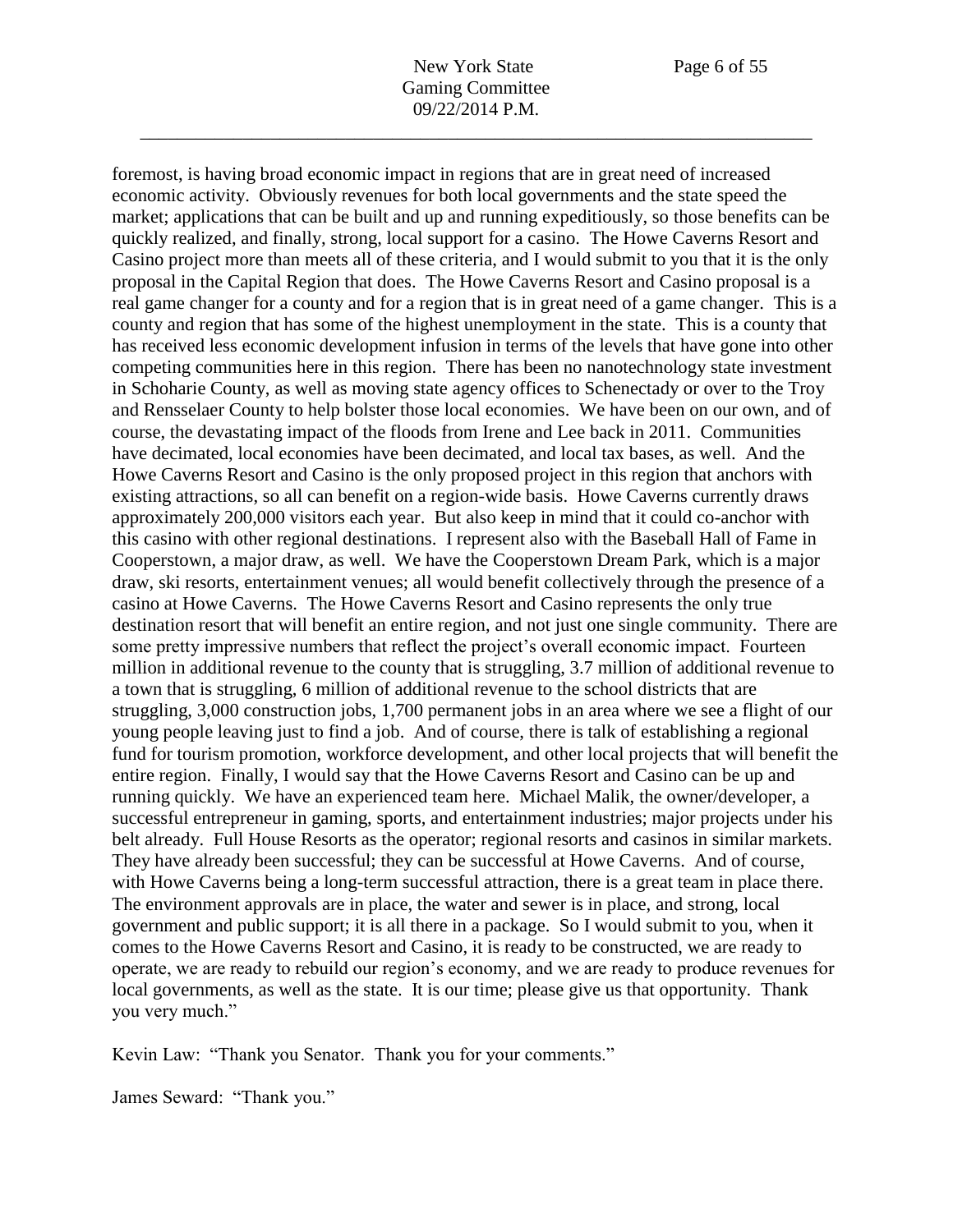Kevin Law: "Have a good day. Okay, next is Carmel Patrick."

Carmel Patrick: "I would like to thank the Gaming Facility Location Board for giving me the opportunity to speak today. My name is Carmel Patrick, and I am the Director of Development at miSci, the Museum of Innovation and Science in Schenectady, and I am also a proud resident of the City of Schenectady. MiSci is one of Upstate New York's most unique attractions. Located in Schenectady, it is more than a museum; it is a center for aerospace and astronomy education. Our hands-on science, technology, education, engineering, and math or STEM educational programs and exhibits not only serve young minds, but we also serve adults, as well. We serve thousands of children who come to our museum every year on school field trips or family vacation trips. They learn about Schenectady's history, about the rich history of innovation in our region, and they also learn about things like the stars through the services in our planetarium. MiSci has grown by leaps and bounds in recent years, and we want to grow more. We are renovating our planetarium and opening a Challenger learning center next year, where kids can experience a simulated shuttle mission. MiSci is a learning experience, but it is also part of the entertainment and cultural fabric of Schenectady, and when I think about Rivers Casino and Resort, I think about how much that entertainment and tourism industry could benefit if they came here. Proctors alone draws more than 650,000 people here annually. That is a huge boost to our downtown businesses and the city's economic vitality. Those people drawn to downtown frequent other businesses and other institutions, such as miSci. Think about this, Rivers is expected to attract 2.8 million visitors to Schenectady. To a city like us, that is an incredible number. This is the only application that will send those visitors to a real downtown, and I have to say a downtown that has become so vibrant in recent years. If the idea of the Gaming Act is to extend economic benefits of the casino, then Schenectady is the only place it will truly happen. And I know Rush Street Gaming is going to work to make it happen. I know they have tied their Rush Reward Program to museums in other markets, and I would welcome such a partnership with miSci that would bring more visitors through our doors. We already see countless children and families pass through our doors; in fact, we had 86,000 visitors in 2013, up from 20,000 in 2012. That encourages me to speak for the need for those economic benefits I just mentioned. Our city is great in many ways, but so many of our families struggle to make ends meet. Schenectady has the thirteenth highest concentration of child poverty in the nation, not the state, but the entire country, and the schools, our schools, are in a constant budget crisis. Our Schenectady schools have a high number of economically disadvantaged students, nearly all qualifying for free or reduced lunch, and low graduation rates. That is something I can't help but think about when a school field trip or a field trip from one of our local nonprofit youth serving organizations comes to visit us at the museum. MiSci can spark a lifelong interest in learning. I think the taxes from Rivers could be the solution to making sure that that spark doesn't fizzle out. And the casino offers a chance for employment that includes tourism, food service, and security, amongst others. These could give our high-school students a chance to enter the excellent programs at Schenectady County Community College and master those career paths. Thank you for taking the time to hear from me today. I hope the board will consider awarding the license to Schenectady. Our city is ready. Thank you."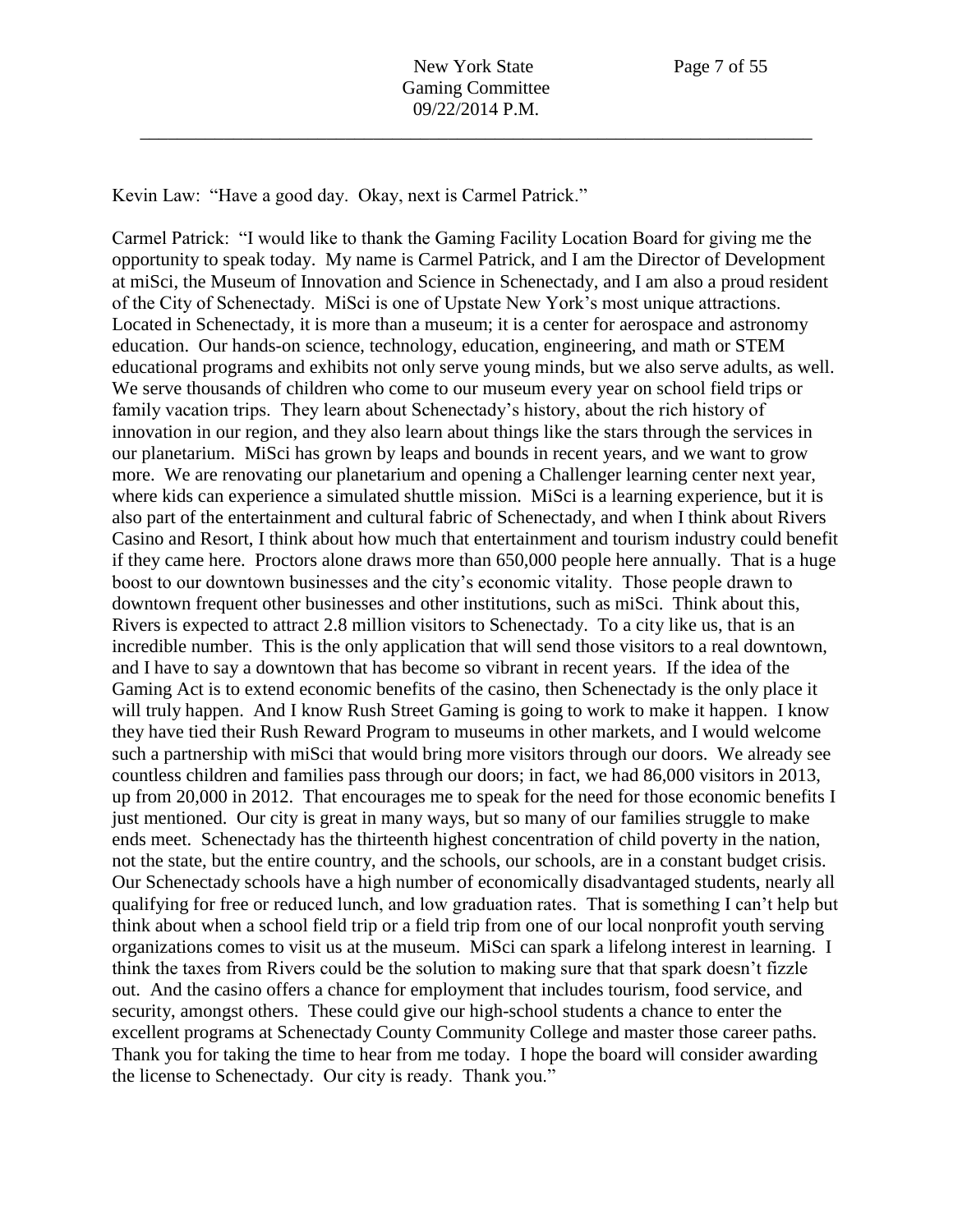Kevin Law: "Thank you. David Kettlewood."

David Kettlewood: "David Kettlewood, of course, is my name. I live in East Greenbush, and I have been there sixty-three years, I was actually born in Samaritan Hospital, but moved over after that. I am opposed to the casino. I think the location is a bad location. From what I hear, there are going to be thousands of cars coming in to that area daily. That makes me think again as you have heard many times about the Girl Scout camp, residential areas, and schools. Someone had mentioned the possibility of some kids skipping school to maybe go to the gambling casino. I know myself, in 1970, when McDonald's opened up in East Greenbush, our high school was just a few feet away. We skipped class and went to McDonald's, so it can happen. Anyone says that it is not possible, well it is. We have a Wal\*Mart next door. Now I am not saying that we…anyone that reads the papers in this area knows Wal\*Mart has a problem with different shoplifting and so on, and again with additional cars, I am sure that would increase. Someone mentioned nursing homes also. Good point. I retired last year, and I have been able to volunteer my time there, playing sing-alongs with the guitar, maybe about once a week, and I have noticed one nursing home in particular does not put the last names on the rooms anymore. Now you can speculate why that is, I have a few ideas, but they would not tell us. They also make you sign in when you go in now, they say so that they can find you if there is a fire. I am sure they have some other reasons for wanting you to sign in also. Again, additional people coming into the town; who knows what is going on with that. Stolen signs; three times my sign was stolen. I called the police twice. One time the policeman said something interesting; he said, 'Okay, we are going to increase the patrols.' So I said to myself, well they haven't even put a shovel to the ground yet and we have problems with crime already. Economically, you have heard all about that, I don't want to go into that, although I do believe that gambling as it is, is really just another form of taxation, and it is going to move money from one area to the other area. And finally, one of the things that I did since I retired is that I got out, starting May  $17<sup>th</sup>$ , and walked the streets of East Greenbush. I made up 450 flyers, as somebody mentioned, we don't have a lot of money coming in, and I paid for them myself, handed out every one of them. I kept some records. I talked to approximately 200 people, okay, and of those, clearly 60 to 65 percent were against the casino for various reasons. Again, they just thought it was a poor spot, couldn't even actually believe that they considered putting it there. Some were obviously not for gambling, just a variety of reasons; you have heard them all here today. Basically what I am saying is that I would be against it. I would like to be able to say again that I was out there talking to the people of East Greenbush, 450 homes visited and 200 people talked to. Thank you."

Kevin Law: "Robert Lassone."

Robert Lassone: "Don't start the time yet. Good afternoon, my name is Robert Lassone, an Albany County resident and a New York State retiree, a proud New York State retiree. I have been totally blind for a lot of years now, and I am coming to speak to you today about a different subject that has not been approached, and I am not sure if you are the agency that will deal with this; however, you can at least get it to the right person, if you so choose. And that is the fact that casinos are not ADA compliant, even though the law has been on the books since 1991,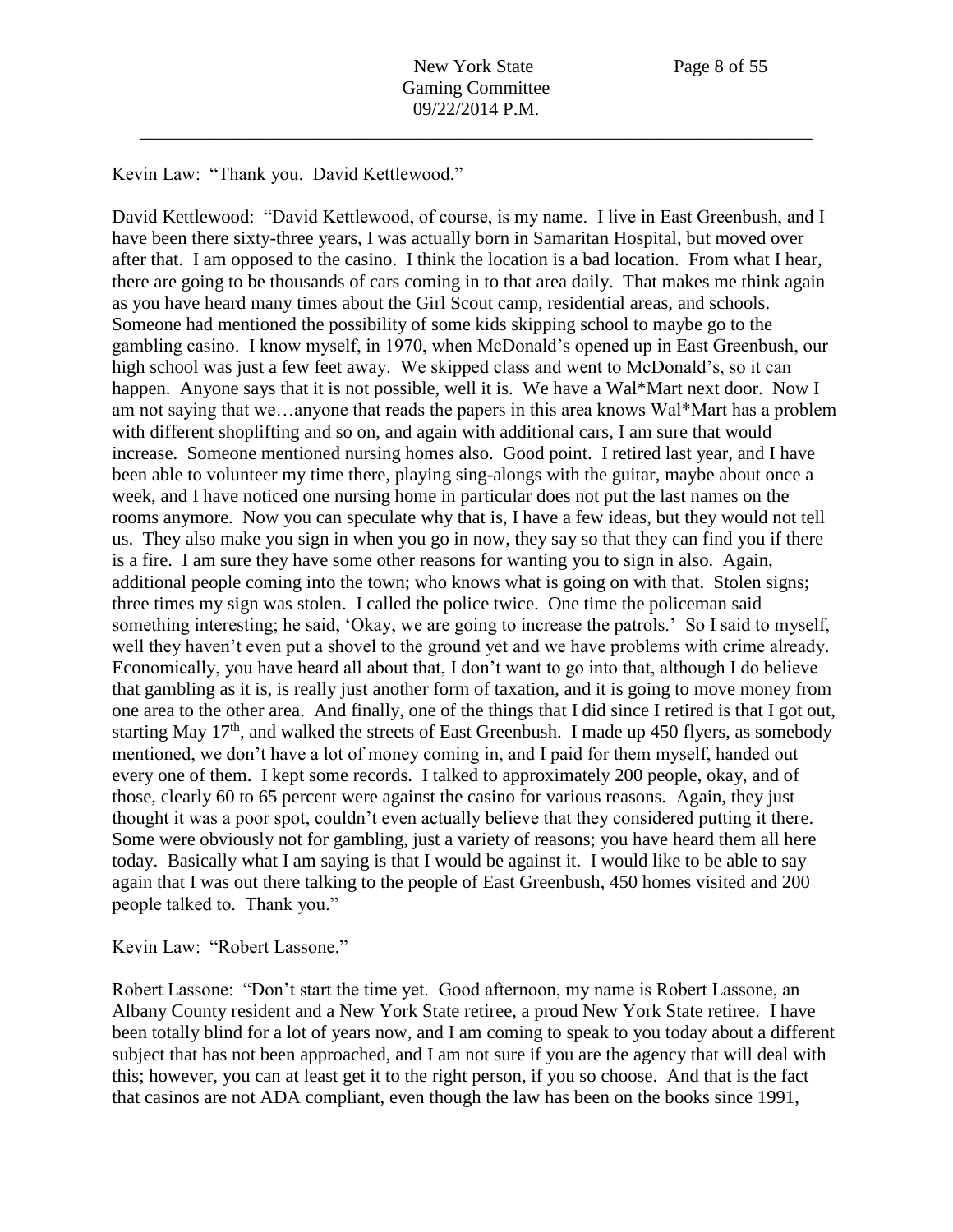signed by President Bush, Sr. Americans with Disabilities Act is a followup to Section 504, the National Rehabilitation Act, which was passed in the early 1970's. Get over here. He is a momma's boy, what can I say. New York State has been a leader in providing services for the disabled community, not just in the last 25 years, but for the last 50 years, approximately. With 504, they set up a section called 55B in the civil service structure, so that disabled people who had skill, but were unable to compete with the general public were given a heads up or a foot up in the door, so that they could get a career. I was a beneficiary of that, and a proud one, and served New York State for many years and retired in not total comfort, but at least not on minimal subsidy. If it wasn't for that assistance, I would have had a problem. I am just one of several thousands of people that are disabled that worked for the New York State government and got that opportunity. Now how is the system not applicable today for the casinos. Next time you sit down in front of a slot machine; close your eyes, and then play. Lots of sound effects, but no clue as to what is going on, and yet it is in print on that screen, besides the music, there is print that says what is going on, how many cherries, or if you are playing casino poker or whatever. It tells you what is going on. We have no idea. Just recently, in the month of July, over 2,000 people went to Las Vegas for a national convention of blind people. They participated in the only game that is available to them, which was slot machines, and if they were totally blind, they did not have a clue. They were up to the mercy of the people who were around that could see, to let them know what happened. Myself, I was at a casino in Las Vegas in probably 1982 or 1983, somewhere around there. It was Caesars. I was playing a slot machine, and finally a bar girl came by and said, 'Sir, why are you playing that machine, it is tilt.' I didn't know it. I kept putting my quarters in there and getting nothing. So she got the pit boss out, and he came over. He opened up the door; it opens up like a refrigerator. He could tell exactly when my last quarter got registered. He gave me a big stack of quarters, and while he has got that door opened, another blind guy comes down the aisle, and he bumps into the machine, and he starts pumping quarters into a machine that is wide open. So it does present a problem here, and there is no reason why it can't be made adaptable for the visually impaired; very easily done. Everything today has a talk option to it. My wristwatch will talk. I have a pocket reader that holds 28 novels. It reads it to me, and I put it under my pillow at night when I am going to sleep. It fits in my shirt pocket. Computers talk. It is called a system called Jaws. Given us an equal opportunity, so that we can lead a normal and productive and normal life. I am not a heavy gambler. I do enjoy it occasionally. The last time I went up to the Racino in Saratoga. I thought by now that they must have something available. I went to customer service, I told them my problem, and asked if they had one of the computers here or a slot machine that talks. 'No, I am sorry. We can't help you. You will have to get someone to help you.' And that is the way that it is. That is the way that it was in Las Vegas just recently. The only time that I know that they made a talking computer was for Ray Charles, over thirty years ago, and it told him whether he had three cherries or not, but that is the only time. To protect the casinos, if they did put a jack in there, where a blind person could put on a headset to hear what is going on, is they can make a bastard part on there, excuse my French, but we all know what that is. Instead of having a normal-sized jack, have it go in another inch beyond there. Instead of having it round, you could have it as a triangle, just to protect the casino to make sure that someone isn't playing games with it and screwing up the system. When you go to Disney World, you can go to customer service there and put up a \$50.00 deposit. They will give you a headset and a recorder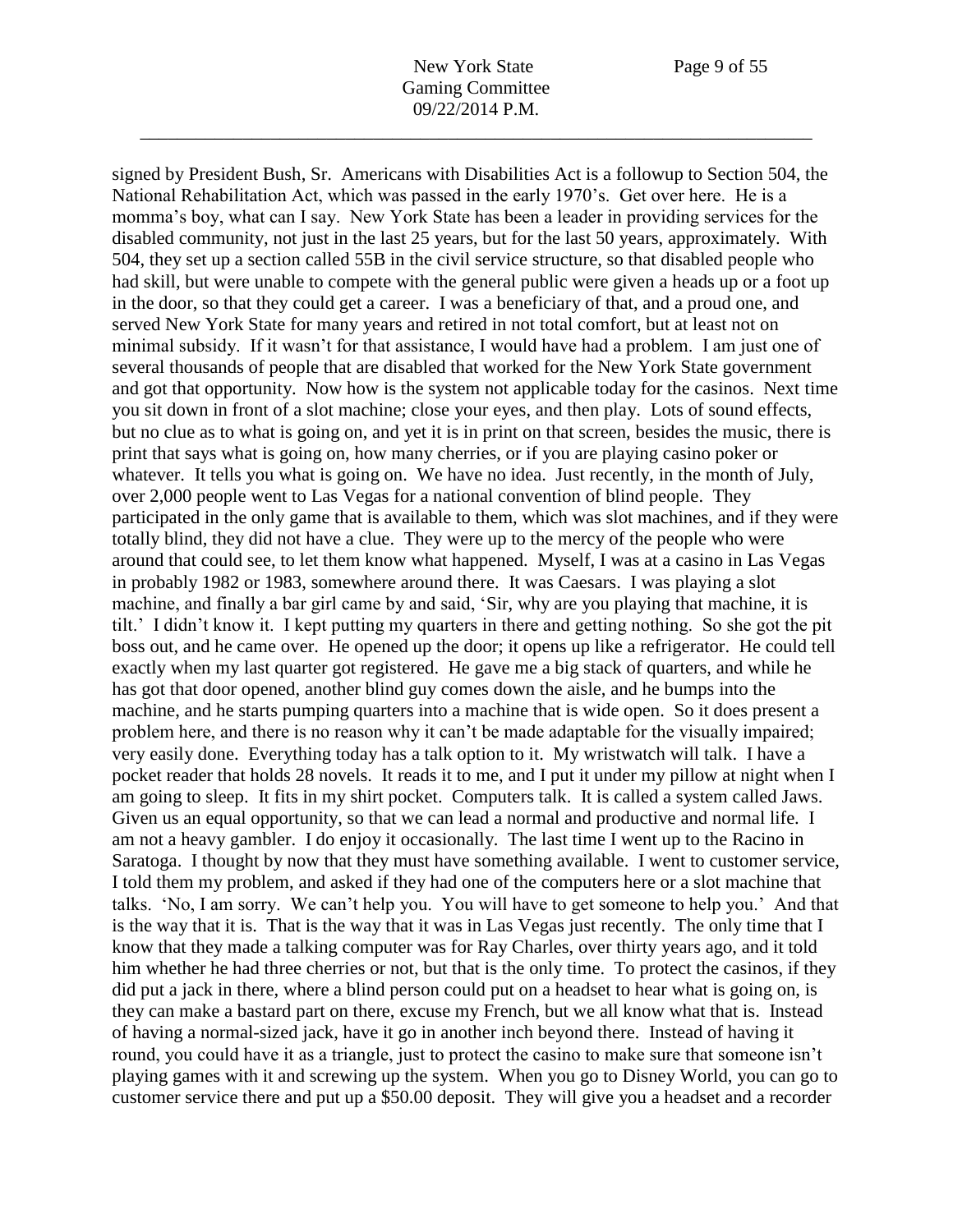that tells you what is around you, and then at the end of the day, you bring it back to them, and you get your \$50.00 back. They could do the same thing at these casinos. Why aren't they doing it? Because no one has really pushed the issue. I have been trying for weeks to get a hold of somebody of the officials in the State Gaming Commission to air this, and got nowhere. I have been trying a telephone number, (518) 388-3300. I tried extension 2, extension 4, extension 9, which is legal, and all I got was a pickup and then back to a dial tone. All three extensions were not applicable. You don't have people answering the phones for the last, it has been probably three-or-four weeks that way."

Dennis Glazer: "Excuse me. Which one of you guys wants to tell Robert that his time is up?"

Robert Lassone: "My time is up, and I thank you very much. By the way, it is a little warmer now than it was before."

Dennis Glazer: "Robert, thank you for bringing that issue to our attention that I certainly was not aware of. You should know that what you just said was heard by the folks at the casino commission."

Robert Lassone: "In case they want to talk to me, my phone number is (518) 755-8662. Thank you."

Dennis Glazer: "Robert, what did you do for the State of New York? What did you do for our state when you worked for the state?"

Robert Lassone: "I am sorry?"

Dennis Glazer: "What did you do for our state when you were working?"

Robert Lassone: "I was a Medicaid examiner, and my last position was Principal Medicaid Examiner. Prior to that, I was a venereal disease investigator for many years. Then I had sight."

Dennis Glazer: "There are several people in the back who are glad that you are blind. (Lots of laughter) Maybe some in the front!"

Kevin Law: "Heather Marr."

Heather Marr: "Hi, my name is Heather Marr, and I am from Middleburgh. I don't have any statistics, I don't have a speech, and I don't have any numbers like everybody else. I just wanted to come in here as a community member. I was born and raised in Schoharie County. I went to school in Schoharie, and I now presently live in Middleburgh. A local company Cobleskill Stone; I have made a career there. I have been there for ten years; I love it. It is a great place. I was fortunate enough to find that career. A lot of people in my generation aren't that lucky to find a career in their hometown. I don't want to leave. A lot of my classmates have left. If you bring this casino in, I am hoping that future generations, when they graduate and get that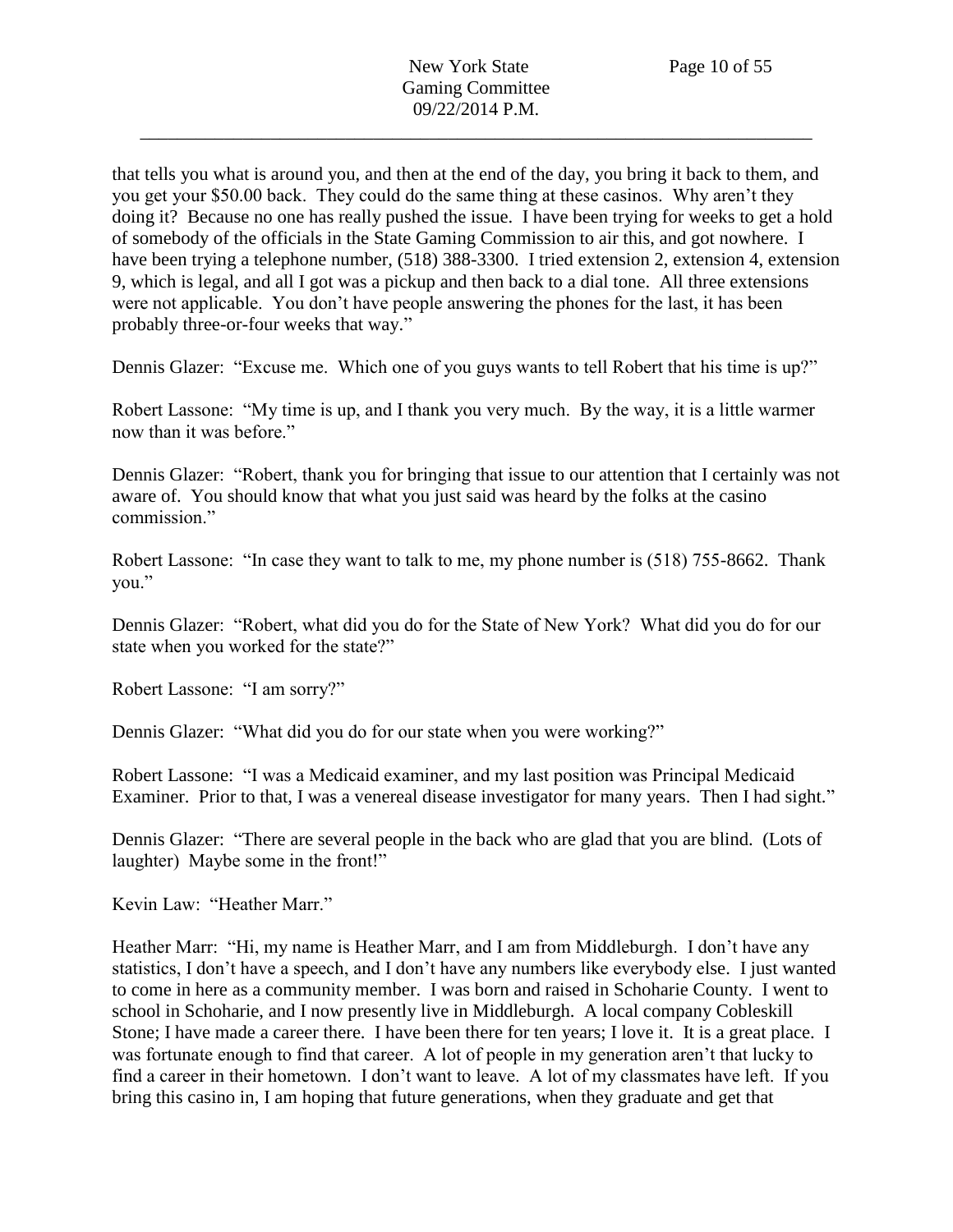diploma, they are not going to say, 'I can't wait to get out of here.' Because I have heard that from so many people, and I have seen so many businesses go out of our community because everything is just falling down. There is nothing there. I love it there. I don't ever want to leave, and if it comes in, it will help. I have seen the devastation from the floods. I wasn't affected personally, but a lot of my friends have been. It is hard. It is hard to see people leave because they have no choice. The town where I went to school, in Schoharie; there used to be so much going on, and now you go through and there is nothing there. Houses are just empty because they either could not afford to do anything, nothing has been done for them, or they just don't have an option. I think if you bring this casino in, it will help. It will bring other people in to bring money into the community. It is just going to be a lot better. So, I didn't have much to say, but it is quick. I know you like the quick conversations, so that's all I got."

Kevin Law: "Nice job. Thank you Heather. Next is John Andrew Dacus."

John Andrew Dacus: "Hello. Thank you for having me. I didn't expect you to pronounce that right. My name is Jonathan Andrew Dacus. I am the General Manager at the Residence Inn by Marriott in East Greenbush, New York. I am here for support of the casino. First of all, let me start off by saying how much I love my job, and my job is to promote the City of East Greenbush. I know that the casino draws a lot of attention that not everybody is looking for, but it does draw a lot of attention that we, the hospitality and tourism profession, are. First, let me start with my first experience. I just transferred from the hotel in Saratoga Springs, New York. I sold the restaurants and nightlife, the combination, but that is not what I am looking for to sell here. What I am looking for to sell here is an option. We are very fortunate in the location of East Greenbush, as the maps will show you. Within three hours, you can get to Burlington, Boston, New York City, Syracuse, you name it. One thing that we are fortunate enough is that we do have two technology parks located near the projected site. That brings a very diverse, transient business. We are getting people from all over the world with the recent added technology in our area. Also, one other thing that we are blessed with is just the diversified culture that is coming. I am very excited to see the changes that that is going to make. One thing we certainly could do better with is the families that we serve, especially at the three hotels in East Greenbush. I think between the three of us, it is fair to say that we have 60,000 overnight accommodations throughout the year, several of which are family business. It is very tough to promote East Greenbush when Albany, next door, has all of the family attractions that East Greenbush doesn't quite have yet. I do think that with the casino coming that will create more jobs and more opportunities for other local businesses to piggyback off of tax relief. So I am interested in getting, we do have phone flags, it is a great place to send people in East Greenbush, if you have time. We are looking to help those families because we are very fortunate to get a lot of guests in East Greenbush, but if we don't give them healthy options to what they currently have, how long are we going to be able to maintain them? But thank you again for allowing me to present, and I will keep it pretty short. Thanks."

Kevin Law: "Thank you. I am told what happens sometimes…do you need to take a break or do you just need a minute? Alright, we are going to stop for a minute. As I mentioned, Bill Hotaling is next. Is he here? Alright, no Bill. Kevin Hayes? I see a hand up. Is it Bill or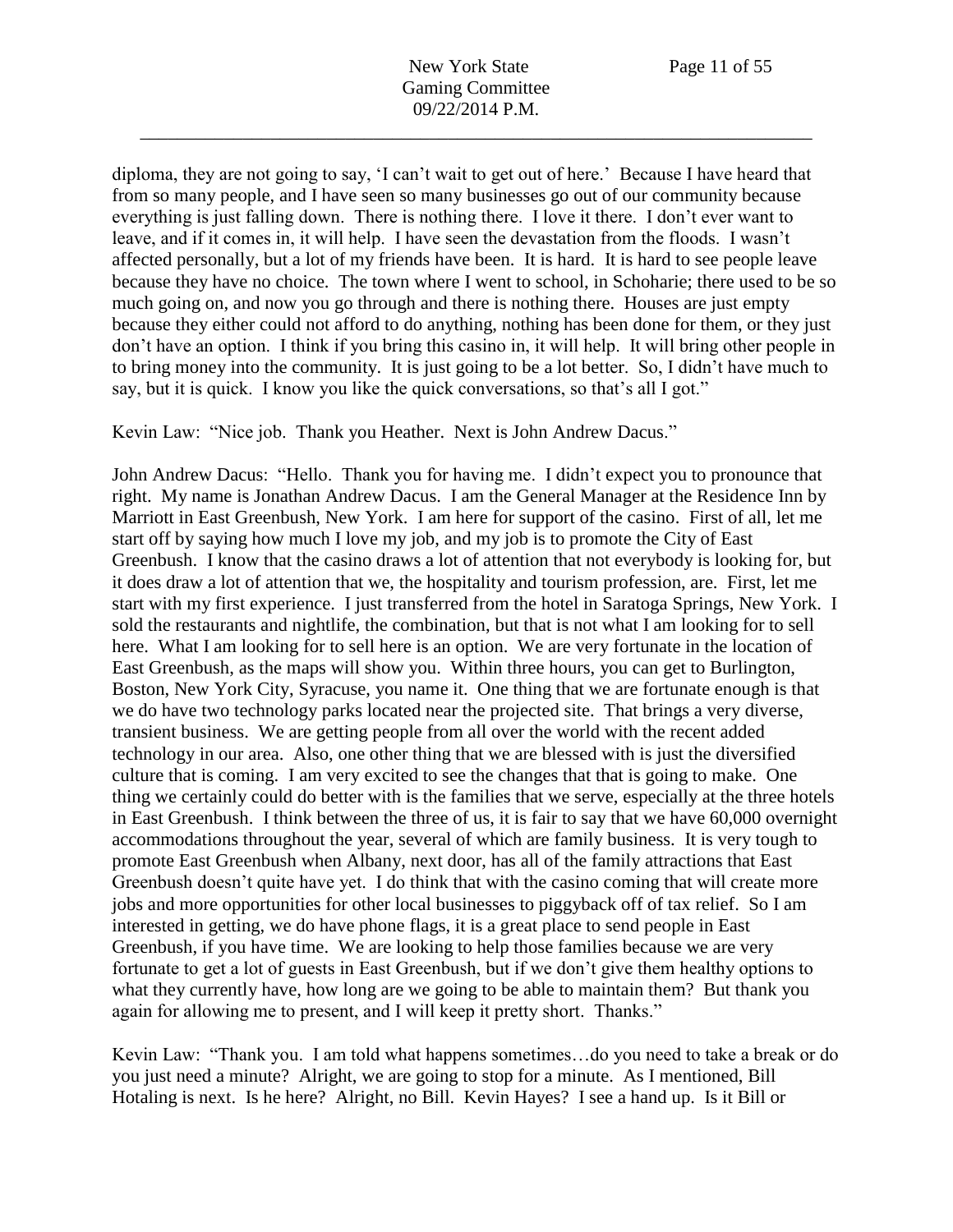Kevin? Who is here? I see no Bill, I see no Kevin. Wait. Mary Sagendorf is speaking for Kevin and Chris Guldner, so she is speaking for two people. Is Mary here?"

Mary Sagendorf: "Good afternoon, my name is Mary Sagendorf, and I am with my partner and fiancé Chris Guldner."

Chris Guldner: "Mary Sagendorf, you may heard of that name before. That is because the Sagendorf Corners Road is directly at the corner of our property. We are in a residence directly across the street from the location of where the proposed hotel and casino would be built. We are here in support of Howe Caverns Resort and Casino. So in five minutes, I just want to hit on three fundamental components of the evaluation criteria that we want to speak to. One is environmental sensitivity, two is a development approach with local businesses, and three is integration with regional tourism. First, the environment sensitivity. In 1802, the Sagendorf homestead was built on the property directly across the street from the proposed casino location. You can obviously understand how we would consider the impact on our way of life and the beautiful view that we have. I think that the proposed project acknowledges a rural design concept that not only protects but enhances one of the state's premier natural attractions. From a development approach with local businesses, in 1802, not only was the Sagendorf homestead built, but so was the Bull's Head Inn in Cobleskill. That is the oldest building in the village of Cobleskill, which Mary and I and my son own, and we are restoring it and bringing it back into operation as a full-service restaurant in Cobleskill. We intend to partner with Howe Caverns Resort and pursue a win-win relationship between the casino resort operation and local restaurants, as do some of the other local restaurant tours in the area, and we are looking forward to that relationship. The third point is integration with regional tourism. In 1802, the Beekman Mansion was built. That is a tourist destination in Sharon Springs that brings lots of tourists. In addition to the Town of Sharon and the sixteen other towns in the county of Schoharie, I plan, as chair of the county's tourism committee to integrate the strategy for the county's tourism with that of Howe Caverns casino and resort. Those three points I think are critical to the selection of the casino that will be awarded, in addition to the other selection criteria. I believe that our personal opinion adds much credibility to those selection criteria. Thank you."

Dennis Glazer: "I have one question for you. And I apologize because it is out of ignorance, but what is…isn't Howe Caverns a seasonal tourist attraction?"

Chris Guldner: "No it is not."

Dennis Glazer: "That is why I asked."

Mary Sagendorf: "No it is not. That is one of the advantages of being a cavern. It stays 52 degrees all year long, so it is open all year."

Dennis Glazer: "Live and learn."

Chris Guldner: "Thank you for your support."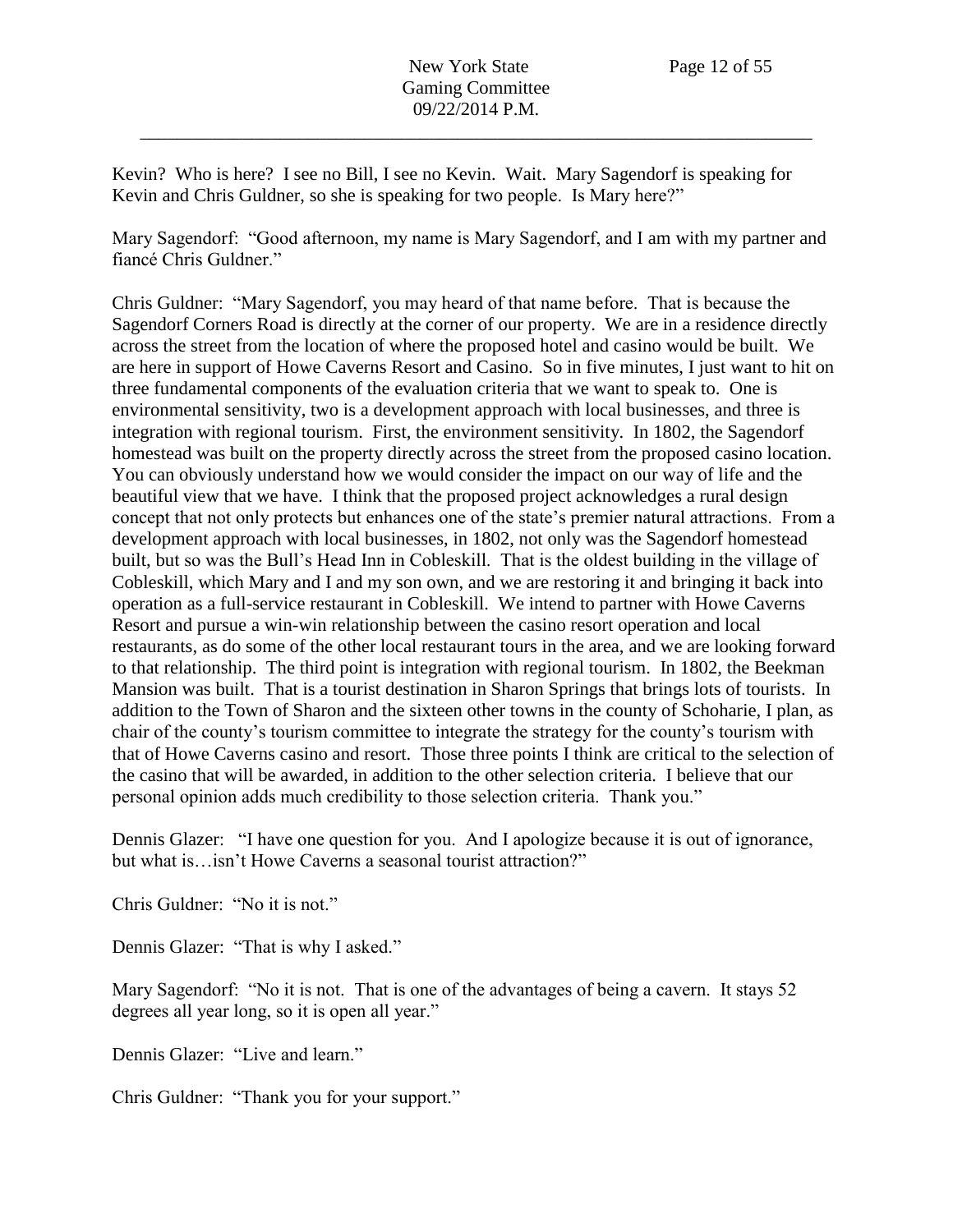Kevin Law: "Very good. For the others that are wondering, it is two p.m., and we are going now to the registered speakers starting at two, and we have Robert Malozi. Is Robert here?"

Robert Malozi: "Good afternoon gentlemen. My name is Bobby Malozi. I reside in the Town of Rotterdam Junction that is within Schenectady County. I am also a business owner in the City of Schenectady. Let me first say I really respect the difficult decision that you all have to make. It is quite obvious from all the presentations that any of these projects would greatly benefit any of the host cities. (noise from the audience) That being said…you're cutting into my time. That being said, we have to remember one thing. As much as there is a lot of discussion about the competition of these four projects, we are all part of the Capital Region. We are neighbors, and when things affect the Capital Region, they affect all of us, whether they be positive or negative. And if we have to really look at the decision-making process and where the need is the greatest, it seems to me that the greatest need lies within the City of Schenectady and particularly the City of Schenectady school district. You can see from our statistics, and we have talked about facts and figures for quite a long time now, but it is the largest urban district in the area. The newest census states over 10,000 enrolled students in the City of Schenectady schools, more than half come from children that are below the poverty line. It is a significant fact, and it is something that should be considered very heavily, considering the benefits that this casino on the river could have toward the city. With me here today is David Brown. He is a member of the Schenectady Stakeholders Association with me, and I am going to turn the microphone over to David."

David Brown: "Good afternoon gentlemen. As he said, my name is David Brown, and I am the president and CEO of the Capital District YMCA, but I am really not here today to represent the YMCA. I am really here as a citizen who cares about the City of Schenectady and as a strong supporter and member of the Schenectady Stakeholders. I can attest firsthand that we have had at the YMCA a wonderful working relationship with the Galesi Group, the developers in this project. They have helped us take a blighted building and neighborhood and turn it into a resource for the community to house 180 homeless men. They also helped us establish a brandnew YMCA, where children and families are able to participate on a daily basis seven days a week, 365 days a year, with a healthy, wholesome program. I see this casino as something that would really give a boost to Schenectady in turns of jobs, as 1,200 jobs could be provided with this project. It would be a huge help to the members who live in that community to be able to find that type of employment, to be able to put that type of a resource into the community. And at the end of the day, the bottom line is how can we help more children, and I think that people having jobs and being able to be employed and help boost the economy is going to really turn around some of the things in Schenectady. Schenectady has been seen as a city that at one time was dark, but now it is a city that is seen providing light, and I think it can serve as an example to not only provide light to the City of Schenectady, but around the world. So I thank you for your time and listening to my comments."

Dennis Glazer: "Thank you both very much."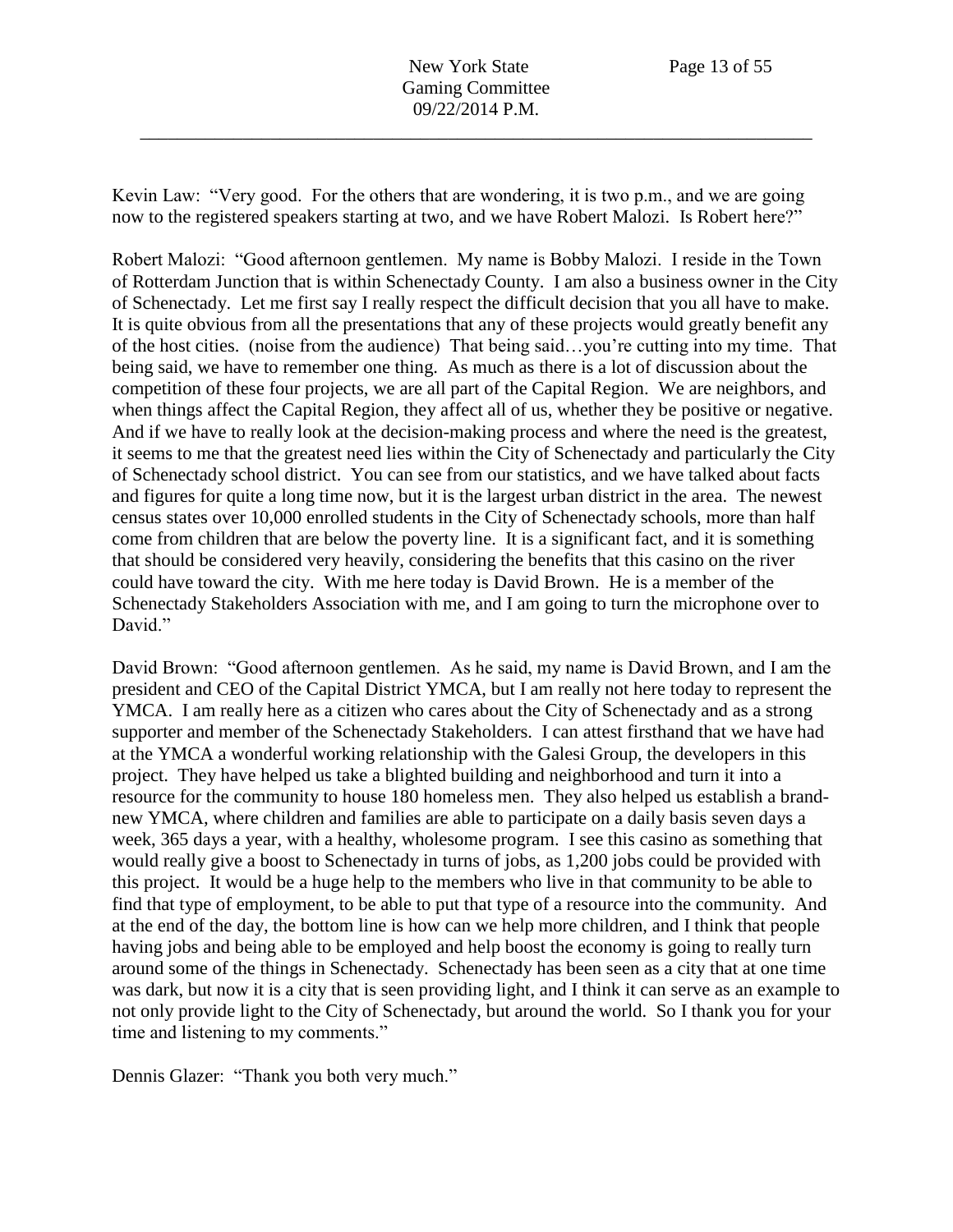Robert Malozi: "Thanks for your time, gentlemen."

Dennis Glazer: "I know I shouldn't say this because the hearings aren't over, but everybody has been incredibly well behaved. Even when things are said that you don't like, there is just a low murmur, as opposed to loud boos, which would occur downstate."

Kevin Law: "Don Johnson."

Don Johnson: "I'm Don Johnson from East Greenbush, and I'm the guy who foiled the meeting notes, which revealed some of the conspiracy and secrecy in town government on this casino question. If New York State had a recall, the people who did this thing would be well on their way out of office, and we wouldn't need the Location Board to put a stop to this fiasco. If you have noticed, the town board hasn't even had the sense to ask their due-diligence questions. Capital View is even quoting the police chief in town as saying that he is used to doing more with less, so he sees no need of modification to the East Greenbush Police Force. But I want to address one of the slides that Ms. Cox put up last week related to making the case for our financial distress in East Greenbush. It was the *Wall Street Journal* story, which compared East Greenbush to Compton, California. If you read the fine print, East Greenbush is nothing like Compton. According to our state comptroller in the cited story, our problem in government is mismanagement, not some systemic blight. Our debt is interfund debt. We owe it to ourselves. We don't need a casino; we need some honest government. East Greenbush is a reasonably well-to-do town with a median household income of \$78,000.00, but as cited by the state comptroller, we have had illegal payments to officials, questionable contracts, a half-milliondollar-early-retirement incentive for six town hall insiders, some of whom have come back on the payroll as consultants. The list goes on, and the mismanagement continues. We learned at the last town board meeting last week that we still cannot expect the certified financials for 2010, 2011, 2012, and 2013 anytime soon, though the town has paid something in the neighborhood of \$75,000.00 to two CPA firms for the work. The special single purpose of the federal funds used in the Mannix Road roundabout, which was ordered by the town board eight months ago has yet to begin. And there is some indication in the record that some of those funds were used to pave, guess what? Thompson Hill Road. This was supposed to have been the responsibility of the subdivision developer on Thompson Hill in another subdivision, which brings us to the elephant in the room, gentlemen. We have two conflict-of-interest recusals directly related to the casino property options on that subdivision property, which I just mentioned; one from the town board and one from the planning board. And this Thompson Hill property deal, which requires the conflict-of-interest recusals, has its own questionable history. The plat approval on that property development was signed last January by the planning board chairman without a planning board meeting and without an authorizing resolution. This, after the matter had been dormant since 2011. Sort that one out, and we might see how Capital View landed on the most inappropriate piece of property in the Capital Region. You need to be asking some important questions about this one, and I'd say think Chinatown. So the state comptroller is right about East Greenbush. We have got mismanagement, and we have got corruption in government. And the one thing, I think you can understand when I say this, the one thing we don't need is a cash dump from a casino to complicate our municipal problems. Thank you."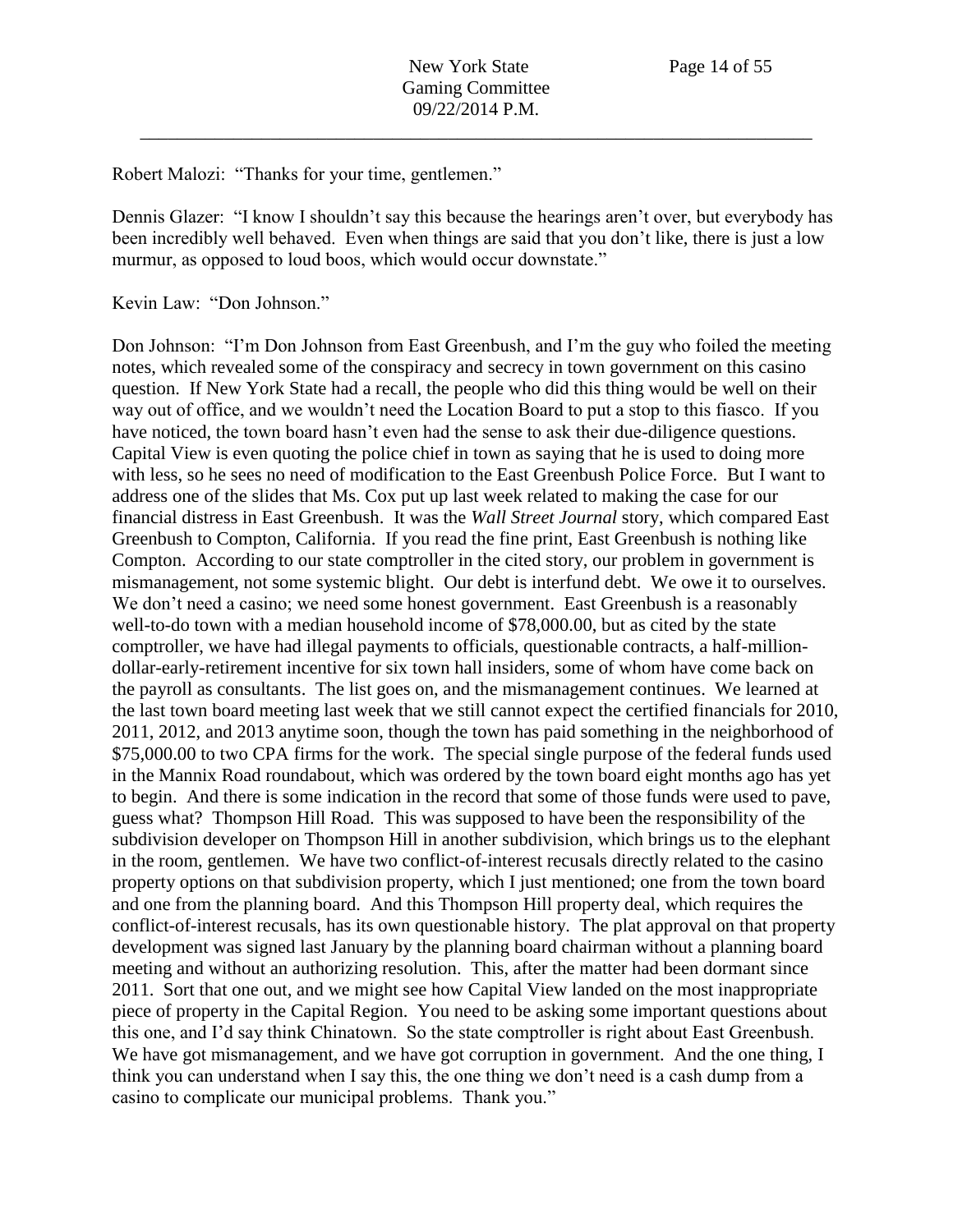Kevin Law: "Mary Boisvert."

Mary Boisvert: "My name is Mary Boisvert, and I currently reside at 55 Working Road in the Town of East Greenbush, in the County of Rensselaer, in the State of New York. I have lived at this address for the last 25 years, and I have lived in several other locations within the geographic area known as East Greenbush. My ancestors settled in East Greenbush from their way through Ellis Island from Italy in the hamlet of Prospect Heights, which they still remain. I am a graduate of the East Greenbush Central School District. My two adult children are graduates of the East Greenbush Central School District also, and they remain in the area. I stand before you to convey my opposition about why the Town of East Greenbush does not meet the criteria for this proposed casino. First, I would like to inform you that the elected town board officials did not do diligence in asking any of the preliminary important questions, such as what will be the impact to the town's infrastructure? No discussion about mitigating the effects or associated costs with a project of this magnitude. The second point being that we are not impoverished, as the following evidence will show you. The median individual income of a person in East Greenbush is \$50,704.00. A total of 1,183 results found that East Greenbush ranked 178<sup>th</sup>, with the median individual worker of the \$50,704.00. The per capita income is \$43,669.00. A total of 1,185 results found East Greenbush is ranked number  $212<sup>th</sup>$ . The median family income is 106,815 US dollars. A total of 1,175 results found East Greenbush, New York is ranked 253, with the median family income of \$106,000. The median value of a home in East Greenbush is \$254,000.00. Out of a total of 1,249 owner-occupied houses, it found that East Greenbush ranked  $454<sup>th</sup>$ . The poverty rate for East Greenbush is 3.4 percent. Of that, there are 152 total, families in poverty are 25. It is ranked 938 out of the total 1,136 results. The employment population of anyone 16 years or older in the Town of East Greenbush is 77.8 percent. It ranked 860 out of a total 1,186 towns. As my final plea, I implore you to please consider the facts and do what is the right thing for our Town of East Greenbush. Thank you."

# Kevin Law: "Bob Wolfgang."

Bob Wolfgang: "Good afternoon gentlemen. Welcome to the Capital Region. Thank you for taking on the responsibility of this important decision, and I don't envy you, especially with the schedule that you have established for yourselves. My name is Bob Wolfgang. I am a 63-year native of the Capital Region. I, right now, am involved as a CEO of a private-investigation business located in East Greenbush. I live in West Sand Lake, which is in Rensselaer County, just bordering East Greenbush. I am here today to lend my support for the proposal for East Greenbush. And there are a couple of reasons why I believe in what they are doing over there. I currently serve, as I said, as a CEO of Tech Valley. My career has been a mixed one. I served for about 33 years in law enforcement. I left that field to get into tourism in the Albany area, and I ran, with a couple of partners, the Albany Aqueducts and Trolleys, which was an amphibious tour operation; the only amphibious tour company in New York State. We ran it for eight years, and we did well. We serviced about 175,000 people in the eight years that we worked, where we were showcasing the City of Albany. We basically acted as ambassadors for the region; not only limited to Albany, but we would do tours of Troy and other areas like Schenectady and other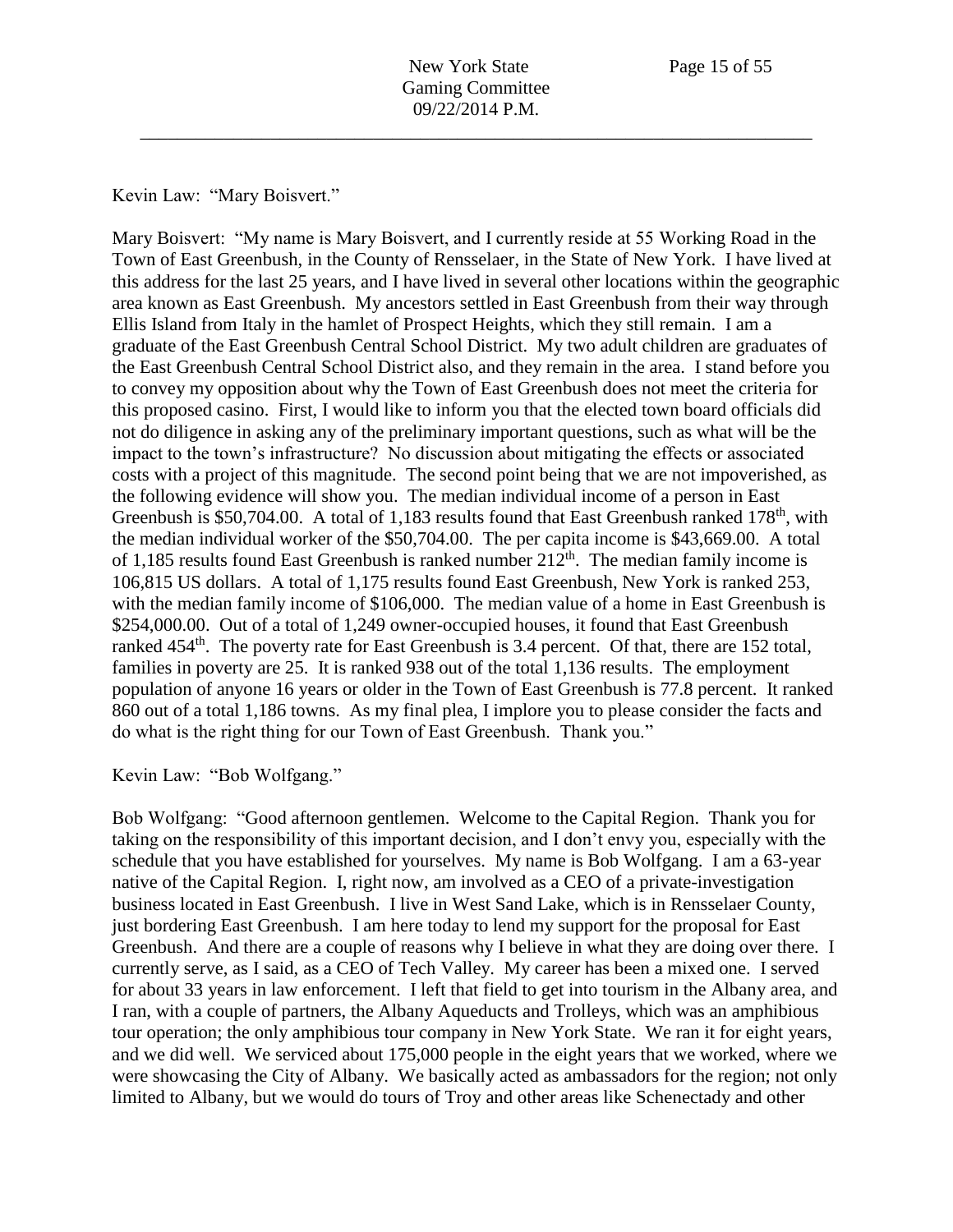points of interest. We have 400 years of history in Albany, so there was a great deal to show off, and it wasn't difficult. We ran into some problems, and about two years ago, we ended up ceasing operations. And one of the major reasons why we did that was we did not have that other large partner that was assisting us in drawing the people into the city. We wanted to make Albany a destination for tourists, and those 175,000 people came from all over the world. It was really rewarding to go and give them the experience of learning about the region. Well, I have not given up my interest in this whole tourism operation thing. I continue to maintain good relationships with people who are skilled and trying their best to make and put Albany on the map and attract people in; people like the Dutch Apple Cruise Lines, people like the folks who run the New York State Museum, the Institute of History and Art, and so forth. There are a lot of people out there who are really trying hard, but lacking again was that one partner who would exhibit an interest as working as a partner to try to help us. So, I have actually had conversations with some of the members of the team for the East Greenbush project, and I was pleased to find that they did share the vision, as far as the potential that Albany has to become a tourist destination. I feel that perhaps if this actually goes through that they will, in fact, assist those people. They will, it will be just enough to bring us up to that point where Albany will, in fact, be sought out by people as a place to visit. The 175,000 who rode with us or were our guests and enjoyed the region really were quite impressed with what that whole area, not just Albany, but the Capital Region had to offer. It is my hope that if the casino and resort go into East Greenbush that not only will they have that 400 years of history and all of the other things that we had to show off, but they will also have a quality casino and resort to visit while they are in the Capital Region. So I am coming from a little different standpoint and that is of tourism, and I hope that this is looked favorably upon, and I wish the best for whoever. Thanks very much."

Dennis Glazer: "I have a question. Why wouldn't the other casinos be that partner?"

Bob Wolfgang: "It is quite possible that they are, but I am not engaged in any conversation with any of the organizers from the other casinos. I happened to have the opportunity to do that with the people from East Greenbush, and again, I was very pleased with their vision and their response. I am not saying that the others wouldn't; I just haven't had the liberty to discuss that with them. Again, perhaps some of the people who are still involved in the tourism business in Albany have, but that is my personal contact, okay? "

Dennis Glazer: "Thank you."

Bob Wolfgang: "Thank you very much for your time, and best of luck."

Kevin Law: "Jerry Eisenberg."

Jerry Eisenberg: "Thank you for the opportunity to address you. My name is Jerry Eisenberg. I live at 212 Upper Mannix Road in East Greenbush. My husband and I built our existing home there more than 24 years ago, and we raised our family there. We selected East Greenbush and our home near Thompson Hill because we wanted a family-oriented community that had benefits of a semi-rural environment. I would never make the same choice again if there were to be a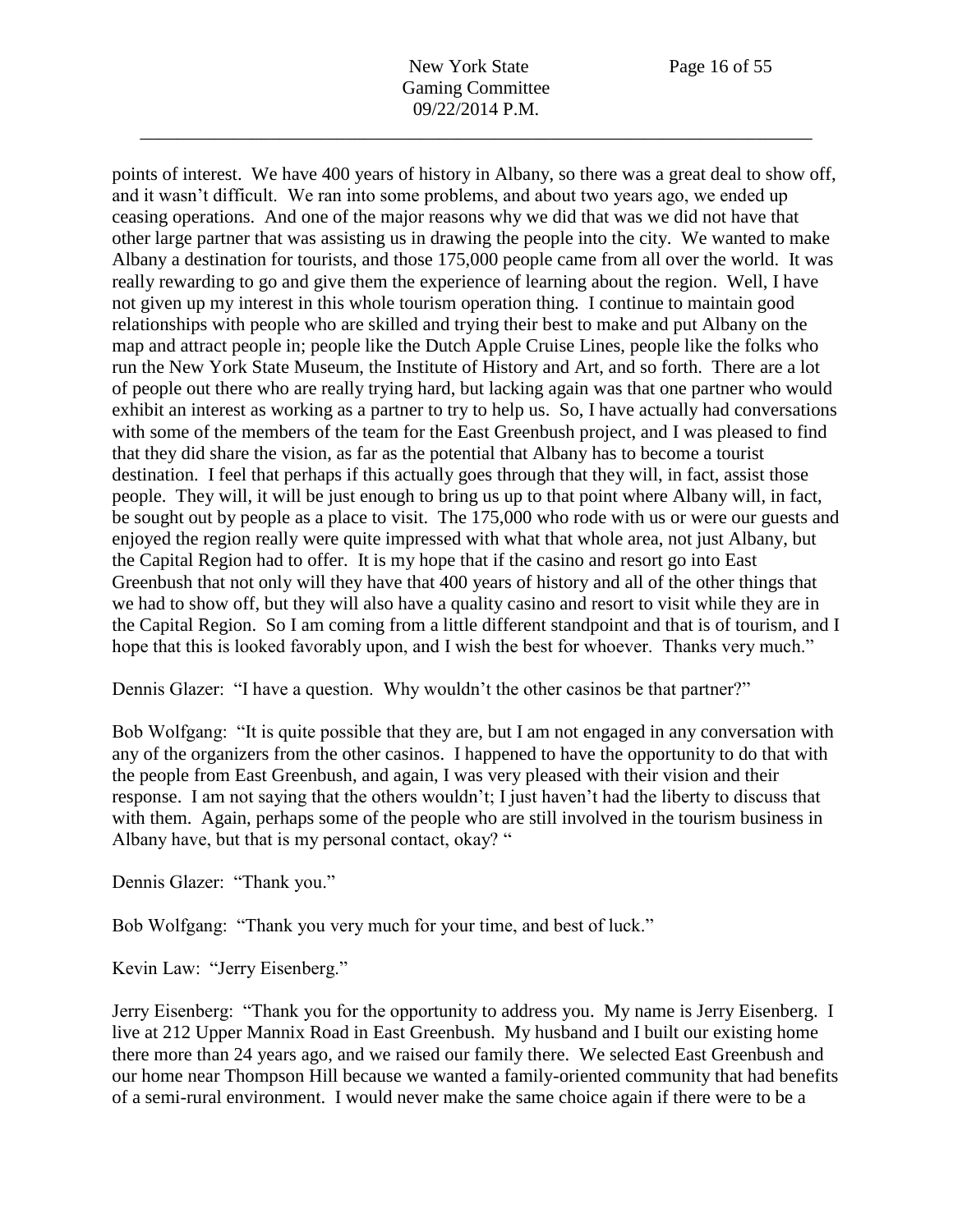New York State Page 17 of 55 Gaming Committee 09/22/2014 P.M.

\_\_\_\_\_\_\_\_\_\_\_\_\_\_\_\_\_\_\_\_\_\_\_\_\_\_\_\_\_\_\_\_\_\_\_\_\_\_\_\_\_\_\_\_\_\_\_\_\_\_\_\_\_\_\_\_\_\_\_\_\_\_\_\_\_\_\_\_\_\_\_\_

casino sited in Thompson Hill. I would like to make four points that can be summarized as follows. One, East Greenbush does not need a casino. Two, a large and very committed group of East Greenbush residents do not want a casino. Three, Thompson Hill is the wrong location for a casino, and four, the Capital View project developers are the wrong people to trust with a casino project. I know you have heard a lot of these statistics already from members of the East Greenbush community who are very concerned about the potential of the casino, but I would like to reiterate some of these points to support my summary because they are important, and I don't think that you will find any of this information in the materials supplied by the Capital View Casino developers. East Greenbush does not need the casino. As of the last census, East Greenbush had an unemployment rate of less than three percent. That's less than half the state rate and far less than the national rate of almost eight percent. The median income of workers in East Greenbush has been reported to be between \$44,000.00 and \$48,000.00 or \$50,000.00, compared to a national median income of \$30,000.00. The median household income in East Greenbush, as you have heard today already, is someplace between 80,000 and 100,000 dollars a year in our recent two years. The poverty rate in East Greenbush has been consistently and significantly lower than the statewide average poverty rate. In East Greenbush, 97 percent of the population is recorded as having earned a high-school diploma. Almost 60 percent have earned Bachelor's Degrees, and close to 30 percent have professional degrees. Clearly, we are not a community in economic distress, which the constitutional amendment to authorize casinos upstate was explicitly designated to assist. We are a community that suffers from severe financial mismanagement, and we have been for some time, and under both political parties. A quick infusion of cash will not be the answer to curing the inability of our local town board members to act in a more fiscally responsible manner. In fact, it may do just the opposite; more pockets may end up being lined. Number two, East Greenbush does not want a casino. There has been a consistent and strenuous opposition to the East Greenbush casino expressed by members of our community. The petitions filed by Save East Greenbush, as you have heard, clearly demonstrate this. Suggestions to the contrary by the developers are purely disingenuous. At least 75 percent, if not more, of the people speaking in each of the public comment opportunities before our town government identified themselves as East Greenbush residents by address and were opposed to the casino. We are committed to retaining the essential quality of our community and will continue to fight for that, including demanding a full SECRA review of the project, which is currently only at its very earliest of scoping stages. The opposition is clearly committed to pursuing any and all legal action that might be necessary down the road. Thompson Hill is the wrong place for a casino, as you have heard for the third point, for reasons that range from it being a residential buffer area, to being next to a Girl Scout camp, to being inconsistent with our master plan, to having a moratorium imposed by the Department of Environmental Conservation on additional sewer hookups. I am not quite sure how legally you could go forward with that still in place. Finally, the Capital View project developers are the wrong people to trust. They have tried at every turn to make this process as opaque to the community as possible. They have met on two-by-two and one-by-one to specifically avoid open meetings, laws, and every FOIL response that we sought was clearly showing that the developer was trying to shield as much as possible to public information. Thank you."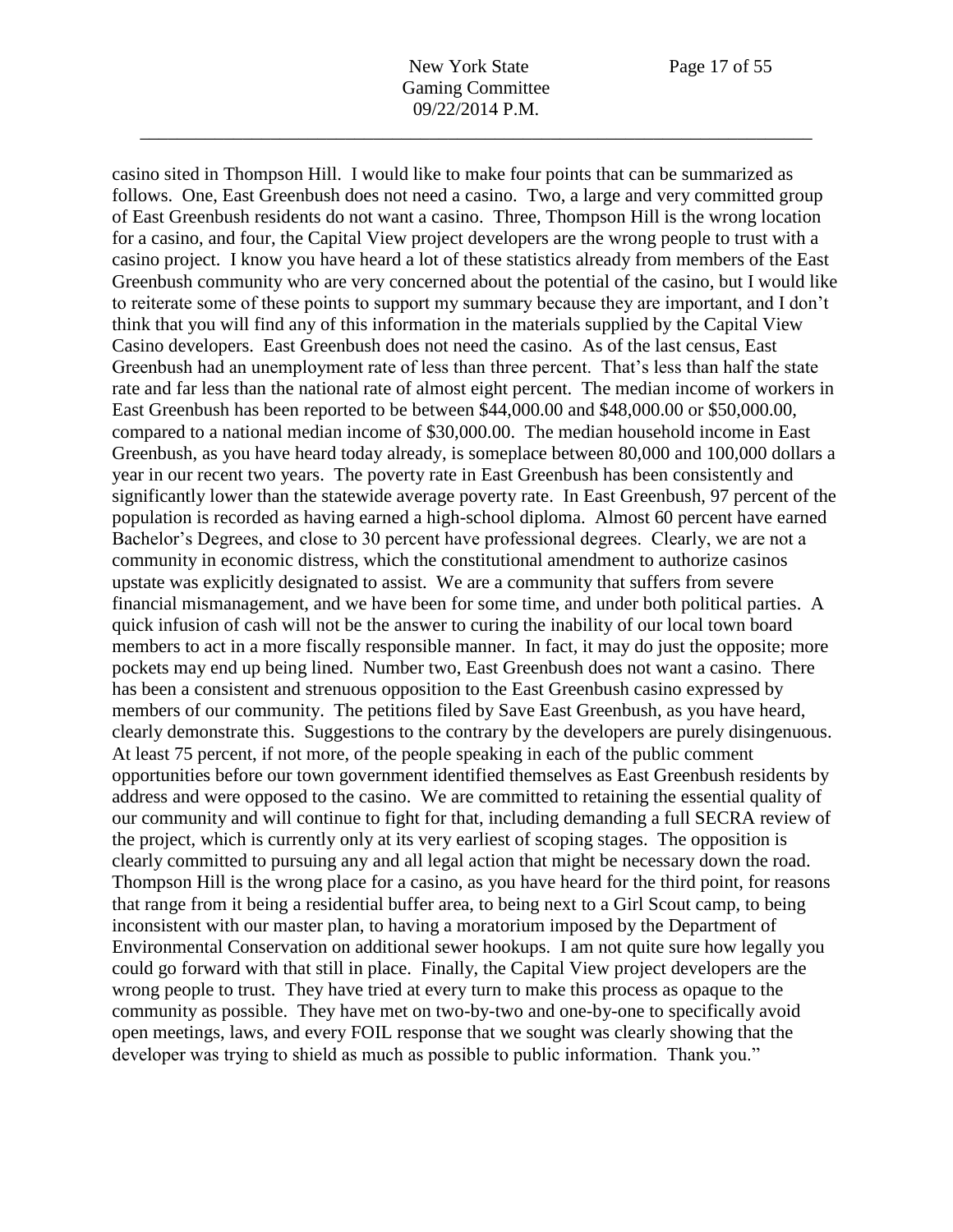Kevin Law: "Thank you Jerry. Folks, as I mentioned, we need five minutes for the technical folks to get us back to be live web stream. One issue, not really for us in the room, but for others watching us; the video is still not operating on the web, but the audio is, so anybody who is trying to listen in is hearing everything we are saying, but just not seeing it. However, we are recording everything, so eventually once it is downloaded to the website, nobody will have missed a thing because they will be able to both see and hear it, but everybody is hearing what we are doing. They are just not seeing us for the last hour, so they are going to continue to try and fix it, but it is still not fixed, so we are going to continue because we still have lots of people who have a lot of things to say. And to the extent that any of you want to group your comments together, that would be welcomed as well."

Dennis Glazer: "But what is the fun in that?"

Kevin Law: "So we are going to go now with the sign-in list for today. We just did a trounch of the registered list, and we are going back to the sign-in list of today, and the first person is Jeffrey Handy. Is Jeffrey here? Your name is Kevin, right? You were really good before, but we don't need to hear from you again."

Dennis Glazer: "I remember what you said."

Kevin Law: "But then you would be two people. We can't allow substitutions. How about Dwight Hazard?"

Audience person: "He left too."

Kevin Law: "Were they both for Howe?"

Audience person: "Yes."

Kevin Law: "Alright, Gene, you speak for Dwight and Jeffrey."

Dennis Glazer: "But you still only get five minutes, preferably less."

Gene Malone: "I was going to ask you that. Good afternoon. I want to thank you for the opportunity to address the panel. My name is Gene Malone. I am a supervisor from the Town of Schoharie. For decades, the people of Schoharie County have been waiting for the opportunity to participate in an economic development project of this nature; a project that would bring opportunity for employment, tax relief, and prosperity to our county. Our county has suffered through immense devastation in the wake of Hurricane Irene, and its residents have strived to put our communities back together again, even three years later. Statistics will show that we have suffered the loss of the most populous in the state, not only because of Irene, but because of the lack of opportunity, as well as taxation. Our elderly have suffered some major setbacks with respect to assistance due to the lack of funding. Due to the lack of funding, some of our youth programs have also either been cut back or eliminated, and the county continues to struggle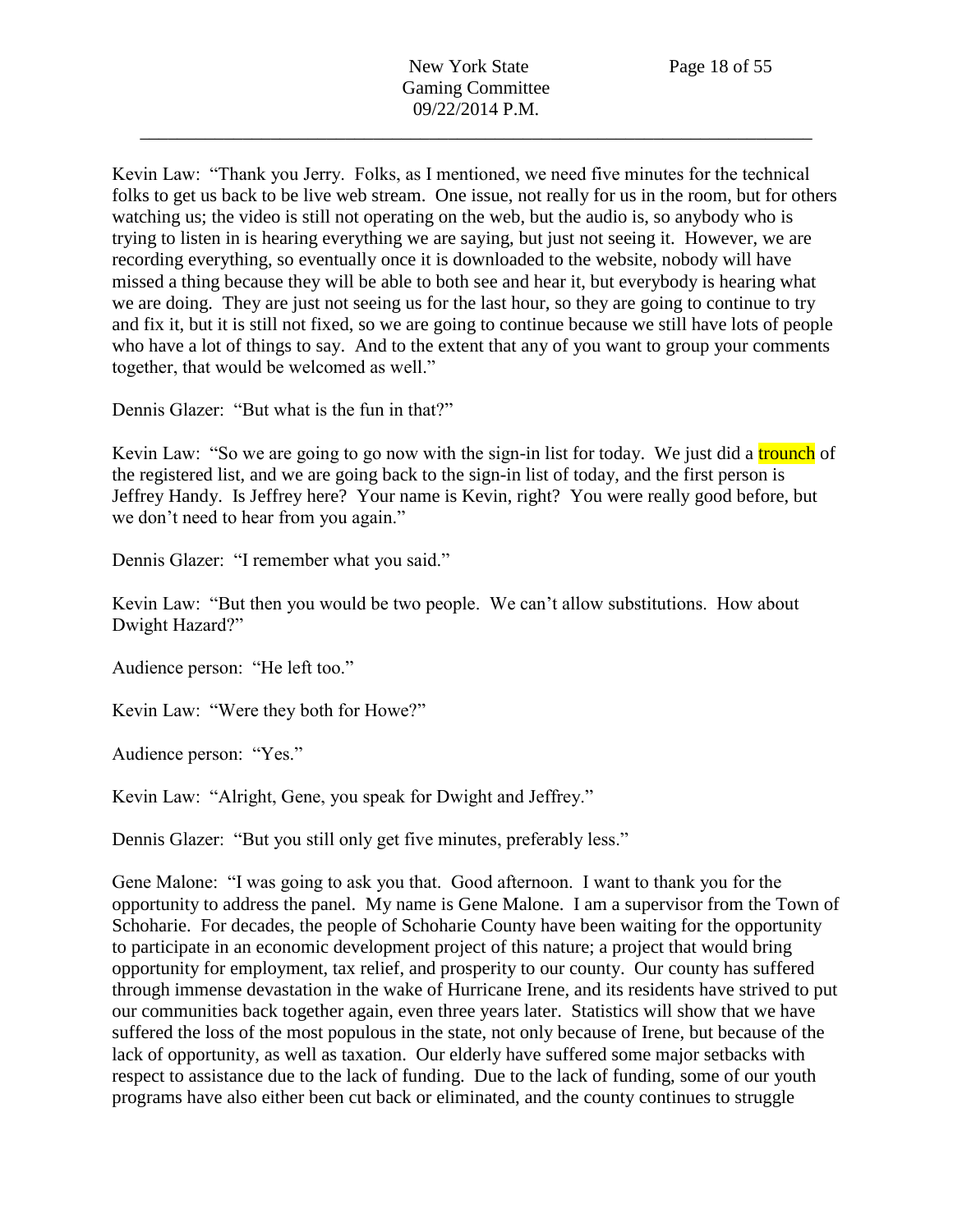monetarily to keep up with state and federal mandates, and the list of hardships goes on and on and on. As a county representative, I have watched and listened to the consistent outcries of my constituents concerning opportunity, and now right before us exists the possibility that our hopes and prayers may be answered. We understand that Schoharie County meets all of the criteria set forth to qualify for a casino to be built within its borders, and we welcome the opportunity. Howe Caverns has served as an attraction to hundreds of thousands of people, and we are convinced that it will be patronized by millions of people with your approved casino. So I ask you to please look favorably on our county, and give us this much-needed-economic engine, which will help bring some financial stability, as well as opportunity for future generations for the people of Schoharie County. And as I walk away from you, please study the back of my shirt. Thank you."

Kevin Law: "Thank you Supervisor. Next, Elliot Houser. Is Elliot here? Rebecca Stark and Scott Ferguson."

Audience: "What time is it?" (laughter)

Rebecca Stark: "Hello, my name is Rebecca Stark. I am the new tourism coordinator for Schoharie County Chamber of Commerce. I am also born and raised in Schoharie. I went to Schoharie Central School, and then I went to SUNY Cobleskill to go to a university, not sure really what I wanted to do at the time, but realized that any job I ever had had to do with travel and tourism in some way, starting at Howe Cavern. Now, I got my Associate's Degree from SUNY Cobleskill. I took a few travel classes there, but in reality, not that much else with their travel program, so I looked for other opportunities. I ended up going to the University of Hawaii to study travel-industry management, yes, and then from there, I went to go work in the cruiseline industry. But now, I am back on land, back home, and the tourism coordinator, and I am excited for this opportunity that we have right in front of our faces. And I would just like to say, enough about me, this isn't about me; this is about everyone out here that is in yellow, so I would like to take a minute to have you stand up or come on up to support us and let your presence be known. We have all the support. We have heard a lot of negativity this morning on this side of the room; I would like to show you how much we want it, we need it. We will gladly take all the opposition from East Greenbush and bring it over to support Howe Caverns."

Kevin Law: "I now know why you hired her at the Chamber of Commerce."

Dennis Glazer: "Really."

Scott Ferguson: "I take credit for that. Hi, I am Scott Ferguson. Thank you for this opportunity for this open forum. I am the owner of a small business that operates primarily in Schoharie County. I am also a parent of eight children. Lastly, I am the president of the Board of the Schoharie County Chamber of Commerce, and I support Howe Caverns Resort and Casino. I have been a member of the Chamber of Commerce since 2010. During this time, I have watched the struggles experienced by the people in Schoharie County in the areas of unemployment, underemployment, local career employment options for our residents leaving, and the destruction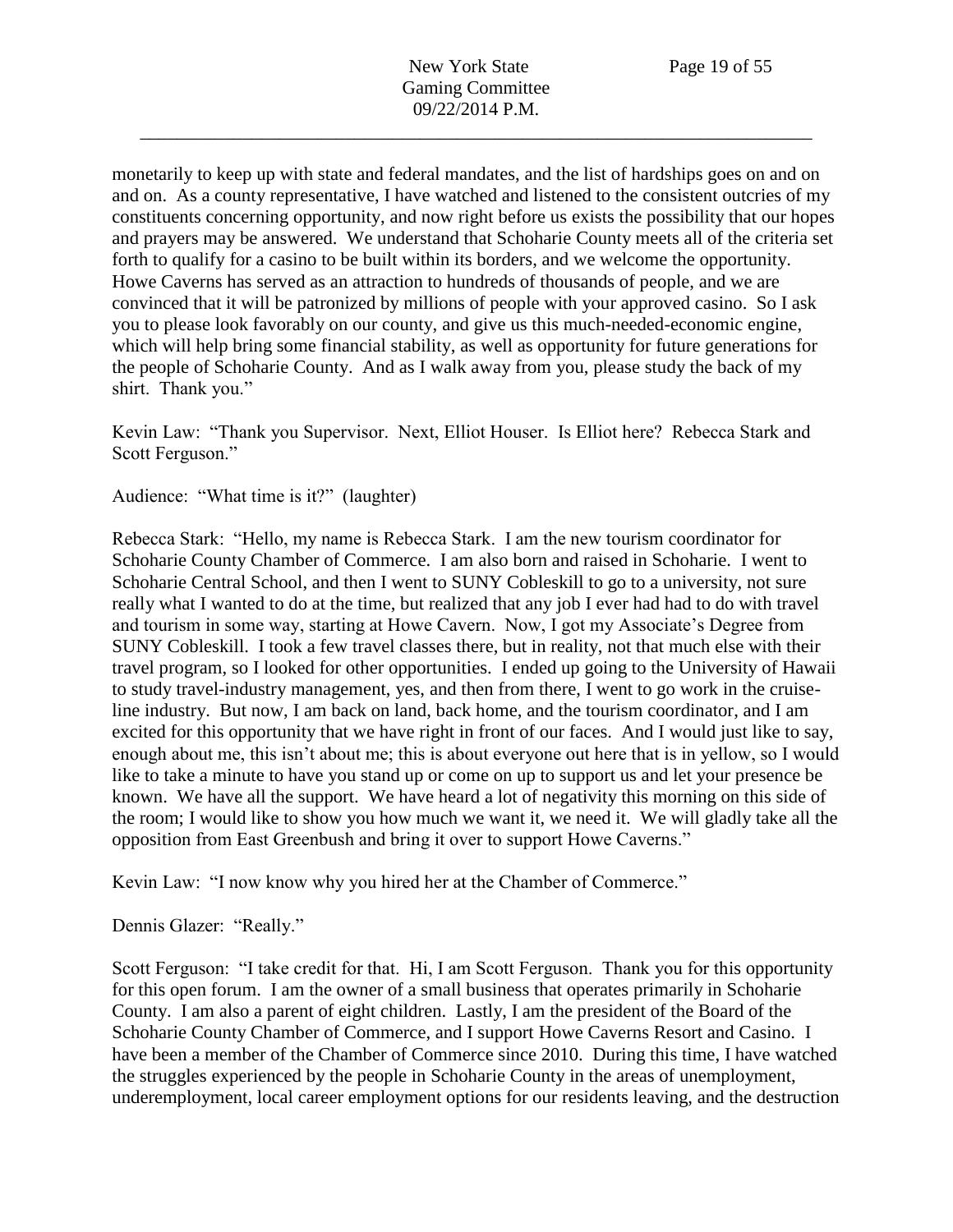of the flood, where residents and businesses lost everything. I have also watched the resilience of the residents in trying to recover from the flood and the loss of the large employers that have left the community, but there is only so much one can do by themselves. The county and the town have insured the water and sewer infrastructures in place for this casino site. We have done our part. We have town board support, county executive support, Chamber of Commerce support, and as you have seen today, resident and community support. We have people with great work ethics. We have a local state university providing two-and-four-year degrees that have direct application to the casino in our town, right there. Local businesses and residents have also spent the last eight months privatizing tourism for Schoharie County. We want people to come to our county, so much that we voluntarily have given up our time to put a plan in place to focus on bringing tourists to our county and the surrounding economic region. We believe that the plan for Howe Caverns Resort and Casino builds on the concept of Schoharie County being a destination. This will not only create an anchor employer offering well-paying jobs, but will also bring visitors to the other small businesses of our county, providing new sources of revenue and additional jobs for our residents. This is more than a casino, and it fits in our community. We need an opportunity in Schoharie County. We are a great fit for the governor's casino site selection criteria. This project is big, with incredibly large economic multiplier effects on the surrounding rural counties, including Otsego, Montgomery, in addition to Schoharie County. The area definitely needs the economic help. It is our time. Please give Schoharie County the opportunity to make you all proud, it is our time."

\_\_\_\_\_\_\_\_\_\_\_\_\_\_\_\_\_\_\_\_\_\_\_\_\_\_\_\_\_\_\_\_\_\_\_\_\_\_\_\_\_\_\_\_\_\_\_\_\_\_\_\_\_\_\_\_\_\_\_\_\_\_\_\_\_\_\_\_\_\_\_\_

Dennis Glazer: "I have been nominated by the board to ask the simplest questions, so my question is how would one get to Howe Caverns from here and how long would it take?"

Scott Ferguson: "I88, about 25 minutes."

Dennis Glazer: "Thank you."

Kevin Law: "Matt Johnson. Is Matt here? Matt Johnson. Susan Penagan. Is Susan here? Marilyn Harmer. Paul Falati. Clarence Schmidt. This is an easy way to get through the list. We have got a lot of names here, so we will get through them. We will try to be fair because some people will be here. Carlton Moxan. Matt Ostrander. Adam McMullan. This is not tomorrow's list, is it? How about the Cobleskill Town Supervisor, Leo McAllister?"

Leo McAllister: "One out of five isn't too bad. Thank you for letting me speak. I am Leo McAllister, Town Supervisor and businessman for forty years in Cobleskill. I have to admit that the idea of a casino in our area left me with some doubts when I first thought about it, and when the idea was broached at our county board of supervisors. And in fact, we had about a split, half and half that wanted it and didn't want it. After that meeting, we were invited up to Howe Caverns to have them tell us what their proposal was because we hadn't seen anything about that before. They showed us the plans, preliminary plans, they talked to us about what they might want to do. We asked them to come to our board of supervisors meeting the next month, and they did a presentation, a lively discussion followed, and there was overwhelming support for a casino in this valley. The next step, of course, was to come to the Town of Cobleskill because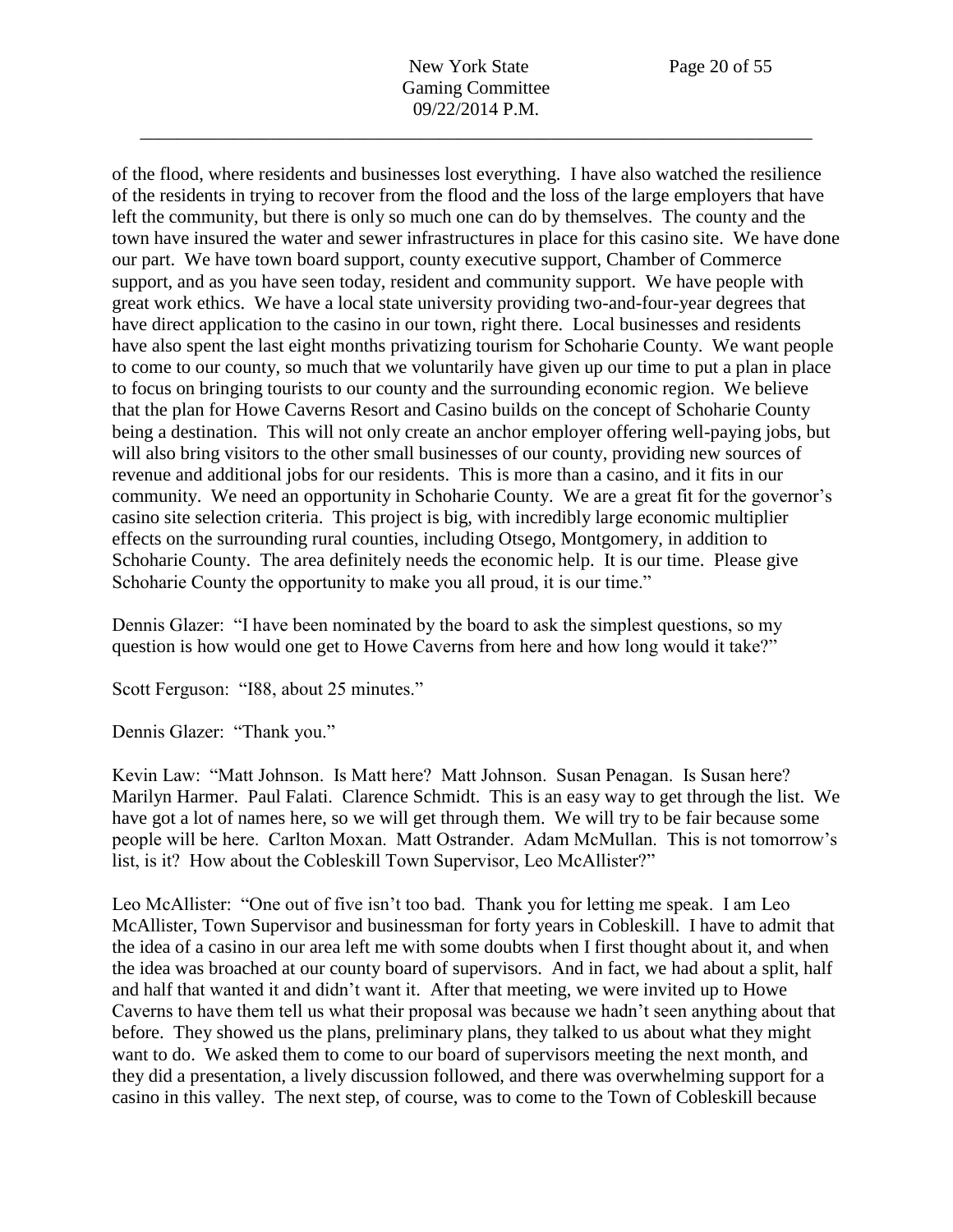Howe Caverns is situated in the Town of Cobleskill. We had a public hearing called for it at our next board meeting. All of the councilmen on our board talked to people in the community throughout that week and two weeks prior to that. I, probably the most doubtful of all of them, talked to a number of people in the area where the Turning Stone Casino is. It is a rural area similar to us; with the towns of Vernon, Verona, Sherrill, and Oneida. I talked to law enforcement, I talked to other officials in those areas; what were the concerns that they had, and the concerns I had; I asked them to speak to them; crime, drug use, all of the things that we think about sometimes when we think about a casino. They assured me that they had no significant increase in any of those areas. However, I they said infrastructure is critical; your roads, your bridges, your water, and sewer. As someone just mentioned, we are just finishing a water/sewer project right now. We had our public hearing. We had a nice, lively discussion with overwhelming support from the town, and the board passed it unanimously. Folks, if you look at the site, if you look at the criteria that you have; I think that this is a perfect site. You've got a casino and hotel in this section on a 300-acre site overlooking the valley. You have got another hotel with a water park and an indoor-outdoor water park. Along with that, you have your current Howe Cavern site with a museum, and then you have a dinosaur park. This will be the most unique site in all of New York State and even on the East Coast if you approve this. It is halfway between Albany and Cooperstown. Cooperstown in the summer is mobbed. This will be another destination site. And if you talk about economics, this program would reduce the unemployment in Schoharie County by over 50 percent. There is not another site that will do that. This program will add 40 percent, I mean 20 percent to our county budget, over 40 percent to our school district and to the town. There isn't a site that has that kind of economic impact. Folks, I thank you for your time. I urge you to consider our site."

Dennis Glazer: "Supervisor?"

Leo McAllister: "I didn't think I was supposed to get questions."

Dennis Glazer: "You mentioned roads, but you didn't speak to them. Would you talk to the adequacy of the roads?"

Leo McAllister: "I am glad you mentioned that, and I should have mentioned that further. The interesting thing about this site is I88 is approximately a mile and a half to two miles off the site, so you have a perfect location there. We have main roads going into that. The two roads that we need to have improved, the developers will improve for us. It is going to be very, very simple. There will be no congestion, and that is what makes this so unique. They will develop those roads correctly, and other than that, you will have no problems with roads and infrastructure. Any other questions?

Dennis Glazer: "No thank you."

Leo McAllister: "Thank you so much."

Dennis Glazer: "Thank you Supervisor."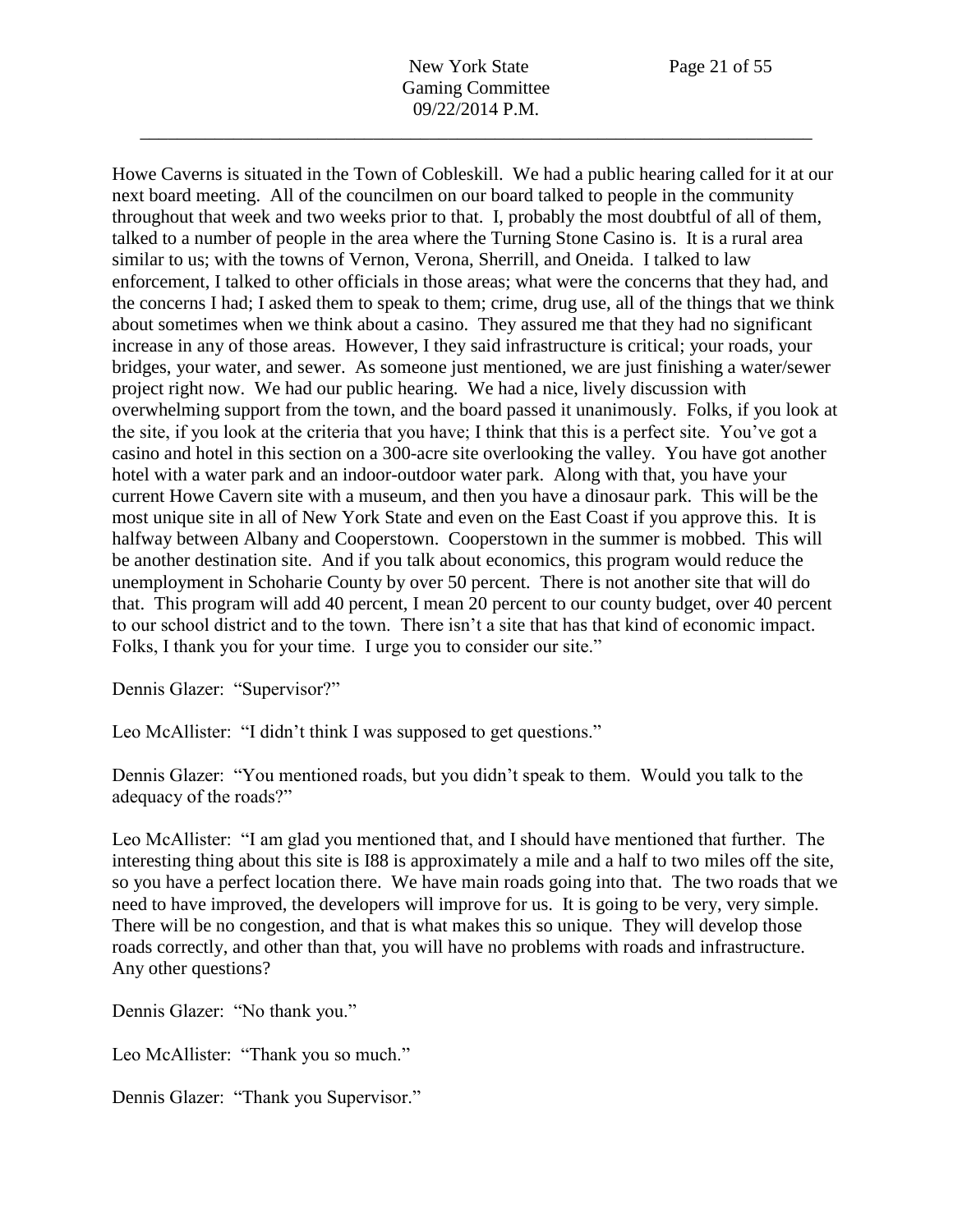New York State Page 22 of 55 Gaming Committee 09/22/2014 P.M.

\_\_\_\_\_\_\_\_\_\_\_\_\_\_\_\_\_\_\_\_\_\_\_\_\_\_\_\_\_\_\_\_\_\_\_\_\_\_\_\_\_\_\_\_\_\_\_\_\_\_\_\_\_\_\_\_\_\_\_\_\_\_\_\_\_\_\_\_\_\_\_\_

Kevin Law: "Adam McMullan? Is Adam here? He went back on the bus this morning? Alright. Jamie Betters? Cody Merman? Hal Betters? Debra Moyer? Hi Debra, come on up."

Debra Moyer: "Good afternoon. As a resident of a prospering community, my husband and I are very much opposed to the development of a casino in East Greenbush. First of all, East Greenbush is not an economically-needy area. It does not meet the intent of the Upstate Gaming and Economic Development Act. Secondly, as I am sure you have already heard, Thompson Hill Road is a residential neighborhood. It is near a Girl Scout camp, a Montessori school, and Columbia High School. Not an appropriate place for a gaming establishment in our opinion. Worst of all, the Town of East Greenbush Board failed its citizens by not having an open process at the onset. We feel that there are other communities that would be more conducive to a casino, where residents would welcome it. We, therefore, respectfully request that East Greenbush not be chosen as one of the sites slated for the development of a casino. Thank you."

Kevin Law: "Okay, let's continue. Toby Salnear? Glen McClane? Hi Glen."

Glen McLane: "Good afternoon everyone. I am honored to stand before you. My name is Glen McLane, Security Shift Manager at the SugarHouse Casino in Philadelphia and Rush Street Gaming. I just want to say SugarHouse is a great company, and it has brought so much of a positive reality to the city. It has given families stability and hope. It has given people a second chance, who may have lost jobs in the past, but it has given them a second chance to start over and build a strong family. It uplifts communities. Delaware Avenue in Philadelphia, now with the expansion of SugarHouse building on Delaware Avenue is now a light to the city. SugarHouse does much for its employees and its customers, for instance for its customers, the many giveaways that it has for its customers, also free concerts for its customers. For its employees, 401K retirement, bonuses, and it also has yoga classes. We created happy videos and things of this nature for its employees to make it a place to come to work. When we wake up in the morning, we look forward to going to work. It also has great health benefits, tuition reimbursements, and also SugarHouse and Rush Street Gaming has brought a lot of positive outlooks to Philadelphia. Clearly, the positive outlooks outweigh the negatives, if there are any. In closing, four years ago, there was a strong opposition for SugarHouse to open; strong opposition, protestors. Four years later, where are they? You know where they are? They are inside enjoying the festivities at SugarHouse. They are inside enjoying the concerts. They are inside enjoying the food at the restaurants. Also, Rush Street Gaming has been voted the number-one place to work at all of its facilities by its employees. Thank you for the time."

Kevin Law: "Glen, a question please."

Glen McLane: "Sure."

Dennis Glazer: "Glen, do you know what groups of workers at SugarHouse are organized or represented by union and which are not, so far as you know?"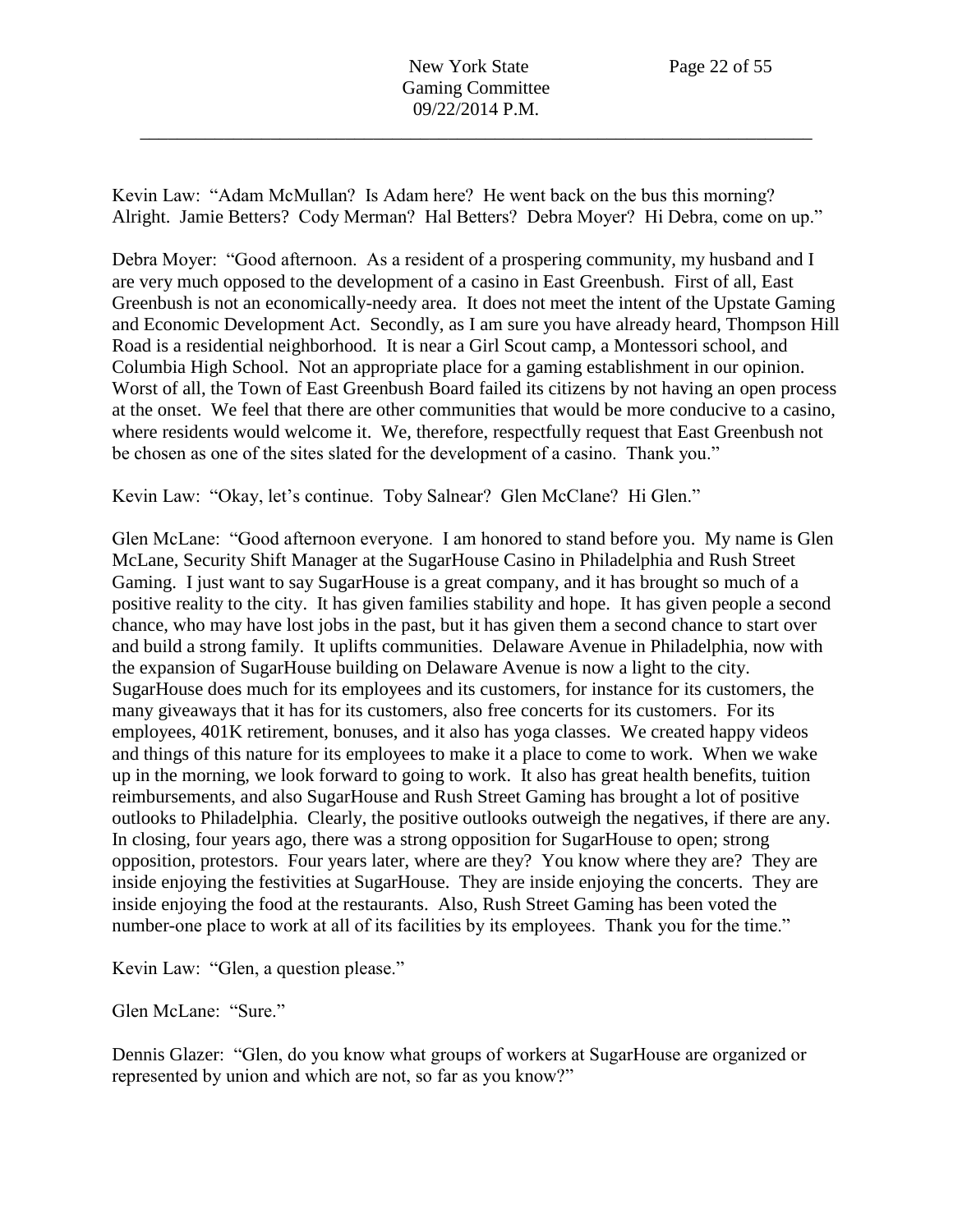Glen McLane: "Well, there is one union organization there. I am not too familiar with it, but we don't have, it is not really heavy, and I don't want to speak out of line of something I don't have a great knowledge of, but I just want to speak of the positive employment ratio that all of our employees and team members enjoy at SugarHouse. That is what I am concerned about, and that is mostly what I deal with."

Dennis Glazer: "Glen, you are not a union man."

Glen McLane: "No I am not. Anything else?"

Kevin Law: "Thank you very much Glen."

Glen McLane: "You're welcome."

Kevin Law: "Next, we are joined by the Chairman of the Columbia County Board of Supervisors, Patrick Grattan."

Patrick Grattan: "Thank you very much. As Chairman of the Columbia County Board of Supervisors, it gives me great pleasure to offer the support of Columbia County for the proposed Hard Rock Hotel and Casino to be located at the De Laet's Landing in the City of Rensselaer. In doing so, we joined ten other counties that support locating the casino in the City of Rensselaer. The Hard Rock Café brand name is recognized internationally for the quality of its facilities and its vendors of world-class food and beverages. The marriage of Hard Rock Café and the casino will make the facility doubly attractive. As such, it will be a destination for entertainment seekers in the City of Rensselaer. Since Capital Off-Track Betting has partnered with the proposal, 19 counties in Upstate New York will benefit. As a result, all of the counties will see an increase in their revenues. Those who fear a downturn in revenues due to casino competition, should realize that the Rensselaer proposal will include a race book in the facility. All of those upstate counties will benefit from the increased revenues. Columbia County will receive twice as much as the county currently does if the Hard Rock Café Hotel and Casino is located in De Laet's Landing. Many of our residents are currently employed in the Albany/Rensselaer area. I am sure that more than a few residents will take advantage of the easy commute to the City of Rensselaer and find employment at the Hard Rock Casino and Hotel. Columbia County faces the same obligations as do other upstate counties. Replacement of roads and bridges, maintaining police and fire protection, and continuing to protect all of our residents, including the most needy, through our social and healthcare networks. The task of maintaining services is not easy given the ever-diminishing state and federal assistance. We cannot expect our taxpayers to bear the entire burden of governmental services, nor can we turn our backs on new sources of revenue. The proposed Hard Rock Café Hotel and Casino will bring much-needed revenue to Columbia County. Therefore, the board of supervisors of Columbia County offers its support for the location at De Laet's Landing in the City of Rensselaer for the Hard Rock Hotel and Casino. Thank you very much."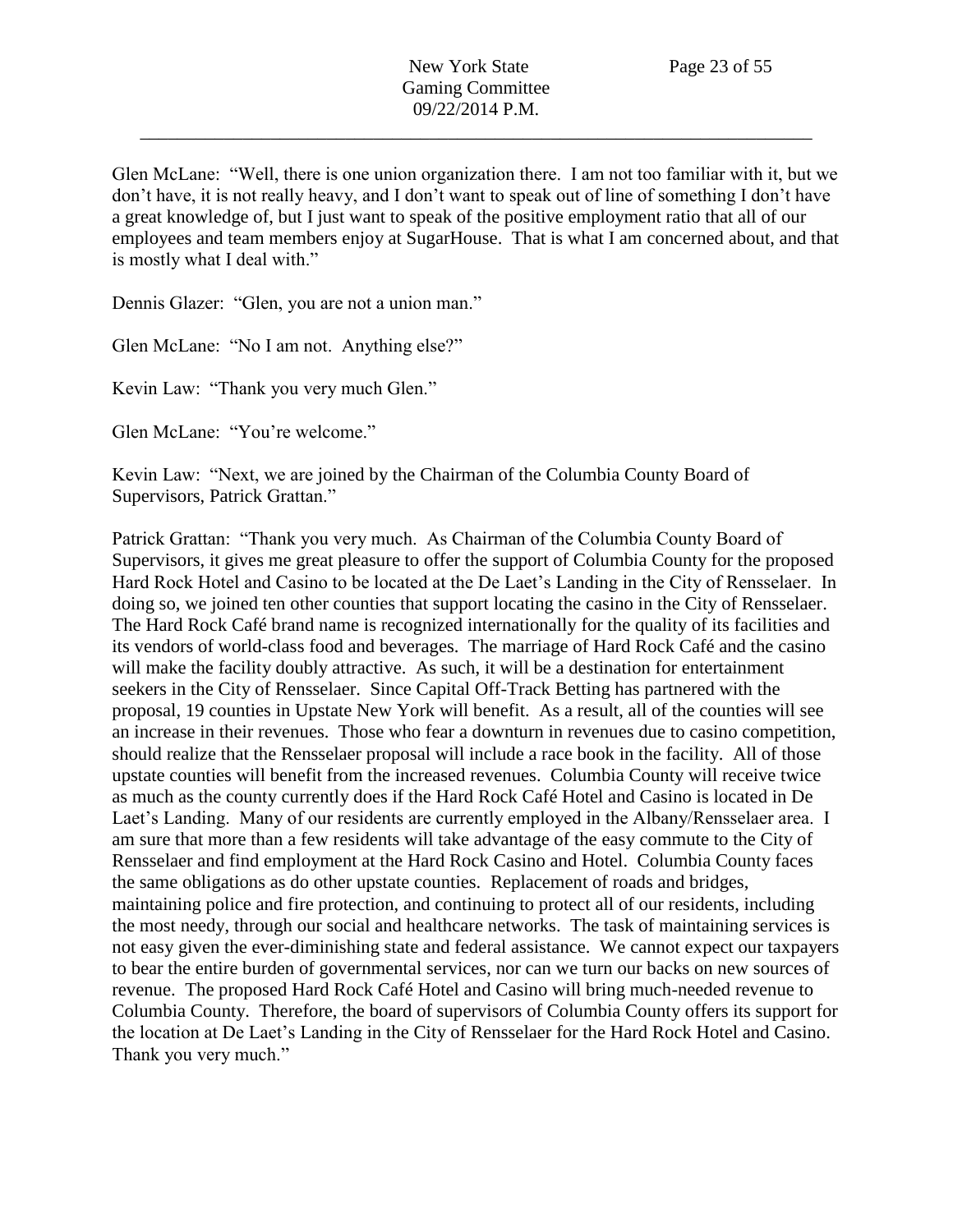Dennis Glazer: "Excuse me. Can I ask a question? How much do you receive now from Capital OTB?"

\_\_\_\_\_\_\_\_\_\_\_\_\_\_\_\_\_\_\_\_\_\_\_\_\_\_\_\_\_\_\_\_\_\_\_\_\_\_\_\_\_\_\_\_\_\_\_\_\_\_\_\_\_\_\_\_\_\_\_\_\_\_\_\_\_\_\_\_\_\_\_\_

Patrick Grattan: "I will try to get back to you with a number on that."

Kevin Law: "Thank you Supervisor. Now we go back to, it's three o'clock on the button; we go back to our preregistered list for the three-o'clock portion. First speaker is Ed Kosiur."

Ed Kosiur: "Thank you. Good afternoon gentlemen. My name is Ed Kosiur, and I am here today to speak in support of granting the casino license for the Capital District Region to Rush Gaming and for the establishment of the Rivers Casino and Resort at Mohawk Harbor. I have been a resident of the City of Schenectady since 1987, and I have had the pleasure of being elected not only as a member of the Schenectady County Legislature, but as a member of the Board of Education for the City of Schenectady School District, and currently I am a city councilman for the City of Schenectady. I truly understand the unique way the need for support of this wonderful project. The legislative purpose of Proposition I is to promote job growth, increase aid to schools, and permit local governments to lower property taxes through revenues generated. Let me touch on these three criteria. As Vice-Chairman of the Schenectady County Legislature in 2004, I had seen firsthand how both the city and the county had to raise property taxes by some 25 percent in the city and 20 percent in the county in 2003. Over the last three years, the Schenectady City School District has been forced to make staff and program cuts; over 100 teachers and 100 blue-collar paraprofessionals, and close schools, and use our reserves to close budget gaps, totaling about 30 million dollars. I would also like to point out that over 71 percent of the students in the Schenectady City School District received free and reduced lunch. Also, we have the  $13<sup>th</sup>$  highest concentration of poverty, not in the state, but in the nation. In fact, all of our students are now receiving free and reduced lunch at our schools through a federally-subsidized grant due to the high rate of poverty and the low household income in our city. My tax bill as a City of Schenectady resident went from a little over \$2,000.00 a year in 1987 to nearly \$6,000.00 today, based on my home, which is assessed at \$125,000.00, and that is including our STAR exemption, with 52 percent of that tax bill going to the City of Schenectady School District. As I spoke with Mayor McCarthy some time ago, I stated we could pave every street, replace every sidewalk, all the curbs; however, if we do not have a strong school district, we will not encourage our young families to stay and invest in the city. The Rivers Casino and Resort at Mohawk Harbor will bring an estimated five million dollars in gaming tax revenues to both the city and Schenectady County. By the way, there are no pilot agreements here in this project, as well as more than two million dollars estimated for the Schenectady City School District. As a city councilman, led by our Council President Peggy King, who does apologize for not being here this afternoon, but who is sending her written comments in the mail. We moved forward with a resolution on June 9<sup>th</sup> of this year, stating that the host municipality payments to be received by the City of Schenectady will be used exclusively for the reduction of property taxes in the City of Schenectady. It was passed unanimously. This is a commitment that we made to our taxpayers, and it is a commitment that we intend to follow. We estimate this impact to be approximately a 15-percent tax cut in property taxes. Finally, and perhaps the most important, is jobs. With 100 percent support from the Chamber of the Schenectady County, the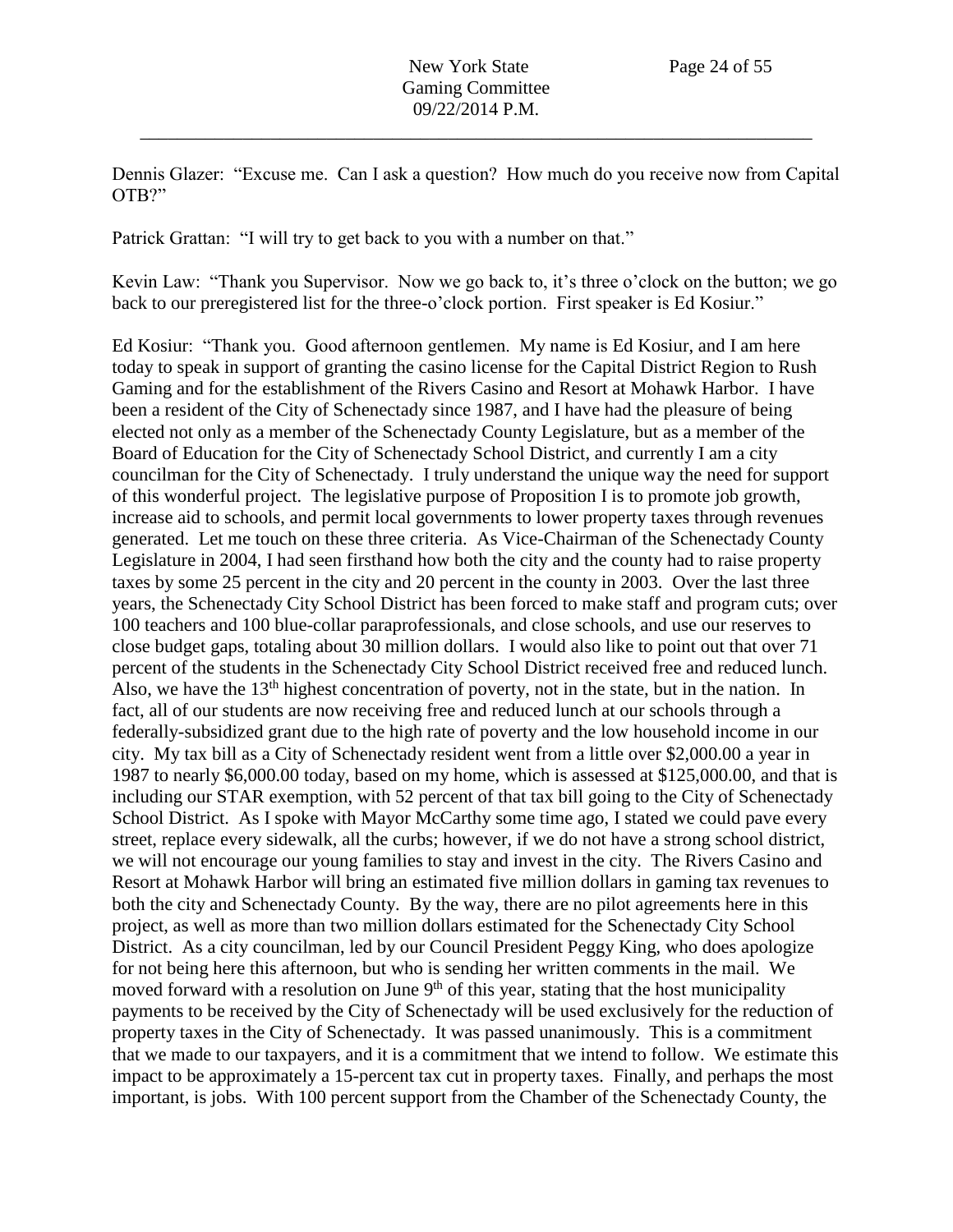Schenectady County Legislature, the Downtown Schenectady Improvement Corporation, and, of course, Metroplex; we intend to work very closely with Rush Street Gaming to bring approximately 1,159 new jobs, 387 direct and induced jobs for a total of over 1,500 new jobs. Not to mention the 700 plus jobs for the construction of the facility. Total labor and income is estimated to exceed 74 million dollars, and total spending in Schenectady County is estimated to be at 229 million. These new jobs at the Rivers Casino and Resort at Mohawk Harbor will be available to our urban population and to our minority population, far more readily than any other proposal. Finally, Mohawk Harbor is the only site that has a connection to a major urban downtown. The County and the City of Schenectady have done extensive work with Metroplex and, of course, the Galesi Group, which has been a wonderful partner and has helped to begin the revival of the Schenectady downtown in the past decade. But much work still needs to be done. The siting of the riverfront casino will extend downtown to the river, through Erie Boulevard and help complete a stunning transformation of the Schenectady downtown. We are not shovel ready, we are shovels in the ground. In conclusion, shall we ask ourselves the following questions: What is the best team? Who has the best proposal? But most importantly, what community and city is in most need, looking at Proposition 1? The answer is self-evident; it is the City of Schenectady. The Rivers Casino and Resort at Mohawk Harbor is the place. Thank you for your consideration."

Kevin Law: "Thank you. Thank you, Ed. Next is Mary Buszuwski."

Mary Buszuwski: "Good afternoon. My name is Mary Buszuwski, and I am the Chief Executive Officer for the Girl Scouts of Northeastern New York, and I want to thank the New York State Gaming Commission and the Gaming Location Board for giving me the opportunity to come before you today to share the concerns of the council regarding the possible location of a casino next to our camp for girls in East Greenbush, New York. The Girl Scouts of Northeastern New York includes a fifteen-county area that serves over 10,000 girls with the generous assistance of over 2,500 adult volunteer leaders who lead our troops today. Our outdoor camps are one of the most important elements of our programs for girls. For over sixty years, the Girl Scouts have operated Camp Is-Sho-Da, the camp located next to the proposed casino site. On over 98 acres, we have brought girls the opportunity to learn how to swim and how to boat on our five-acre pond, gone on various nature hikes along the many trails in the camp, nurture a love for the outdoors and the need to preserve our outdoor resources, and the opportunity to make friends and memories that will last a lifetime. Camp Is-Sho-Da is the most highly-attended camp amongst all of our camps in our jurisdiction. We provide year-round outdoor experiences for girls, both through our summer program and our weekend encampments throughout the year. Annually some 2,000 girls attend Camp Is-Sho-Da, and we know that for many families in the Capital Region, this is a very convenient location. I am here today to share the council's deep concerns about the proposed location for the Capital View Casino and Resort in East Greenbush. We believe that this adult-entertainment facility will jeopardize our ability to provide the level of outdoor experience that will allow for a true immersion into the outdoors without the intrusion of urban living. Our concerns about the location for this casino are due to the following reasons: We assume that the casino will be successful, and as a result, we are going to see significantly higher volumes of traffic. We are going to experience increased levels of noise, we are going to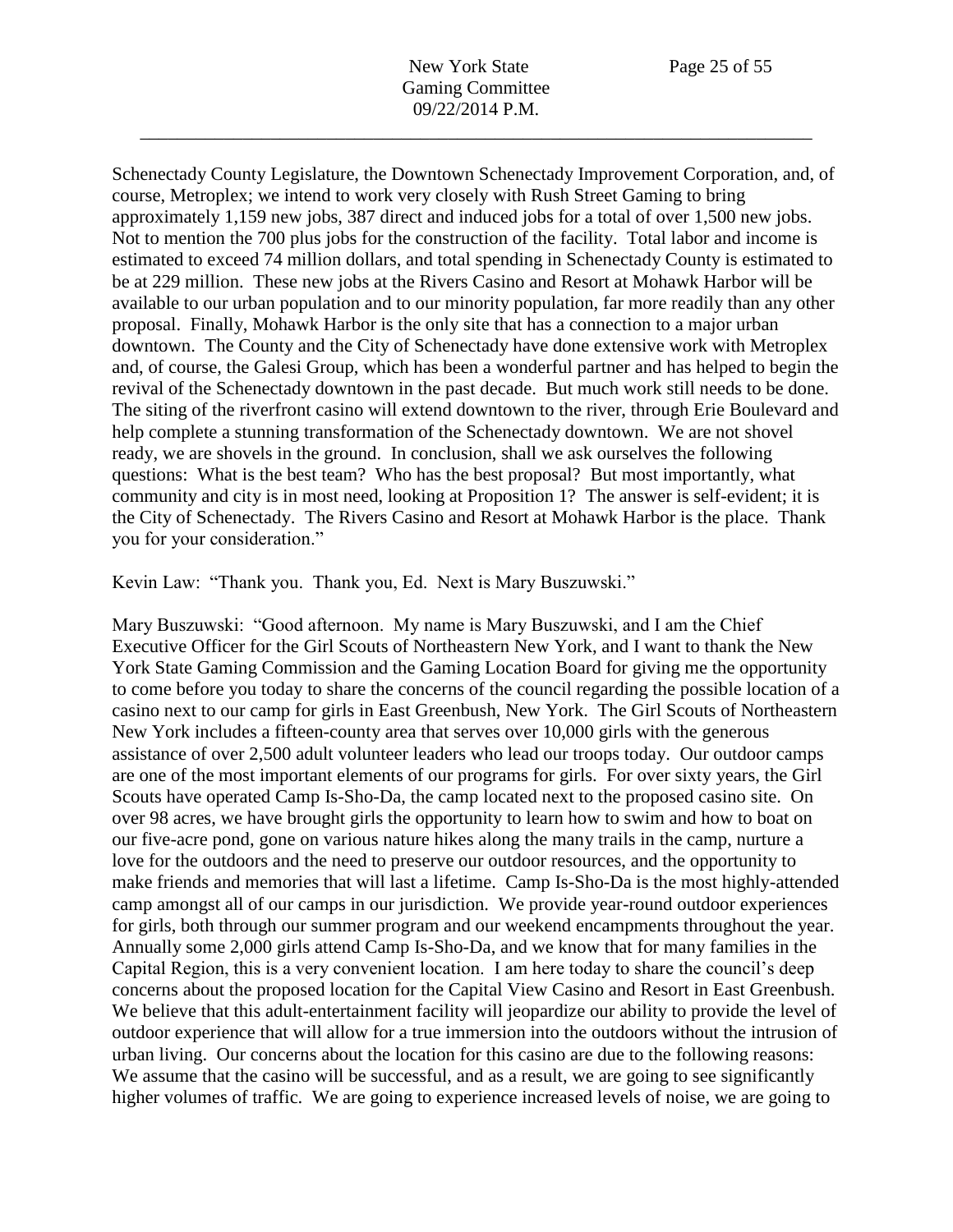see excessive lightening as a result of the casino's presence that will spill into the camp environment, an obstructed view with the existence of a multistory hotel, and concerns around the general safety of girls, troop leaders, and camp counselors due to possible, again, attendance from the casino itself. Our national organization recently released a comprehensive report about the long-term benefits to girls from outdoor experiences provided by programs like those offered by Camp Is-Sho-Da. We strive to encourage more girls to participate in the outdoors. But we believe that if a casino is built at the proposed site, interest and attendance at Camp Is-Sho-Da will decline significantly. The Girl Scouts of Northeastern New York is not in favor of a casino in East Greenbush. We believe there are more appropriate options before the Gaming Commission for the location of the casino, and we hope that you will give this some consideration. Thank you for your time this afternoon to share the Girl Scouts Council's position on the casino application for East Greenbush."

Dennis Glazer: "Actually I have one question. Would the Girl Scouts feel the same about the Hard Rock Casino?"

Mary Buszuwski: "We have absolutely no opinion on any of the other three applications."

Dennis Glazer: "Thank you very much for your honesty."

Kevin Law: "Wesley Sweeny."

Wesley Sweeny: "Good afternoon. My name is Wesley Sweeny, and I am a certified public accountant and a taxpayer of East Greenbush. Thank you for taking the time to listen to the residents of the Capital District regarding the location of a casino in this area. I have three points that I would like to bring to your attention regarding some concerns my wife, Maureen, and I have. The first point is who is in charge? The East Greenbush casino developer has offered to provide 25 percent of the jobs at the casino to Albany residents. Maybe there are not enough people in Rensselaer County to fill those jobs? The developer has also promised the Albany mayor to use businesses in Albany to provide services at the casino. Again, there must not be enough of those vendors in Rensselaer County. Since the Albany mayor has publically supported the East Greenbush casino, Albany residents will get jobs, Albany businesses will get work, and Albany will be given eleven million dollars from the developer if the casino is built in East Greenbush. If it walks like a duck, if it quacks like a duck, it is a duck. What I just described sounds like a bribe to me. The East Greenbush developer is bypassing Rensselaer County and the Town of East Greenbush. It appears like the developer would rather be in Albany than in East Greenbush. The developer should be offering the eleven million dollars to the county where the casino will be built, and then that county and town can decide to reach out to other municipalities for assistance. What is the next step? Give eleven million dollars to Saratoga County? The second point I would like to bring up is the terrible fit that East Greenbush is for a casino. The location that the committee picked should be able to control the casino, not the other way around. The intention of the 2013 Upstate Gaming Economic Development Act was to enhance the financial condition of localities in the state that have suffered from economic hardship. Statistics don't lie. The median household income in East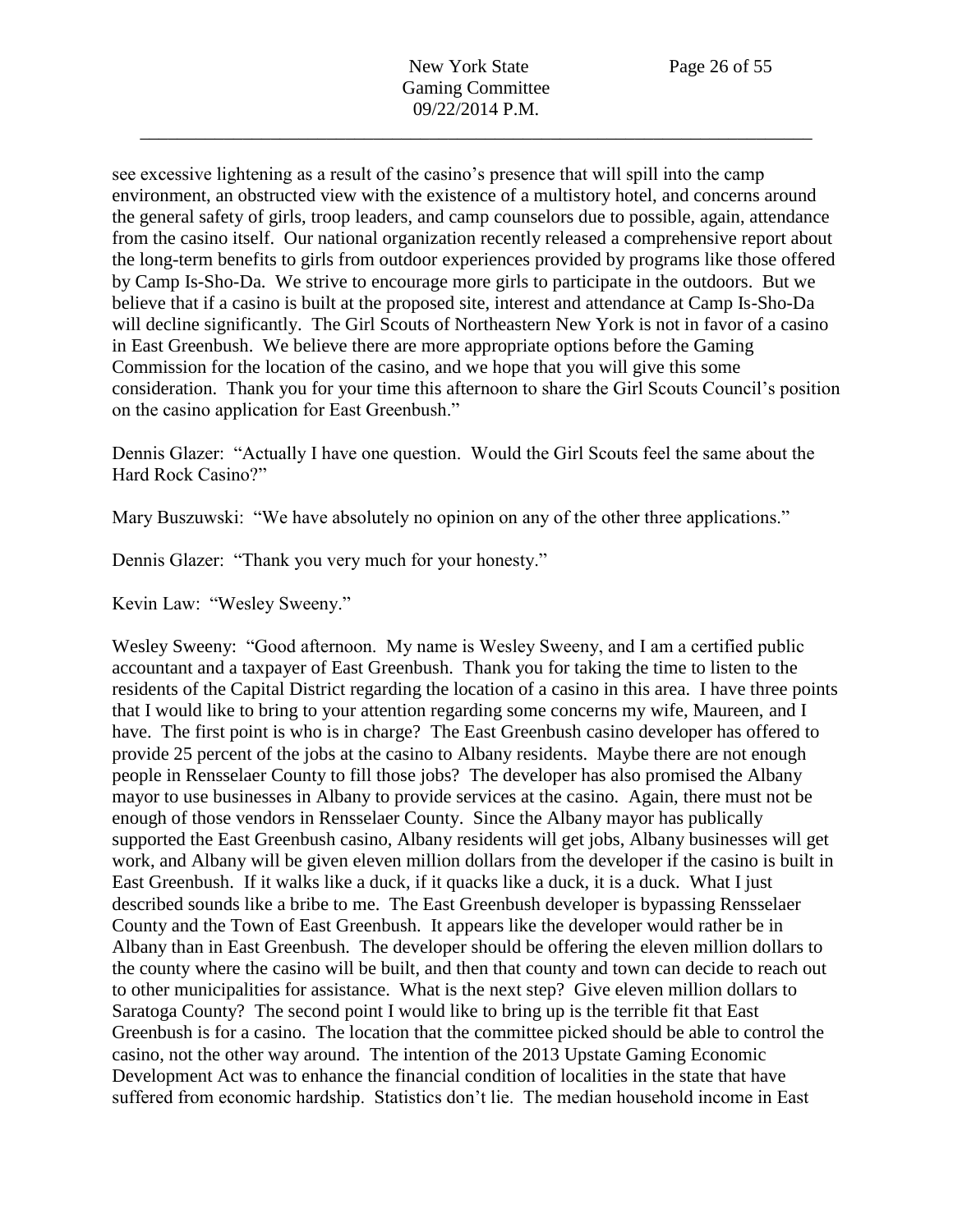Greenbush is over 75,000, which is almost double that of Schenectady. East Greenbush has an unemployment rate of 3.5 percent; Schenectady is over 6.2. About 4 percent of the population of East Greenbush is below the poverty line, compared to over 22 percent in Schenectady. East Greenbush is not suffering economic distress; it is a town whose municipal finances have been mismanaged. The New York State Comptroller Office issued a report on November 16, 2012, and it may be viewed on the New York State website. The report states that over the last several years, the town has experienced significant signs of fiscal stress and deteriorating financial condition. The town's accounting records were not accurate. Due to poor conditions of the town's accounting records, town officials could not determine with any degree of certainty what the town's fund balances actually were at the end of 2010 fiscal year or for the most part of 2011. The town was even offered a grant of millions of dollars by New York State, but they had to provide audited financial statements, and they could not provide any audited records since 2009. That is on the East Greenbush website. The last completed audit was in 2009. The Town of East Greenbush has been irresponsible in the way that it handled money in the past, and it has shown no signs of changing their ways. The third and final point is location. This is the most important point to me. I hope the location committee will take the time to visit all the proposed casino sites. What is written on paper does not do justice to what I see when standing on the actual location. The proposed East Greenbush site is still zoned as a residential buffer, as I speak today. It is situated between a Girl Scout camp, as you just heard, and a school. As you drive up to the proposed East Greenbush site, please make sure you notice the beautiful houses that were built on the hill to take in the magnificent views of the Capital Region. East Greenbush has a longrange plan for this hill, and the intent was for sweeping views of the Capital Region by residents. I know the task at hand is daunting for this committee, and as you have heard today, the only site that really has opposition is East Greenbush. That's because East Greenbush has always been a bedroom community, where people escape the chaos of the tri-county cities and live a calm and peaceful life. Please let East Greenbush stay a bedroom community, and put the casino in a place that needs it. Again, primarily I ask the committee, I know you have done a lot, but physical inspection of each location is a must. Thank you."

Kevin Law: "Thank you Wesley. Suzanne Aiardo."

Suzanne Aiardo: "I don't know about you guys, but my head is spinning, really, with all of these facts. What I want to talk about is not statistics, but about secrecy. Fred LeBrun stated in his *Sunday Times Union* column, '*The heart of the acquisition to a casino in East Greenbush is not just about the likes and dislikes. It is about the failure of town government to properly engage its citizens, including critics, about the yes or no of a casino in an open process early on*.' Rita Cox, in her presentation to this body last week, assured you that there was community outreach on the part of the developers. I can state to you that there was not ever any outreach, and there continues to be none to this date. Freedom-of-information-documents obtained by an East Greenbush citizen revealed that every effort was made on the part of the town officials and Capital View public relations people to keep the initial press a secret from the public. The public was not even aware of discussions until April  $16<sup>th</sup>$ , when a town board unanimously approved a resolution inviting casino developers into the town. In fact, some of them thought that they were voting for something else; very interesting. The town pledged its alleged support on the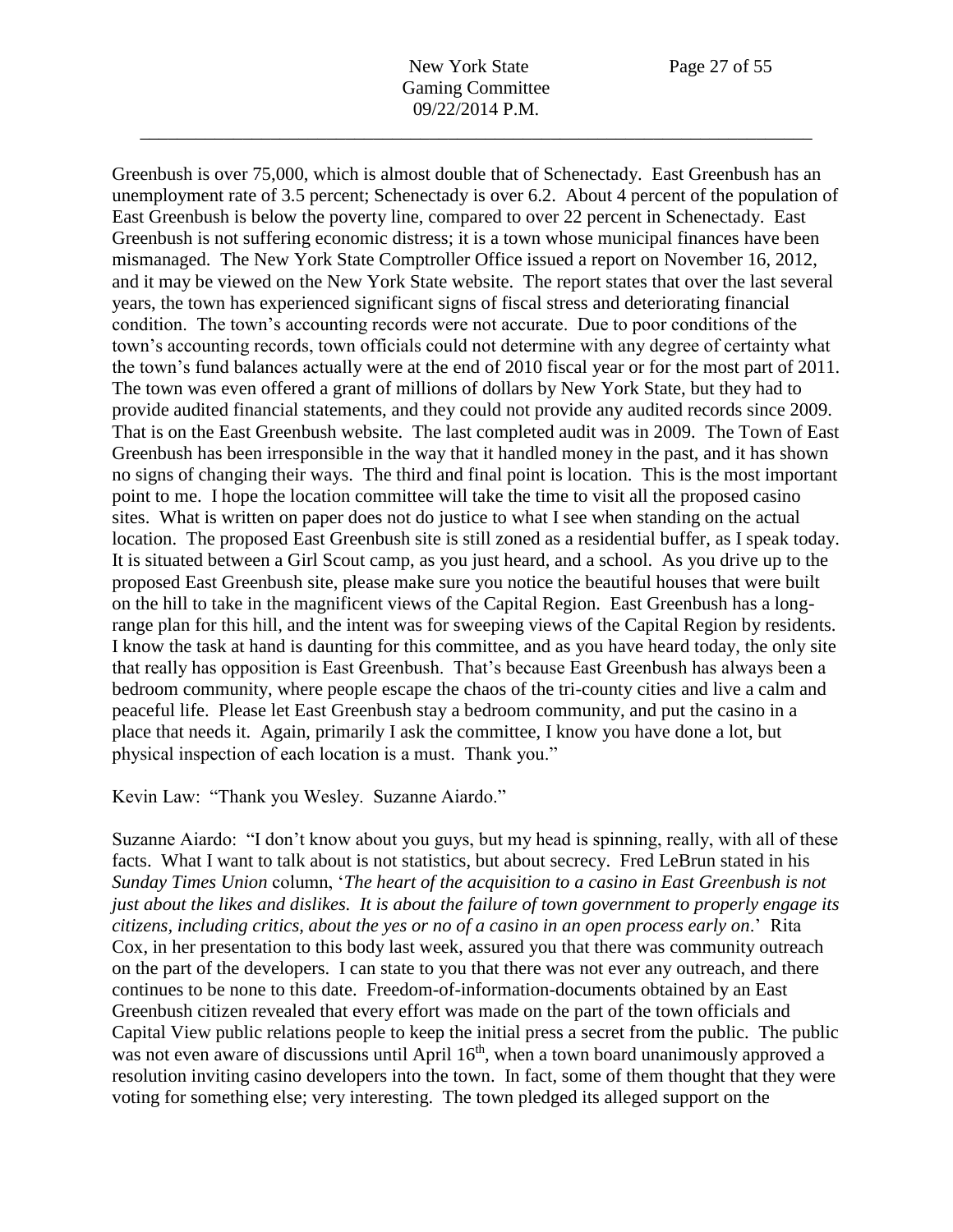November vote on the referendum, but that vote, as you very well know, concerned the siting of casinos anywhere in New York State; not in East Greenbush. The FOIL documents detail the developer's desire to keep public participation to a minimum by limiting public meetings to one to avoid opposition, and that's exactly what they had, they had one. The FOIL notes indicate, and I am going to paraphrase, '*Do just one. If you do anymore, we will end up like E23'*, which is the casino in Albany; the proposal that was shot down. '*Anymore meetings will continue to promote negativity on the part of the public.*' Individual half-hour meetings were held with town board members to avoid the open meetings law. By the way, this FOIL that I am talking about has been submitted to you by Save East Greenbush, it is a big, huge binder. If you want more information on these meetings and other select procedures conducted by the town board and the casino people, you have primary material before you. The opinions of East Greenbush citizens were never solicited. Even after citizens called for a vote, we were told that there was not enough time. However, some town employees knew about the casino talks as far back as February, but were held to secrecy for the good of the town. I know this for a fact because I spoke directly to one of the employees. This entire process has been an insult to the citizens of East Greenbush. We have been insulted and plagued by our town officials and by Saratoga Casino and Raceway and Churchill Downs. There are many other reasons for not picking East Greenbush. Please end this nightmare for us and site a casino in a more appropriate place where people want it. By the way, I am a big horseracing fan, and I saw the presentation that Capital View showed you of comparing the Capital View Casino with the Saratoga track and Churchill Downs. This is no Churchill downs, this is no Kentucky Derby; this is a local casino that is going to prey on people. I like gambling, I really do. I like horseracing. I had a couple of horses a while back, but it does not belong in East Greenbush. Please look at the site and see that beautiful land up there, and I welcome you guys."

Kevin Law: "Thank you Suzanne. Next up, Dan Dwyer, the mayor of the Town of Rensselaer."

Dan Dwyer: "Good afternoon. First of all, if I may, my name is Dan Dwyer. I am the mayor of the City of Rensselaer. Thank you for the opportunity to address you. First, I would like to start by saying that we received a tremendous letter of support and acknowledgment from Senator Breslin and Assemblyman McDonald, saying that the site in the City of Rensselaer is the site, meeting all of the qualifications completely. First I would like to give you some facts about my city and poverty. Sixty-six percent of the city property is tax exempt. That is higher than any other city in the state. Our unemployment rate is nine percent. Fifteen percent of residents are living in poverty in the City of Rensselaer. More than 16 percent of residents are on food stamps. Thirty percent of children under five are living in poverty. We have had a 40 percent decline in population since 1960. Some cities have beautiful, state-of-the-art technology buildings. Other localities have state-created public authorities, backing their projects every step of the way. I think those are great things, but in Rensselaer we are fighting the good fight, and we are fighting it alone. We are doing everything we can to bring our city back, but it is an effort that needs an anchor or catalyst; one big project that could change everything. When voters approved a referendum on casino gambling last year, we knew we had our opportunity. That opportunity is possible for several reasons. First, is location, location, location. Every casino operator who looked at our site said that this is it. This is the best location. It is on the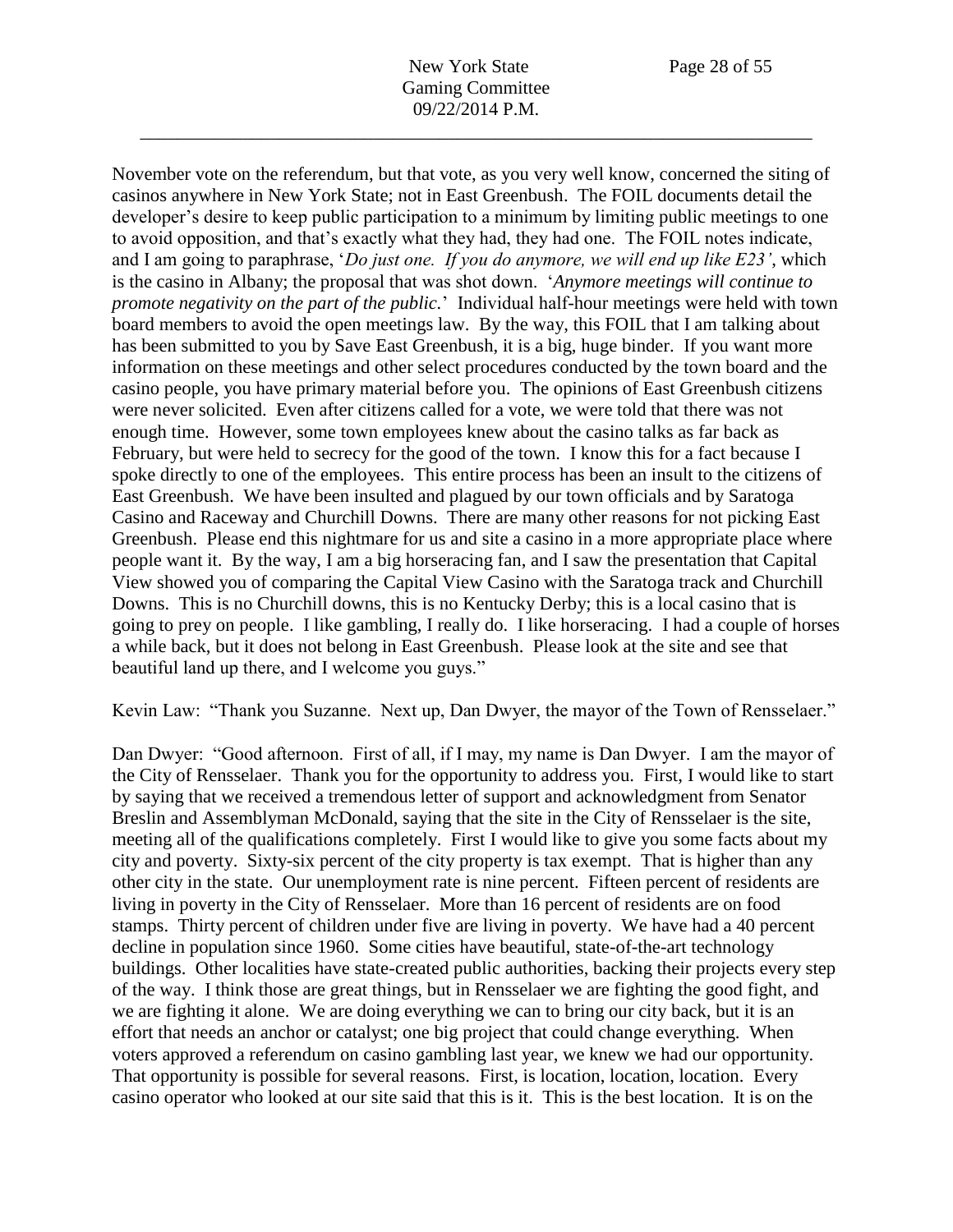Hudson River, with a fantastic view of Albany in the background. It is on that Hudson, one of our most valuable resources. De Laet's Landing on the Hudson is simply the most scenic spot in the region, as I said, with views of downtown Albany. It is approximately 200 feet from Albany, 200 yards, with access from I90, 787, and 87; and its proximity to the train station, which is the ninth busiest train station in the country. The second is our team. With Capital OTB, a Rensselaer casino would benefit 19 counties, and in essence, what we are doing is spreading the wealth that we are going to get, the money cash flow, to 19 counties. That is far more counties than any other proposal and any of the other three proposed regions. More revenue would be distributed to the largest area of the state. The Hard Rock at Rensselaer also has the most local support by far. We have only had two people speak in opposition. The 12 counties support our plan. I want to take a moment to thank them and mention them by name. They are Clinton County, Columbia, Cortland, Essex, Franklin, Fulton, Greene, Herkimer, Madison, St. Lawrence, Washington, and Rensselaer County; all are supporters. The support we have earned means we are truly a regional project. We benefit the entire area from Rensselaer east, to Madison west, and every locality in between. We, alone, can make that claim. Hard Rock is the only true global brand pursuing a Capital Region casino. Rensselaer will be on par with other Hard Rock properties across the country and around the world. An example would be Tampa, Las Vegas, San Francisco, Lake Tahoe, and Rensselaer. For a person who represents a city of 9,000 people, it is incredible to think about people traveling to Hard Rock. They book Hard Rock trips because they want a one-of-a-kind experience. I am sure a lot of people in this room have been to the Hard Rock somewhere. In my office, we call it the Hard Rock effect. Even though we haven't been awarded a casino, take my work, Rensselaer is already experiencing the Hard Rock effect. Our director of planning has fielded many, many questions and calls from companies in New York and around the country inquiring about vacant lands in the city, and one of the main questions is, 'How far is the property from the Hard Rock?' The Hard Rock would be a catalyst unleashing a new era for my city and its residents, and the residents are ready. I would like to point out that we do not have to go far outside for the financing of this if awarded. We are number one, shovel ready. It is there, it is clear. Number two, the financing: Och-Ziff, one of the largest hedge funds, is ready to commit any amount of money that needs, 280 million dollars. So, please bear with me."

Kevin Law: "We are out of time, so if you could close now."

Dan Dwyer: "We have received many results from the traffic study. I am compelled to clear up one thing from last week's meeting. There was a reference to a traffic cross that is on Memorial Bridge from Albany. We received results from the traffic study from three different engineering firms, and a great many hit it right on the head and said the traffic analysis shows that traffic operation on Broadway are very good and will remain so, even with development of the casino site. And here is the great part; during the typical peak hours, there is a ten-second delay, that is about all there is to it. In summary, I would like to say we have local support. Our economic impact to the community is jobs, not only for the people of the City of Rensselaer, but Albany and around the revenue stream. And here is one important thing: In the presentation the other day, it was stated that approximately 18 to 20 million dollars in increased revenue will come from the Hard Rock Casino. What that amounts to is 48 percent of that money goes to the state.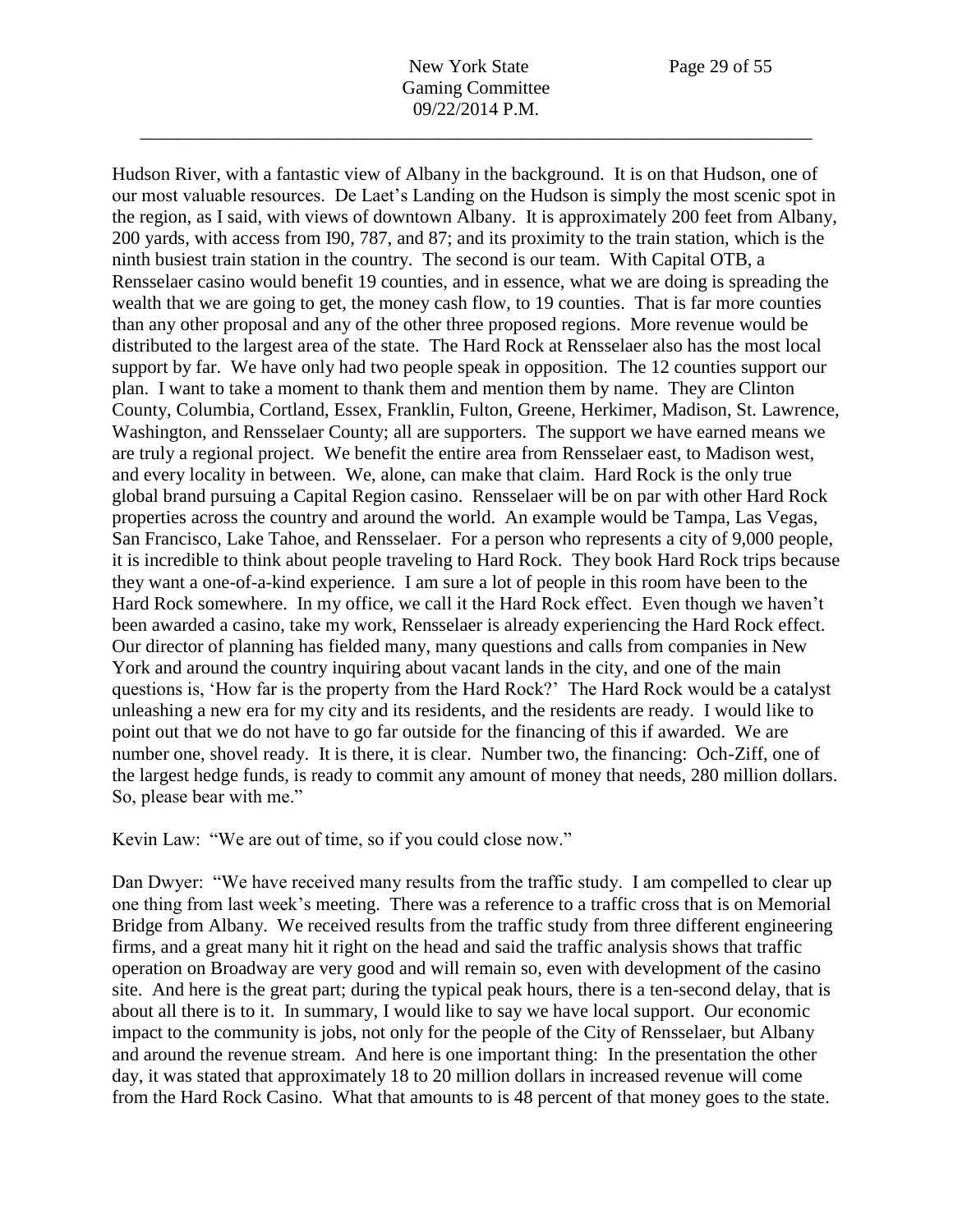The state desperately needs money, so on top of the actual cash-flow revenue, they are going to generate 20 million dollars more for the state. I thank you very much for your time. I appreciate it very much. Thank you."

Kevin Law: "Thank you. Melvin Minty. John, you will be on deck."

Melvin Minty: "Thank you for the opportunity and thank everyone for their patience."

Kevin Law: "Will people take their conversations outside please and show respect for your neighbors."

Melvin Minty: "I am a resident of Schenectady County and specifically the Township of Rotterdam, New York. I don't represent anyone but myself and the people of Schenectady County, who are for the casino in Schenectady County, and that is my position. I am going to talk half the time about myself because I am a braggart and also a pompous ass, at times. I am a businessman. I had a business, family-owned business, in the downtown area of Schenectady, next to the Crown Company, for 47 years I ran it. At the urging of my wife, I retired at the age of 62, and I was home for one week, and she said, 'You are in my way. You are home every day.' And she wanted me to retire. Seventeen years later now, I am still working in my business from my home. Some of the things that I have done in the past, just so you know why I am here, is I have been called once in my life a visionary. I created the free parking system that we have in Schenectady. In 1979, it came to fruition. I was a vice-president and president of the Downtown Business Community for a few years, and the business community was complaining about no parking because of the malls coming in with free parking. I created that and worked on it for a number of years, and in 1979, it became a reality. I am one of the original three incorporators of Proctors Theater. That was not my idea, but I was asked to sit on the committee to see if we could form a theater and ended up being one of the incorporators and on the board for six years. I am also one of the originators of the Christmas Parade in Schenectady. I worked on that as a member of our Downtown Schenectady Business Community. I have done a number of other things, so I am going to stop bragging. The thing is this; I looked at the areas, and no disrespect to any of the other areas. They made great presentations today and many great arguments with a lot of technical things that I am not going to get into. The statistics are overwhelming. And everyone could use it to a great degree, but looking at the map and looking at the logistics and looking at all the communities that need employment, in downtown Schenectady, we have the roads, and that is a question that has been asked. We have ways to get to our facility that is being planned for the city, the downtown, and the county. Amsterdam has come to realize that they are only fifteen-to-twenty minutes away. Albany is only fifteen-ortwenty minutes away. Rensselaer is not very far, and neither is Howe Caverns, they said 25 minutes away. Employment will be across the region when it is built in the downtown area of Schenectady. It is more centrally located to spread employment to help all the communities in the Capital Region. Instead of being at one end, again no disrespect of the Capital Region, or at the other end of the Capital Region, it will be easy for people from all areas to find employment in this kind of facility. In addition, I don't know if I am correct, but my understanding is that in Rensselaer, there isn't access to the water exactly. They have been talking about the Hudson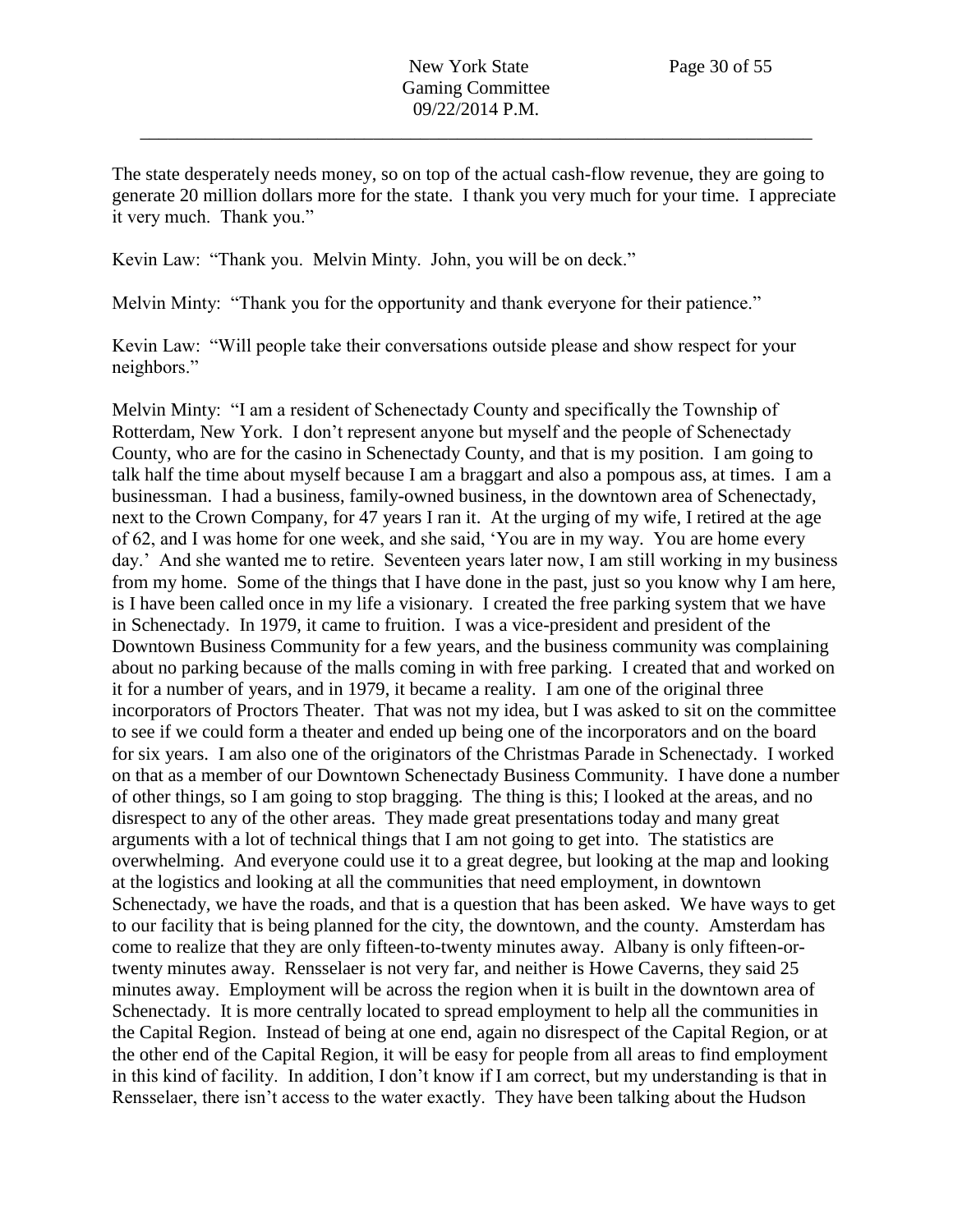River. Well I will talk about the Mohawk. My understanding is we will have access to the river in our planned facility in downtown Schenectady. We are now working on it, and I say we, but I don't have anything really to do with it, but they are going to build the hotel, and they are going to build the apartments, and work has already started in that area. If you really take a look at the areas and look at the maps and look at the facilities that are being constructed, you will see that it is a very comprehensive setup that will have a lot more jobs, in my opinion, than the 1,200 being spouted off, which is 400 for each eight-hour period, three times for 24 hours the casino will be open. One more thing, we do have the bus transportation, and we have the education system in Schenectady to help people who wish to get into the gaming business, to learn about casinos. The college has that in downtown Schenectady; I believe it is SCC. I haven't studied all of this other than I am the visionary who sees that the benefit to the Capital Region really happened to turn out to be in the downtown Schenectady area. I thank you. I have three things to give you. I have some paperwork."

Dennis Glazer: "Give them to Kristin please, and show your copies to all of us."

Melvin Minty: "I know you want dessert, so I brought you some things, payola, my payola is.."

Dennis Glazer: "We are not allowed to accept gifts."

Melvin Minty: "It's dessert."

Kevin Law: "Thank you Melvin. Next up is John LaPointe, the vice-chairman of the Washington County Board of Supervisors. Remember folks, we have five minutes or less for each speaker."

John LaPointe: "I will be a lot less than that. I am John LaPointe, Washington County Vice-Chair. Washington County joined with ten other counties in offering the Hard Rock our exclusive support. Under the Hard Rock proposal, because of their partnership with Capital OTB, nineteen counties in Upstate New York will benefit from the casino in the City of Rensselaer. More upstate taxpayers will benefit from the Hard Rock project than any other project in the Capital Region. We also believe that in the ever-competitive market of casinos, Hard Rock, because of their name recognition and track record, offers the best opportunity for long-term success. Washington County will receive the largest revenue available under all proposals from Hard Rock, based on the annual-revenue projections submitted through the RFA. The proposal will prove an increased opportunity for jobs that will be available for our residents in a fifty-mile radius. In addition, because Washington County membership and with Capital District OTB, will receive increased revenues from OTB due to their partnering with the casino project. Currently, we distributed over two million dollars to the sixteen counties and the City of Schenectady. I, John LaPointe, Vice-Chairman of the Washington County Board of Supervisors and the Washington County Board of Supervisors Representative on the OTB Board of Directors, I strongly support the Hard Rock Casino proposal. Thank you very much."

Kevin Law: "Thank you. Karen Marshall. Les Apple. Marie Cookson."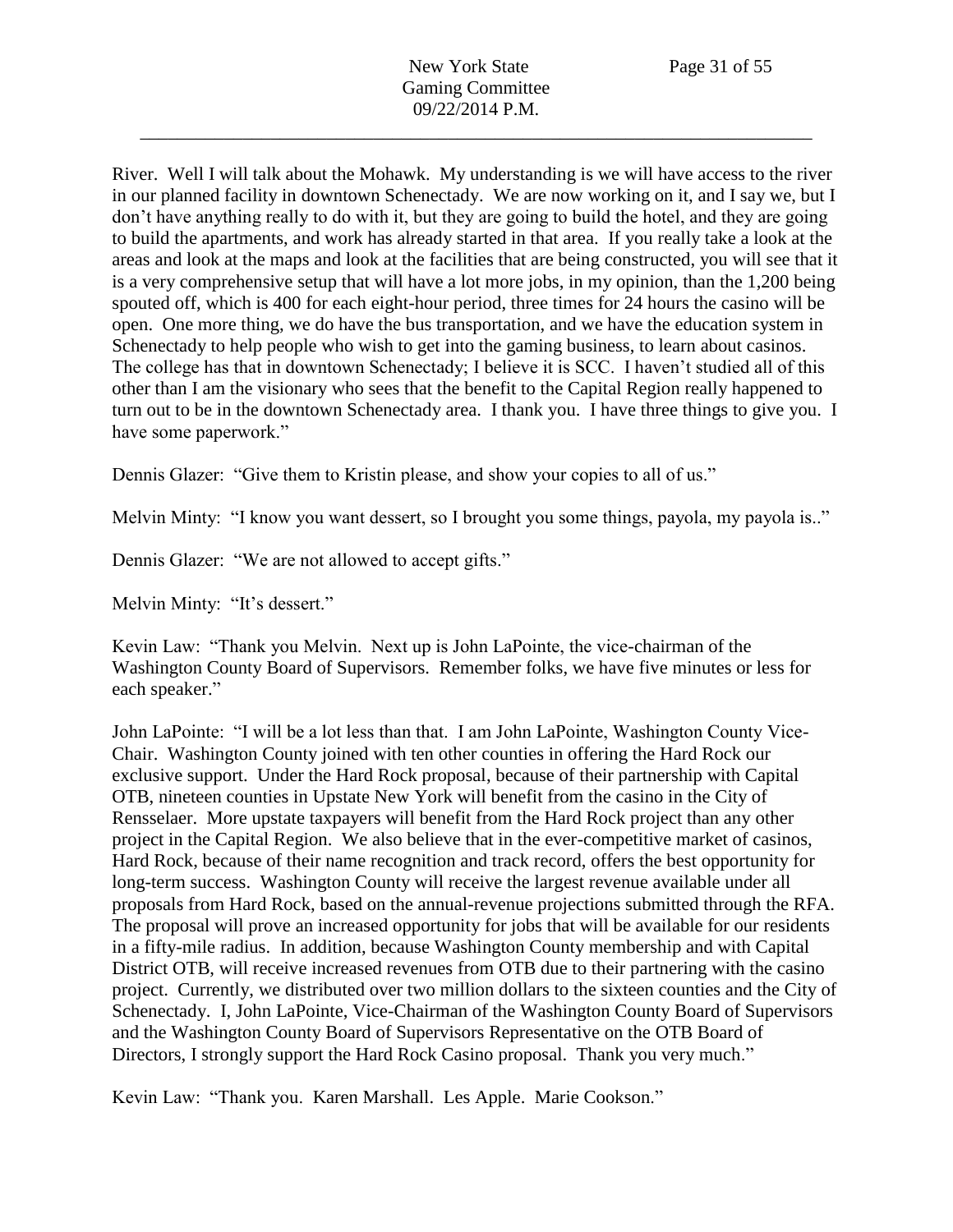Marie Cookson: "Why I am opposed to the proposed casino, known as Capitol Hill Casino and Resort, on Thompson Hill Road in East Greenbush, New York. As you have heard repeatedly, it all centers around one shared belief by those of us who oppose the project. The proposed casino is the wrong place, the wrong process, for the wrong reason. It will destroy East Greenbush's unique way of life. I am concerned about the increased crime and bumper-to-bumper traffic, addicted gambling, lower property values, and destruction of some of the most beautiful landscape in East Greenbush. The property on Thompson Hill Road is zoned residential buffer. If built, a casino might cause a Girl Scout camp to cease operating, and a private school and a high school will be negatively affected by the casino environment alone, not to mention what it will mean for the families that own eleven homes on Thompson Hill Road. Wikipedia states, and I quote, '*East Greenbush is an affluent suburb of Albany, New York. The population was 16,473 at the 2010 census. The word Greenbush is derived from the Dutch het groen bosch, referring to the pine woods that originally covered the land*.' We really love our green space, and we like the fact that we can drive a few minutes and still see cows. In spite of what the developer stated in the application, East Greenbush is not economically depressed. Apparently Wikipedia does not think so either. A casino on Thompson Hill Road may, however, change that. Casinos come in and take over. Local restaurants lose customers. Other new businesses stay clear. Home foreclosures jump, and many people are forced into bankruptcy. Camp Is-Sho-Da is a year-round, almost 100-acre Girl Scout camp that was established in 1953. When Mary Buszuwski, CEO of Girl Scouts of Northeastern New York, expressed concerns about a casino being built only 3,200 feet from the camp, Austin Miller, Senior Vice-President of Gaming Operations for Churchill Downs said on May 19th, '*I don't think you should be concerned about any negative impacts. You should be excited about the opportunities*.' Opportunities? For the Girl Scouts to be excited about? Perhaps Mr. Miller was referring to the excitement that Churchill Downs has in mind for that property. After all, when a question was asked by a member of the Location Board on September 8<sup>th</sup>, Mr. Brian Davis, Director of Design and Development Saratoga Casino and Raceway, responded, '*If the market dictates, we will be able to expand on this property.*' Is this the excitement the Girl Scouts should have? That their property might be gobbled up from them? This proposed casino has already damaged and disrupted lives, and the untold damage that it will do to the beautiful Thompson Hill Road East Greenbush property and more importantly our community as a whole, will be the most regrettable of all. Once again, I emphasize, it is the wrong place, the wrong process, for the wrong reason. Please do not award a license to Capital View Casino and Resort. Thank you."

Kevin Law: "Thank you. Michael Fairchild?"

Michael Fairchild: "I want to thank you for listening to us because thus far, nobody has really been listening to us, or at least it seems that way. I know when Capital View made their presentation to you folks; there was a question about where the opposition was coming from. I hope that mystery has been solved today."

Dennis Glazer: "Oh yeah."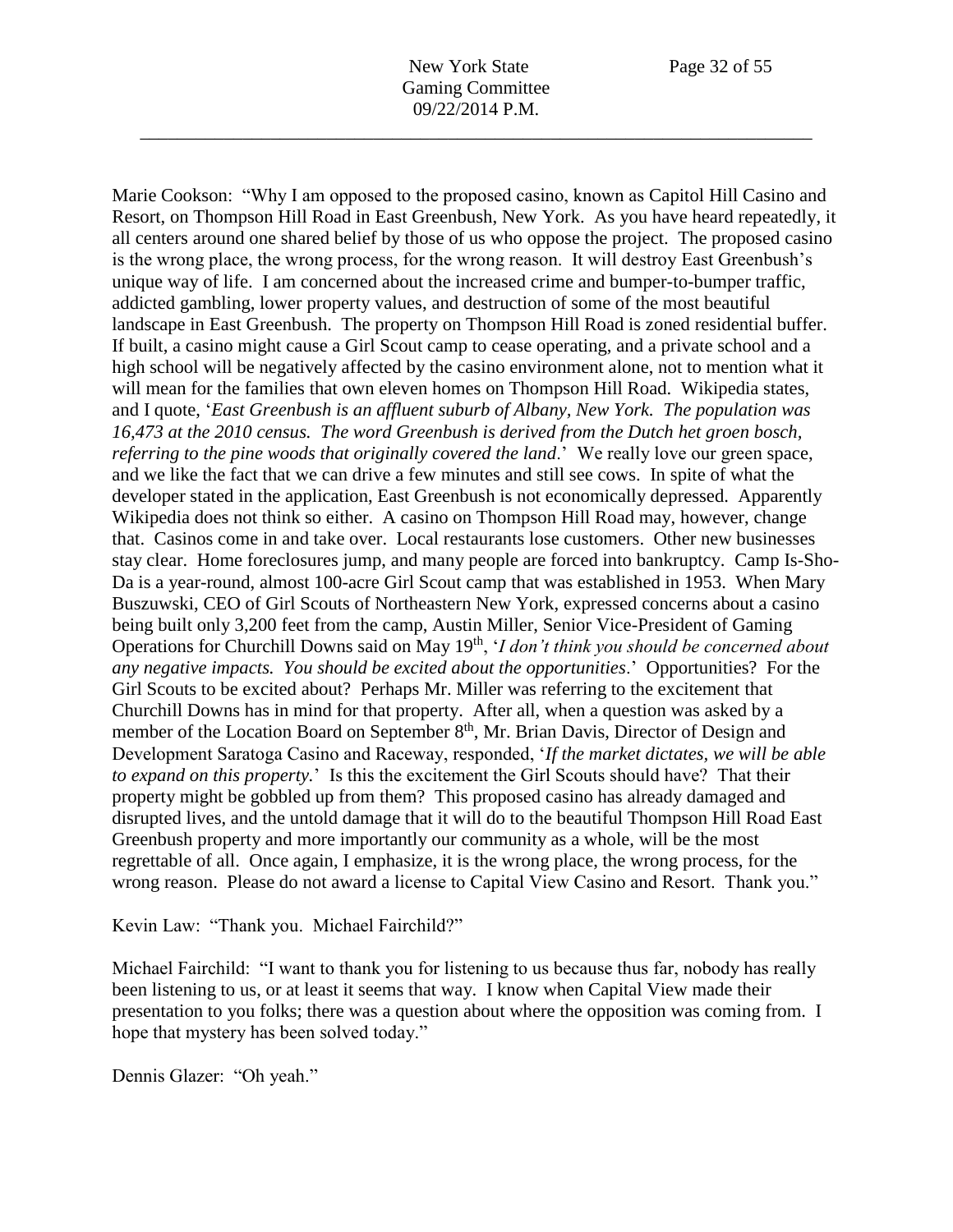Kevin Law: "I would say so."

Michael Fairchild: "We don't have tee shirts, but I think you can figure out who we are. Okay, I was born and raised in East Greenbush. Though I now live in Averill Park, which is a few miles from the East Greenbush border, I am well within the sphere of influence of the proposed casino. I, like most people, was shocked and a little bit perplexed when the East Greenbush town board announced that they would fully support a casino in East Greenbush. This declaration seemed to come out of nowhere with no attempt to determine if the community at large would support such a declaration. It seemed odd, but really who in their right mind would want to build a casino in East Greenbush. Well, we got the answer several days later when Mr. Feathers, and I don't use that derogatorily, but it is just a hard name to pronounce. I am not even sure how you pronounce his name, but anyway, Mr. Feathers made his grand announcement that this is where we will build our casino. Wow. Quite the coincidence. Just after the board made its announcement, he comes out with an announcement that this is where he is going to build a casino. And the fact that he just came out and said that we WILL build our casino, not we are looking at it, where are thinking about it, but he just came out and said we will build it here. That was kind of shocking. In the beginning, Mr. Feathers sweet-talked the town board with grand plans, such as a PGAquality golf course, a 300-room-four-star hotel, and all the first-rate amenities that go along with that for a world-class destination. Again, wow, seems too good to be true, and it was. After getting the town council onboard, first the golf course disappeared just as quickly as it appeared. The hotel lost 200 rooms. The world-class destination quickly became a local gaming spot. Things changed so much, so fast that one of the board members withdrew their support, support that never should have been given in the first place. Now let's just look at where these people want to put this casino. If you look at the site map, which we showed you before, and this has been talked about for quite a bit here, it is right next to a Girl Scout camp, a Montessori school, and a high school, not to mention that it is in the middle of a residential area. I just can't really understand who would look at that and think that this is a great site for a casino. It just…I just cannot get that through my head. Anyway, the East Greenbush town board seemed surprised that there was a public outcry that followed this announcement, and they and the developers had done everything they could to try and downplay the public backlash to this very bad idea. It has since been pointed out by a citizen group that one member of the town council and another member of the zoning board have direct conflicts of interest and never should have voted or even discussed this plan because of the family member that stands to make a lot of money on the proposed site. The smell of this thing just gets worse all the time. As I mentioned, I now live in Averill Park, not far from the proposed site, and I would like to point out that my town, even though East Greenbush asked for it, did not give their support for this project. And to my knowledge, Schodack, which also borders East Greenbush, did not give their support either. As for Rensselaer, you could probably ask Dan Dwyer how he feels about it. So let's see what we have at this point. All of East Greenbush's closest neighbors have declined their support. Mayor Sheehan gave hers, but I don't know. It was her argument that Rensselaer was too close to Albany. Is that her argument, that it was too close to thousands of people that need jobs? That was what I took from her, but anyway, maybe they should get their 11 million dollars back. Anyway, we also have a very sharply divided town with a lot of people that are very much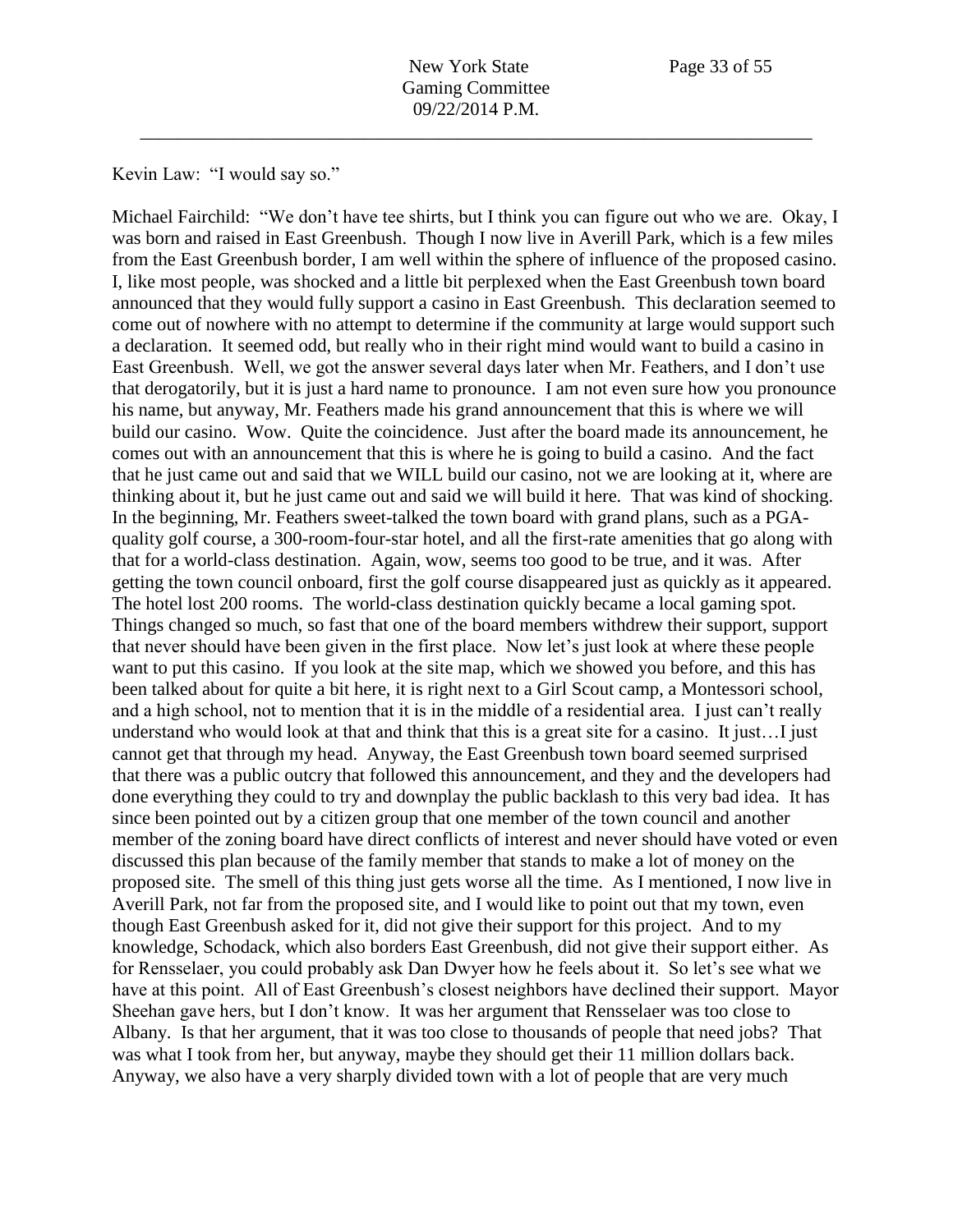opposed to it with a vow to fight this thing every step of the way. And I see my time is up, so thank you for listening.

Kevin Law: "Thank you. Sara Hensley. Is Sara Hensley here?"

Sara Hensley: "Good afternoon. My name is Sara Hensley. I work for Rush Street Gaming at SugarHouse Casino in Philadelphia, Pennsylvania. I am going to start my story off with saying that I am a retired police officer that was on the Philadelphia Police Department for ten years. I got injured in duty, and I was separated from the department. I lost a huge family. On September 22, 2011, I found a new family. I started working at the SugarHouse Casino as a temporary employee in the Uniform Room. That ended up growing into where I now run their Uniform Room. We have over 1,100 employees, and I go beyond all that I can do to help and please. They are my customers. What the SugarHouse team has done for me and Rush Street Gaming has done is that when I got there, I knew nothing about computers. The computer was my enemy. I didn't know how to do emails, and that was what I had to do to run that department. So what I had was my HR Team that had my back and taught me how to do so much. They tell me that I run my on ship and am my own sailor. They gave me the confidence to be able to do what I do and do it at a different level now. I love what I do, and I love working at SugarHouse Casino for Rush Street Gamin. We have been voted for four years in a row the best place to work. That is an independent study from workers, the workers who work there. It is a family environment. We participate in so many different things from dragon boat racing to mud runs, Broad Street Run, Susan D. Komen Run and Walk, St. Paddy's Day Parade, New Year's Day Parade. We have so many different events, and somehow I got whooped into all of them, and I became the photographer, which I don't know how it happened, but I love it. I love going beyond what I can do because they show me that they care about me, they listen to me, and they have my back, so I love what I do. Thank you very much."

Kevin Law: Alright folks, we are going to give the video one more try, taking five minutes, and then the next up after the five minutes will be Ray Gillen. Okay, up next is Ray Gillen, the Chairman of the Schenectady Metroplex, is that right?"

Ray Gillen: "That's right. Thank you, sir. We have four speakers from our County Economic Development Team in this five-minute slot. We have the best cake here today. I hope everyone goes next door and gets a piece of cake from Villatalia. Have some cake! We have to demonstrate need. We have to demonstrate need, according to the Gaming Commission. We have to demonstrate need; we have need. We lost in one employer alone 24,000 jobs. We have had lots of job loss in Schenectady and in our partner community, Amsterdam, but one particular employer lost 24,000 people in a city of 60,000. Think about that. We have the need, we also have the speed. The Gaming Act wants to see these projects built quickly. We can go in the ground. We are in the ground. Seeker is done. Our organization did it; it is complete. We can beat the two-year time schedule. That hasn't been discussed enough today because I know one of the priorities of this act is to get in the ground and get projects going quickly. We can do that. Our site is through Seeker. Our site is shovel ready. We are already in the ground, and we have a great team that has built ground-up casinos. We know what we are doing, and we know how to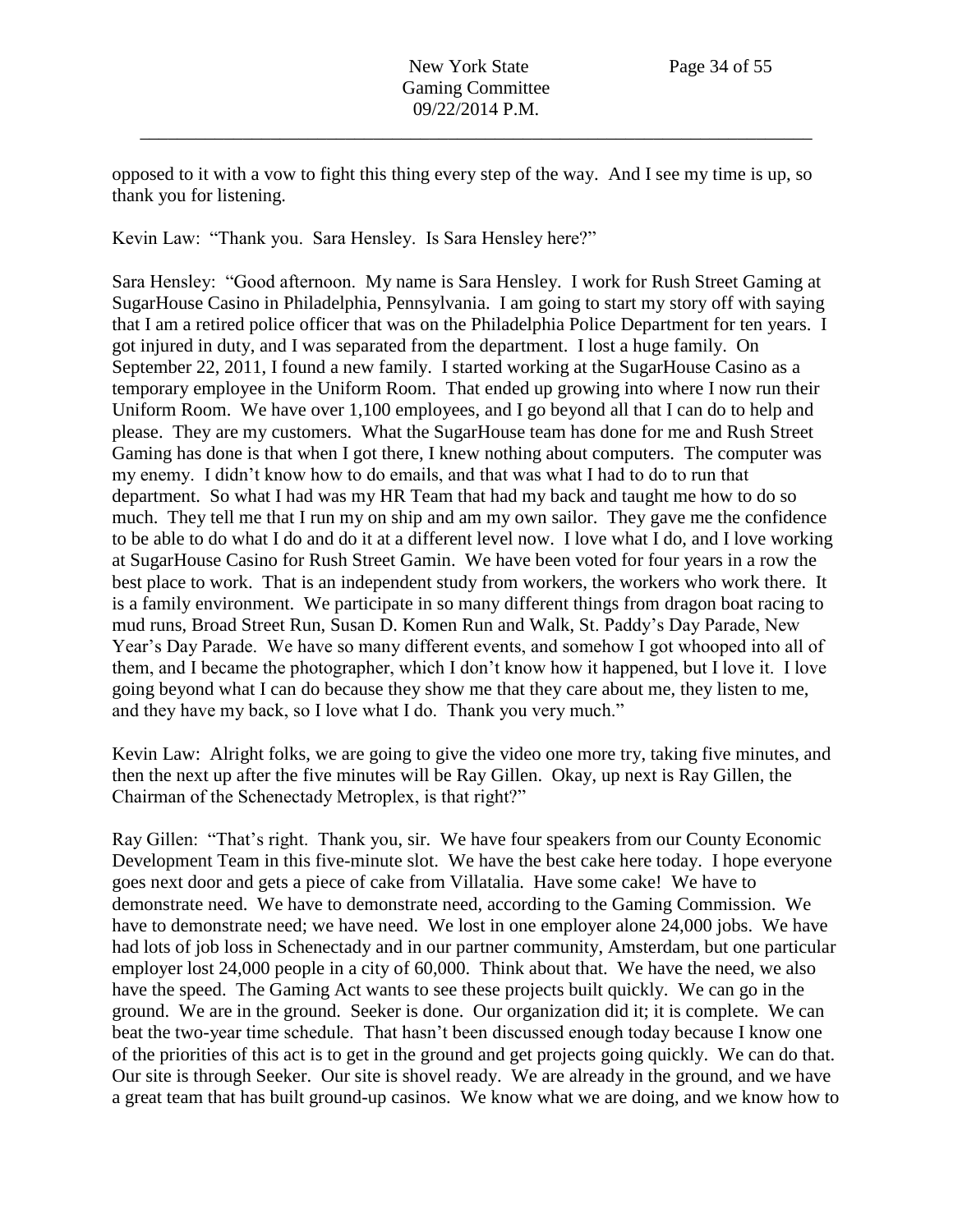do it. We have the need, we have the speed, we have a sixty-acre site, and it is a priority from the Governor's Regional Council. It is my pleasure to introduce Tony Jasenski, Chair of the County Legislature, Tony."

Tony Jasenski: "Thank you, Ray. We have a development team in place that can build this project without question. The funding is in place. The commission asked this key question at your last meeting in Albany, which I attended. You asked if the funding was set. Our answer was a resounding yes. We have a team led by Neil Blume, who has developed over 50 billion dollars in real estate. We have the Galesi Group, which today owns and operates more than 11 million square feet of commercial space right here in the Capital Region and throughout. So we have the need, as Ray said. We have the need, we have the speed, we have the site, and we have the green. We have proven builders and developers at the helm. These are long-term players with strong community ties, plus a track record of giving back to their community. They are not a hedge fund. They are not using EB-5 financing to build their project. We have the best site, the best team, we need the jobs, we need the revenue, we have got the community support, and we appeal to you to pick the best site. Please select Rivers Casino and Resort at Mohawk Harbor."

Dennis Glazer: "I have a question for you. All of the assumptions that everybody has, not just you, is based on how much the casinos will draw. They need the revenue to produce the profit to create the jobs to get the benefits. Why, for example, who do you expect to draw gamblers from? Where, what regions, and why would they be attracted to Schenectady, to downtown Schenectady in enough numbers to make it sustainable?"

Tony Jasenski: "We have a unique site. The redevelopment that is going on downtown today has transformed this community from what was in the years past a blighted area to a resounding arts and entertainment venue. It will only add to it, giving back to the community. I think it is the key to this whole thing, drawing people not just to the casino, but to the shows at Proctors, and all of the restaurants that we have got, our new Mexican radio, all brand-new facilities. We saw earlier today the partnerships that we created with other businesses in the community between Malozi's and the like. It is just a huge, huge draw that I think sets us apart from everyone else that has their application before you."

Dennis Glazer: "Thank you.".

Tony Jasenski: "Next up is Gary Hughes, the Majority Leader of the County Ledge."

Gary Hughes: "Thank you Tony. I am Gary Hughes, the Majority Leader of the Schenectady County Legislature. We have the most green project as well, with waterfront access, hiking and biking trails along a mile of waterfront, and we will build a lead-certified facility. We will also have the biggest impact on upstate tourism. We are building what will be the largest waterfront project on the Erie Canal. We also have the largest investment and economic impact of any project in the Capital Region. We have a total investment of 480 million dollars, so we have the need. We have the speed, we have the green, we have the greenest project, the largest project,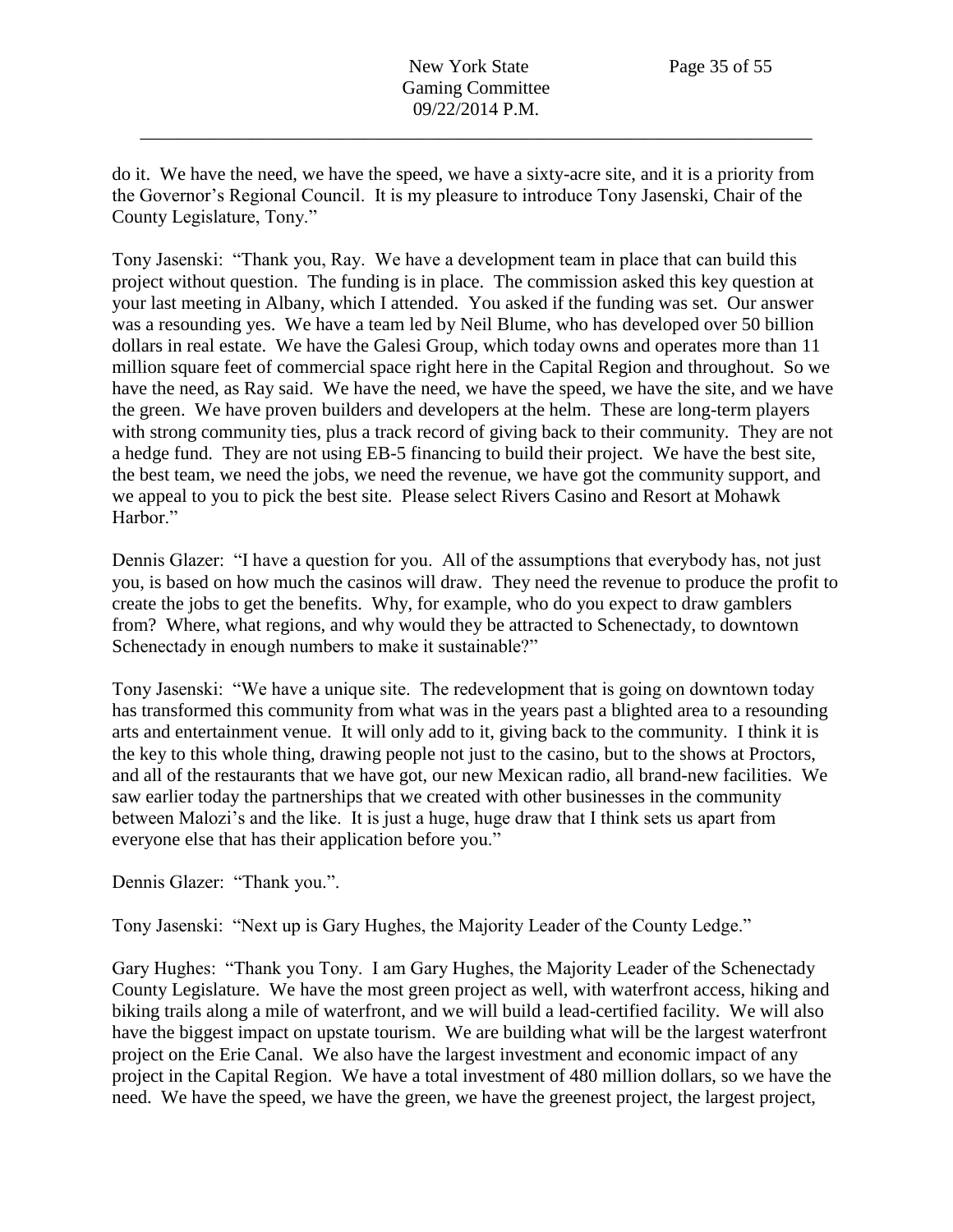the biggest waterfront project, and the strongest community support. Additionally, we have the best training system in Schenectady County Community College. Dr. Martha Asselin."

Dr. Martha Asselin: "Good afternoon. I am Dr. Marth Asselin, Acting President at Schenectady County Community College. As Gary said, we have a Casino and Gaming Management Program already in existence at the college, and I am happy to say, we have reached a partnership agreement with Rush Street. This is exactly the kind of future we envisioned when we started this program. When I met with Rush Street, I was excited to learn about their new employee-tuition-reimbursement program, which is \$5,000.00 per year per employee for any field of study. We will work closely with Rush Street to recruit, train, and educate these employees, especially those with high need and opportunity. With our downtown Albany campus right between the two areas' most poverty-stricken neighborhoods; we are in the best position to make a difference. The college's Board of Trustees voted unanimously to support this project, and I stand proudly with them. Schenectady is ready for this project, and on behalf of the Schenectady team, thank you."

Kevin Law: "Thank you Team Schenectady. That was good. That was it right, you guys are done. Thank you very much. Good job. Mary Ann Ruscitto."

Mary Ann Ruscitto: "Okay."

Kevin Law: "You know the drill, Mary Ann, right?"

Mary Ann Ruscitto: "Yes I do. I have been sitting here for hours. My name is Mary Ann Ruscitto. I am the representative for the East Front Street Neighborhood Association in Schenectady, New York. Why is it important that I stand here before all of you to speak about the Rivers Casino at Mohawk Harbor? It is because our neighborhood, consisting of five-and-ahalf streets, is nestled between the Mohawk Harbor and stockade, and we are the only neighborhood in the city that abuts against the proposed property. The Mohawk Harbor Project and the prospect of the Rivers Casino coming to Schenectady is very exciting. At this point, I wanted to mention to you that I cannot say enough about David Buicko, the Galesi Group, and Rush Street Gaming. David Buicko has gone above and beyond to answer questions for our neighborhood, and he has not once given me the brushoff when I have approached him with questions. At one point, we had a concerned neighbor who is an engineer, who had a home on River Street that was flooded out from Irene. He had great concerns about the development of the casino in the Mohawk Harbor, and as any good engineer would do, he studied and investigated the impact of the project on the Mohawk River. David Buicko of the Galesi Group took the time out of his and his engineer's busy schedules to set up a meeting with our neighborhood to address this concern. After this meeting, our East Front Street resident was very satisfied at what was said to him. He felt that the Corp of Engineers and the Galesi Group had addressed all of the concerns that could be done with regards to flooding in our neighborhoods. As you have seen in the promotional video, Rush Street Gaming reaches out to the neighborhoods of this city that they are located in. They pointed out the organizations that have given donations and have helped. This would be a great asset to the groups in our city.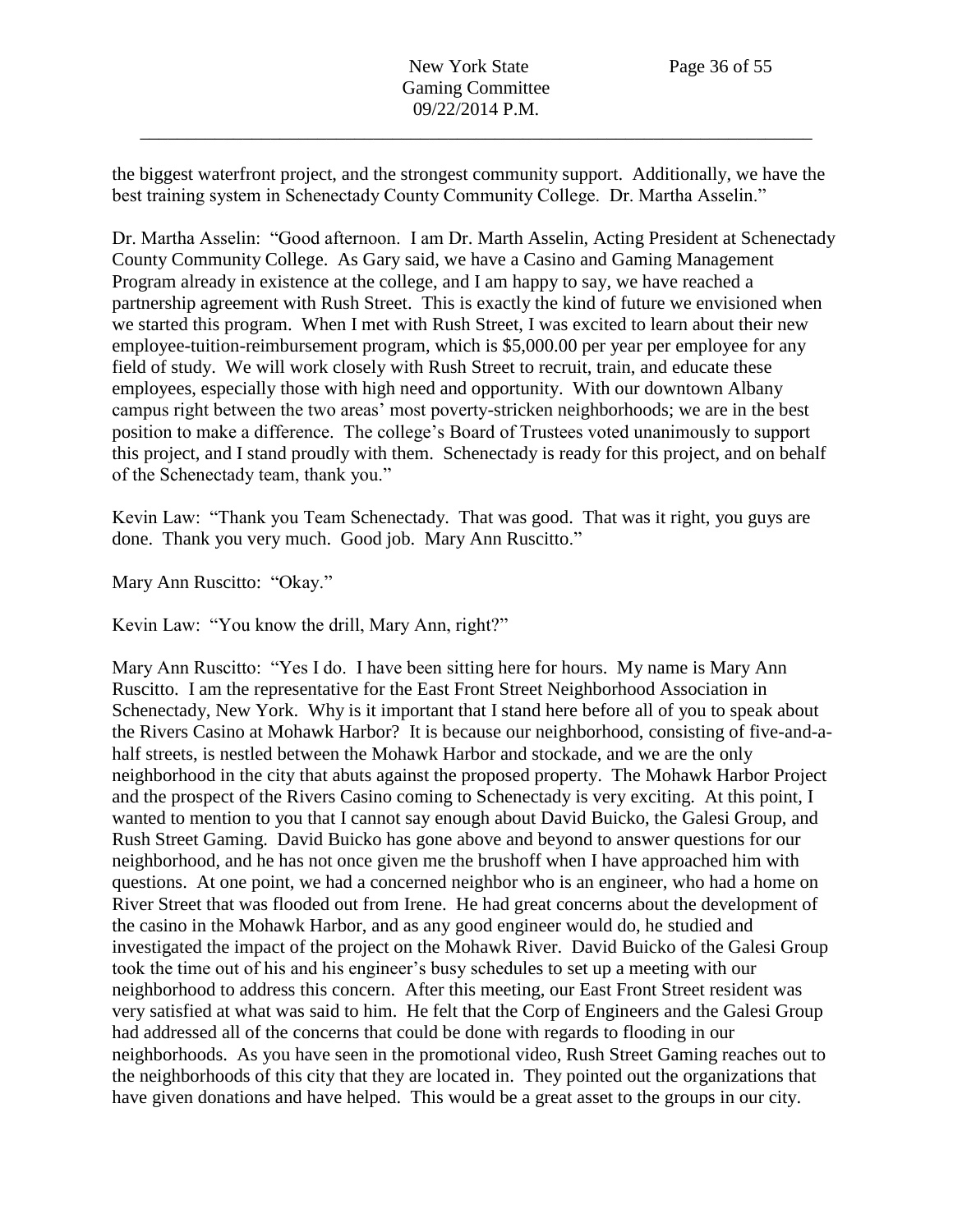They also talked about the tuition-refund program for their employees. This one really caught my interest, being a graduate of the Hotel, Restaurant Management Program at Schenectady County Community College. What a great program that is. I am excited if you allow Rush Street Gaming to open in the City of Schenectady at the Mohawk Harbor. The graduates of Schenectady County Community College will not have to go to Florida or California to get jobs. They can stay in our great city and grow their careers, grown their families, and have deep roots in our communities, like families before this. I say like families before them because the house I live in has been in our family for 110 years. It was my grandfather's house. My dad was born in this house. May family came to America and settled in the East Front Street neighborhood in 1889. My father worked at GE, and my great uncles worked at the Alco. My sister and I often talk about how the neighborhood used to be when the Alco was up and running. We laughed because we hear people complaining about the traffic going up and down the street. Back in the day when the Alco was going strong; when the whistle blew at the end of the workday, there was so much foot traffic coming from the Alco that you had to wait to get out your front door. East Front Street was a good neighborhood to grow up in. The Irish came first to build the railroad. Then the Polish and the Italians settled in the neighborhood. They came to America because of the Alco and the GE. We had a lot of blue-collar workers living in the neighborhood at that time. It was a family-oriented neighborhood. You knew your neighbors, and everyone was family. In closing, if I may, this comment is personal. I want to tell you about my dad, Nicolas Ruscitto. He loved his neighborhood of East Front Street. He was the founder of the East Front Street Association. He worked very hard to try and keep it a good neighborhood. Unfortunately he was stricken with bladder cancer and became very ill for a time. His one wish was to die at home. I remember the day he asked me if I would take him outside. He had become very frail, going from 230 pounds down to 79 pounds. He asked that I walk him to my neighbor's bench in front of their house. He sat down and said, 'Leave me here a few minutes.' I knew what he was doing. He was saying goodbye to the neighborhood that he loved so well. Unfortunately a couple days after that, he died. I don't mean to bring everyone down at this exciting time, but I had made a promise to myself and my dad that I would always try to make the neighborhood better, and I see that this could happen with the development of the Mohawk Harbor and Rivers Casino. We are a struggling neighborhood and fortunately we have this opportunity to become a great neighborhood, so I ask you, please allow Rush Street Gaming to build a Rivers Casino and make my promise to my dad come true, and our neighborhood and residents of this City of Schenectady, to make Schenectady a vibrant city like it once was. Thank you."

## Kevin Law: "Jennifer Corso Yayas."

Jennifer Corso Yayas: "I am Jennifer Corso Yayas. I am an East Greenbush resident. Personally, I think that brick-and-mortar casinos are passé, and I think you are going to have a lot of trouble keeping it up and running no matter where you put it. That is my first opinion. You are competing with all of the online gamers. That is just my opinion, and I know you are going to make your decision based on the best things you can come up with, okay? So let me tell you what is going on in East Greenbush, okay? Well, I have personally attended and witnessed some very well-attended Town Hall meetings regarding this issue, and most of them were standing room only, with the crowds out in the hallway. The overwhelming majority of the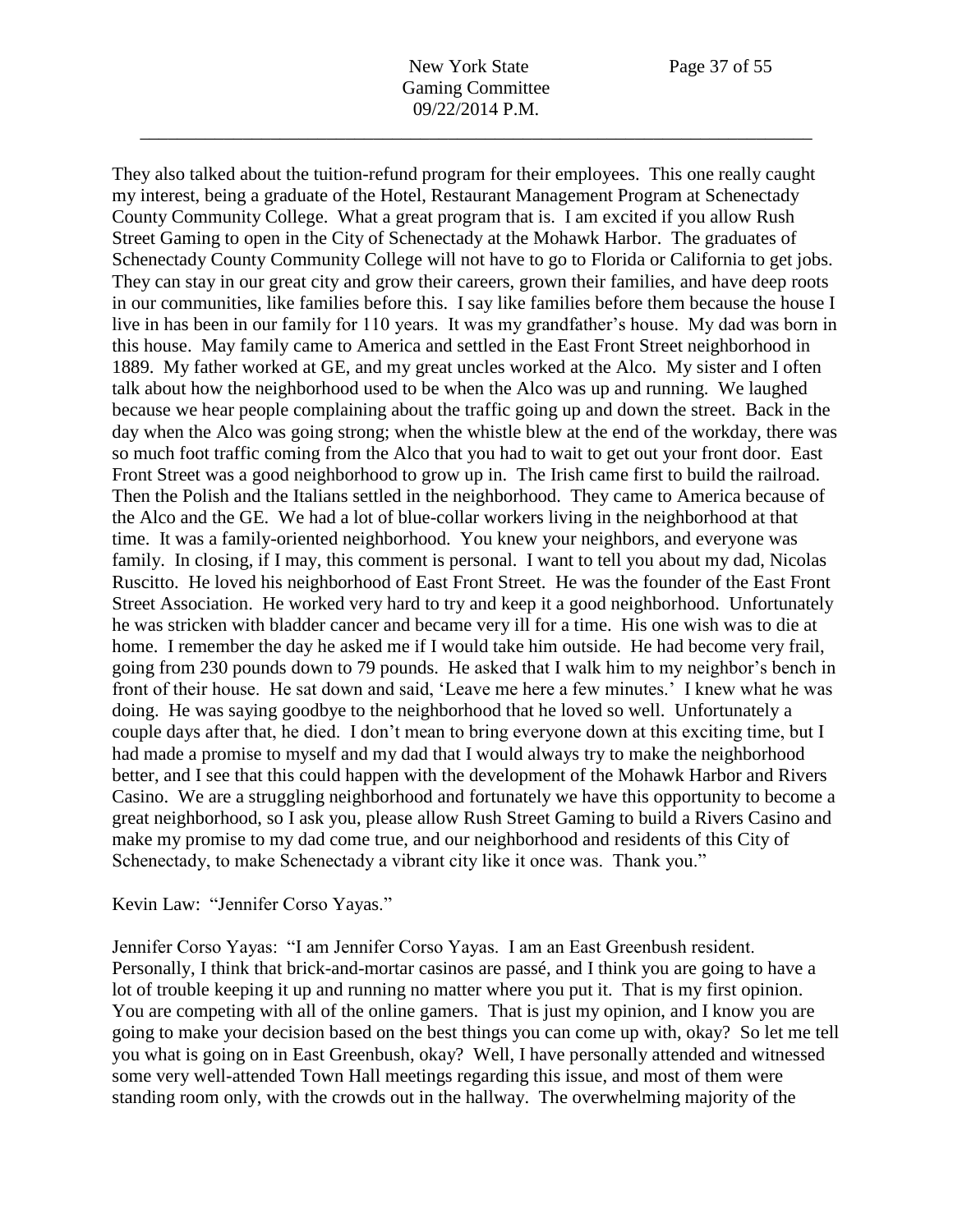residents of East Greenbush clearly do not want a casino in their town, okay? I mean I think you have got that, we don't want it. But this did not stop the five board members from voting for it, proceeding with this venture against the majority of the town's wishes. So citizen after citizen stood up in front of the board and reiterated all of the reasons of why it would be a bad idea to locate a casino in East Greenbush. We don't have an unemployment problem in East Greenbush. If you are not working, you are probably not living in East Greenbush, okay? I just got off work myself. We are a family community, but we have no less than seven schools in that community, and casinos are not particularly family friendly. They bring out an unsavory element that nobody wants; people looking out for a good time, the might be looking for drugs or prostitution, and we are not interested in having that in our community. You know, all of the reasons you heard today. We have the Girl Scout camp and the schools; you have heard it all. Okay, but watching this, it became abundantly clear to me that the board was voting unanimously for the casino other than the best interests of our town. At that point, I asked the Attorney General's Office to investigate what those reasons were. These were not cookies on the table, okay? I don't have any cookies for you. I got nothing for you."

Kevin Law: "We aren't taking them anyway."

Jennifer Corso Yayas: "I mean I have got nothing for you; I have got no cookies, I have got no promises, I have got nothing. East Greenbush has got nothing for you too, alright? So at that point, I asked the Attorney General's Office to investigate what those reasons were because the odds of five individuals facing down something like 800 people in a town meeting and voting against their wishes right in front of them were less than two percent, by my mathematical calculations. So, in other words, their motivation had to be something like graft or bribery or coercion or threats. You know, something illegal, and I thought the AG would be the best agency to get to the bottom of it, but I received a letter saying that they had no reason to investigate it at this time. However, at the next meeting, okay, one of the next meetings because I gotta tell you those meetings totally ruined my summer; that was the meeting that Mangold had recused herself because it came out that her brother stood to gain a sizeable amount of money from the transaction personally. It also came out that this was known by the board to be the case at the first voice, which in my mind made the initial resolution invalid legally. So in any event, I wrote again to the AG. I wrote them a second letter, and I included an article about the Mangold recusal. I must tell you I am pretty nervous here."

Kevin Law: "You shouldn't be."

Jennifer Corso Yayas: "I know. You have been very nice and very polite and kind. And I actually have to tell you, I came here all full of fight, but I don't feel like I need it, alright? So anyway, I included an article about the Mangold recusal, and I asked him essentially to take a second look at the situation, and I just received a letter from the AG's Office saying that an investigation has been started. This is not the letter; this is the letter; that's my notes. And the Public Integrity Bureau is going to investigate what went on in that because it was absolutely insane. They don't know about that yet. They are just hearing about that. I didn't want to involve everybody because if nothing had come of it, I did not want them all excited for nothing.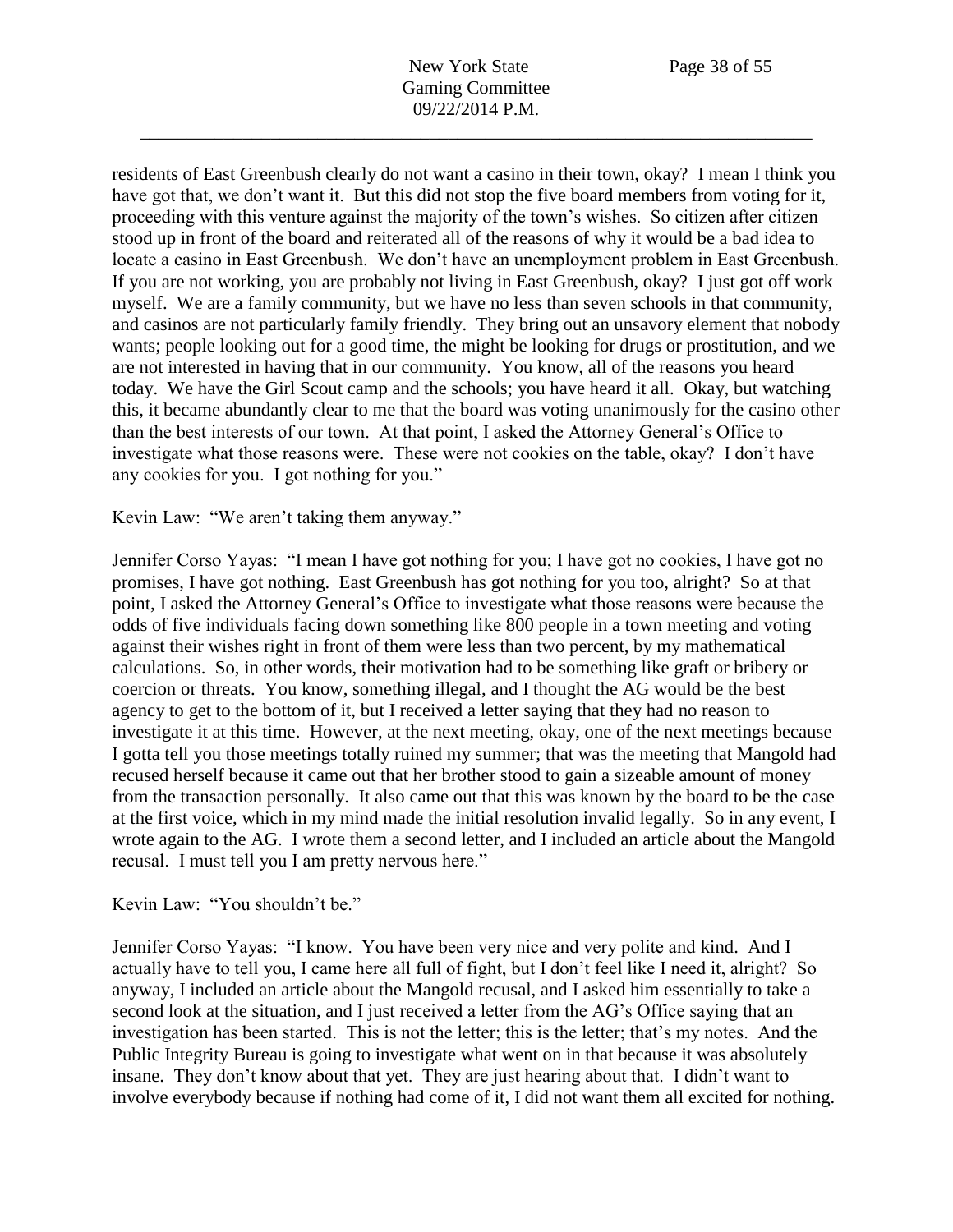Alright, so anyway, how much clearer can it be that the whole casino venture for East Greenbush is fishy, at best, and probably criminal at worst, okay? So I am not sure what is happening in the other towns that you are considering, but they seem to really want it, which is a lot different than I can say for our group. Oh yeah. Alright, and I know that that was a prerequisite for them to place the casino in any community; that the community had to support it, and East Greenbush does not support it, okay?"

Kevin Law: "Thank you Jennifer."

Dennis Glazer: "A guy with an orange shirt or yellow shirt is holding the East Greenbush....There is a coalition going here, everybody is working together."

Kevin Law: "Gary McCarthy, the Mayor of Schenectady."

Gary McCarthy: "Gentlemen, thank you for the opportunity to appear before you today. I have two colleagues who are with me here in the audience, Harry Buffarde, the Supervisor of the Town of Rotterdam, and Joe Landry, the Supervisor of the Town of Niskayuna. Since the very beginning of this siting process, it has been my pleasure to meet with both the Galesi Group and Rush Gaming to discuss which is truly a transformative project that will change Schenectady's future; Rivers Casino and Resort at Mohawk Harbor. I support this proposal and have from the beginning for three main reasons. First, I trust the Galesi Group. Their work in Schenectady has not only been innovative and inspiring; it has been dramatically positive and has really changed our community in a significant and great way. Secondly, I met the Rush Street Gaming Team, a first-class organization dedicated to doing business the right way and insuring that the whole community would benefit from this project. They wanted a project that would complement the development that we have done in downtown. Finally, the main reason why I support, my support was driven by one simple factor; I want our city to thrive. I want our residents to prosper. I want our businesses to grow. Rivers Casino and Resort at Mohawk Harbor will be the engine that generates those successes. The residents of our community are ready. They understand the need and welcome this project. We have broad-based support. The editorial support of the *Daily Gazette* endorsing the casino, and our neighboring communities, Amsterdam, Glenville, Niskayuna, and Scotia; they are all behind it. Schenectady is the largest of all the potential host communities that you are looking at. But we also have the greatest need. According to a study performed by the *Buffalo Business Journal*, Schenectady has the lowest affluence rating of any of the potential host communities. We need this economic development more than any of the other sites in the Capital Region. The Schenectady City School District is the largest urban district in the region, with almost 10,000 students, and it has all the problems of urban school districts. Larry Spring, Superintendent of Schools, recently shared with me an interesting fact that a typical high school graduating class has approximately 750 students in it. But if you track that class from elementary school through middle school and then high school, there are actually 2,000 students that go through that class. If you take the students who have spent three or more years in the city school district, you have a graduation rate of 94 percent, where the overall district rate is slightly under 60 percent. Rivers Casino at Mohawk Harbor brings much more than merely employment. With those jobs comes opportunity for home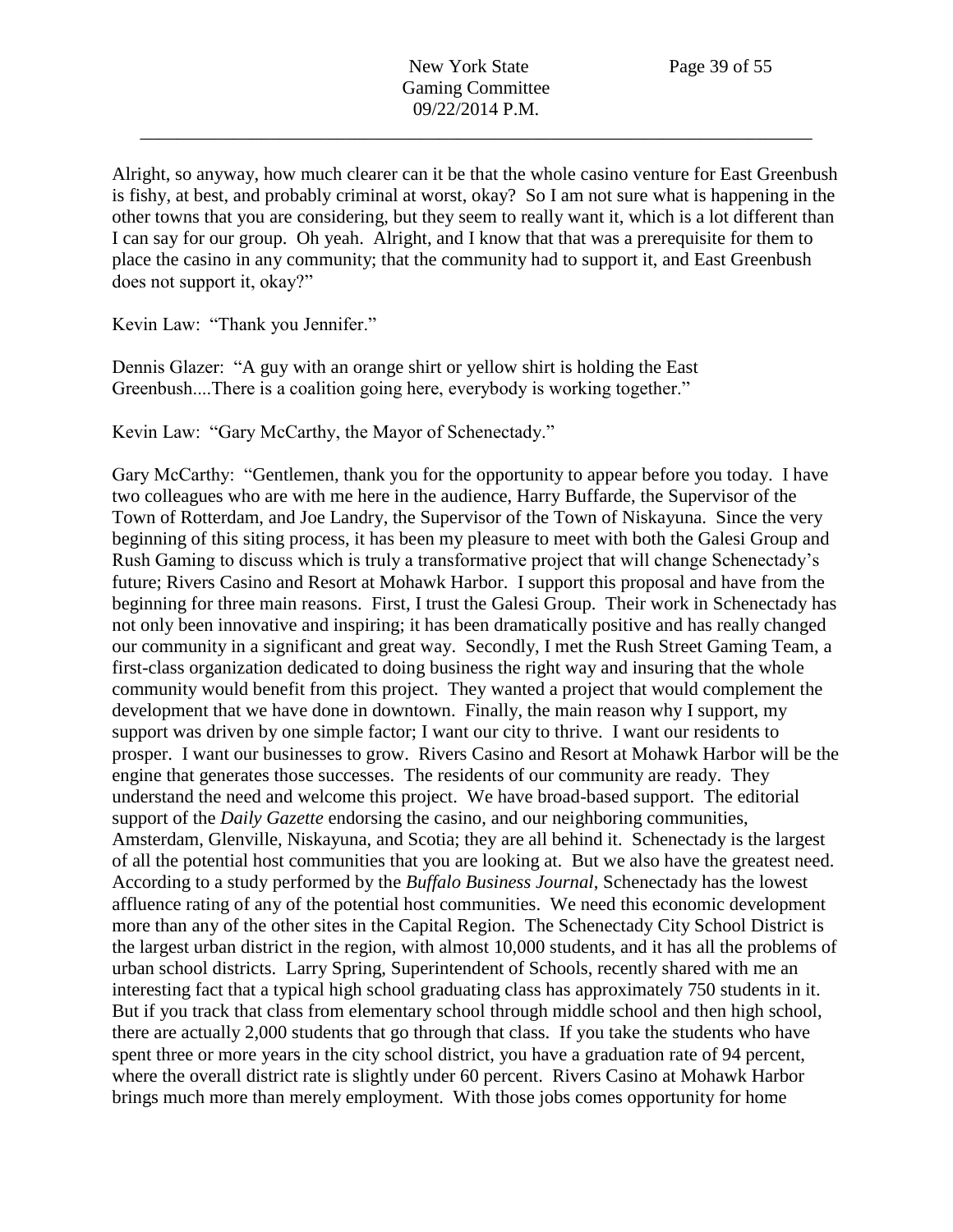ownership, family stability, and the ability to achieve that 94 percent graduation rate in our high school. Rivers Casino and Resort would mean that our residents have the opportunity for goodpaying jobs right in their backyard; jobs that are more than a paycheck, jobs that they can feel proud of, jobs that provide a real future. I truly believe siting a casino in our city will effectively begin reversal of these trends and provide a brighter future for our most vulnerable residents, our children. As you can see, this project represents far more than an entertainment destination in our city. It represents a bright future for the entire region. It represents the chance to breathe new invigorated life into our community. Our residents are ready, our businesses are welcoming, our team, Rush Street Gaming and the Galesi Group, have a vision; a vision that is to restore approximately 30 acres that has sat vacant and unused for almost fifty years. Without this project, those 30 acres will continue to linger and be unused. I ask that you find another host community as Schenectady and with the need as great as ours. I can tell you that there is genuine excitement amongst our residents, and as you carefully make this decision, I ask for your favorable consideration for this project. And again, I thank you for your time and the time that you are spending on this entire project, not only for the residents of Schenectady, but the residents of the entire State of New York."

Kevin Law: "Thank you, Mayor McCarthy. Next up is Jim Salengo, the Executive Director of Downtown Schenectady."

Jim Salengo: "Good afternoon. I am Jim Salengo, and I am speaking today on behalf of the Downtown Schenectady Improvement Corporation, or the DSIC, where I serve as the Executive Director. Our mission at the DSIC is to promote downtown Schenectady as a premier location for commerce, recreation, and living by enhancing, facilitating, and supporting economic and cultural growth. Rivers Casino and Resort at Mohawk Harbor is not only a natural fit with our mission; it is necessary to propel our mission forward. Our primary goal is to see our local businesses, restaurants, and entertainment venues flourish and grow. During my tenure as the Executive Director of the DSIC, I have had the pleasure of seeing downtown Schenectady began to transform into a pedestrian-friendly, much-more-heavily-trafficked area. Schenectady is in the midst of returning to its former glory as a destination, thanks to the hard work of Metroplex, the City and the County of Schenectady, and so many other public and private partners. Rivers Casino and Resort at Mohawk Harbor will be a major catalyst that drives even more visitors to our vibrant downtown. Mohawk Harbor is just blocks from Schenectady's downtown core. That close connection makes this project unique, exciting, and full of possibilities for our hardworking, independent business owners. Those from the Capital Region and beyond will be drawn to Schenectady for the casino, and in return, they will discover and become new patrons of our local restaurants, our shops, and our great service businesses. This project will put Schenectady on the map as an upstate entertainment destination and will enhance the venues that we already have in downtown; our flagship theater Proctors presents everything from large Broadway musicals to small, independent acts throughout the year. The Bow Tie Cinema has been wildly successful with presenting first-run movies right in the heart of our district. You have heard today from miSci, the Museum of Innovation and Science, which is enjoying a huge renaissance in downtown. We are also proud to have Schenectady Civic Players, the Light Opera Company, and the Schenectady County Historical Society, who all call downtown their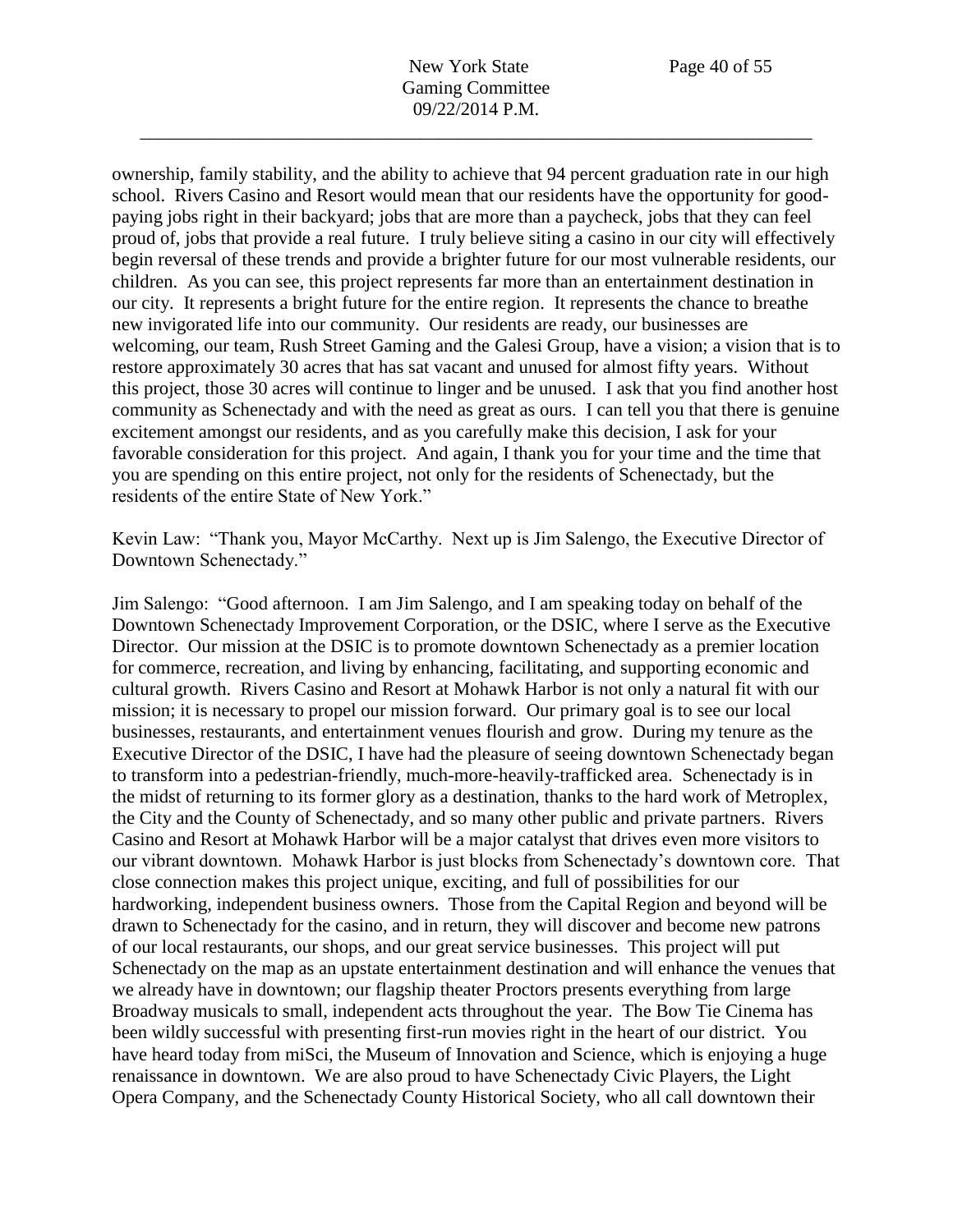home. Rivers will increase traffic to these establishments and really help them thrive. So many of the business owners I frequently communicate with have expressed their support for Rivers Casino and Resort at Mohawk Harbor. The sentiment is the same; Schenectady is ready, they tell me. We welcome this positive addition to our business community. We welcome the visitors that it will attract. We want to partner with the elite team behind this project, namely the Galesi Group and Rush Street Gaming. Rush Street has repeatedly expressed their commitment to partnering with our local businesses to offer their products and services onsite. In fact, they have already made agreements with several, including the Mallozzi Group, the Paul Mitchell School, and the Mohawk Golf Club. Our efforts at the DSIC go beyond insuring our business community is just succeeding. We want to insure that those who patronize our businesses, restaurants, and entertainment venues, whether they are from the area or whether they are visiting, have a positive and pleasurable experience. Rush Street Gaming has a history of giving back to the community. This includes beautification efforts and community-betterment projects. Clearly these ideals align with our goal to make Schenectady a premier destination. There are very, very good things happening in Schenectady right now, and Rivers Casino and Resort at Mohawk Harbor will help Schenectady go from good to great. With the dedication of the team behind the project, there is no doubt in my mind that that will happen. Schenectady is ready, our business community is ready, and we look forward to hearing your decision, and I truly hope that that decision is for Schenectady. So thank you so much for your time this afternoon. Well I still have a little bit of time, I did want to present Phillip Morris, the CEO of Proctors Theater. I spoke to you earlier. He had a letter, a separate letter that he wanted me to present. And also why I have a minute, I just wanted to, I mentioned some of the businesses that are truly in support of this project, so let me run down a pretty substantial list here of people in support: Ellis Medicine, Bomber's Burrito Bar and Willspear Garden, Zen Asian Fusion Bistro, Experiencing Creative Design, Villa Italia who made that great cake that we had earlier, and Fology Studio Transfinder, Aparativo Bistro, Ambition Café, Paul Mitchell School, Johnny's Restaurant, Momma's Ice Cream, Peter Anthony's Café, Lenin's Irish Shop, NBT Bank, Mexican Radio, Parker Inn and Sweets, Taj Mahall, Belvidere Inn, Mazone Hospitality, Bow Tie Cinemas, ME Engineering, Golab Corporation, Vantage Management, Mohawk Golf Club, Bow Tie Partners, Cornerstone Advisors, Kingsway Community, Mohawk Ambulance Service, BBL Construction Services, BBL Hospitality, Starwood Hotels and Resorts, Plank Construction, Schenectady Hardware and Electric, and Fortitec Incorporated. Thank you so much. Right on the money."

Kevin Law: "Thank you, Jim. Okay, back to the other list. Ashley Schrag. Is Ashley here? Come on up, Ashley."

Ashley Schrag: "Hello everyone. My name is Ashley Schrag, and I am the Team Relation Coordinator at SugarHouse Casino. I started in 2011, just seven months after they opened. I started as a Player Service Agent, assisting guests on the floor. I never worked at a casino before, and I quickly fell in love with it because how blessed I was there. A few months later, I got promoted to Guest Service Agent. SugarHouse is really good at promoting within. I learned so much in my position and realized that I had finally found my career with the help of the most amazing management team. Just this August, I was promoted to Team Relations Coordinator. I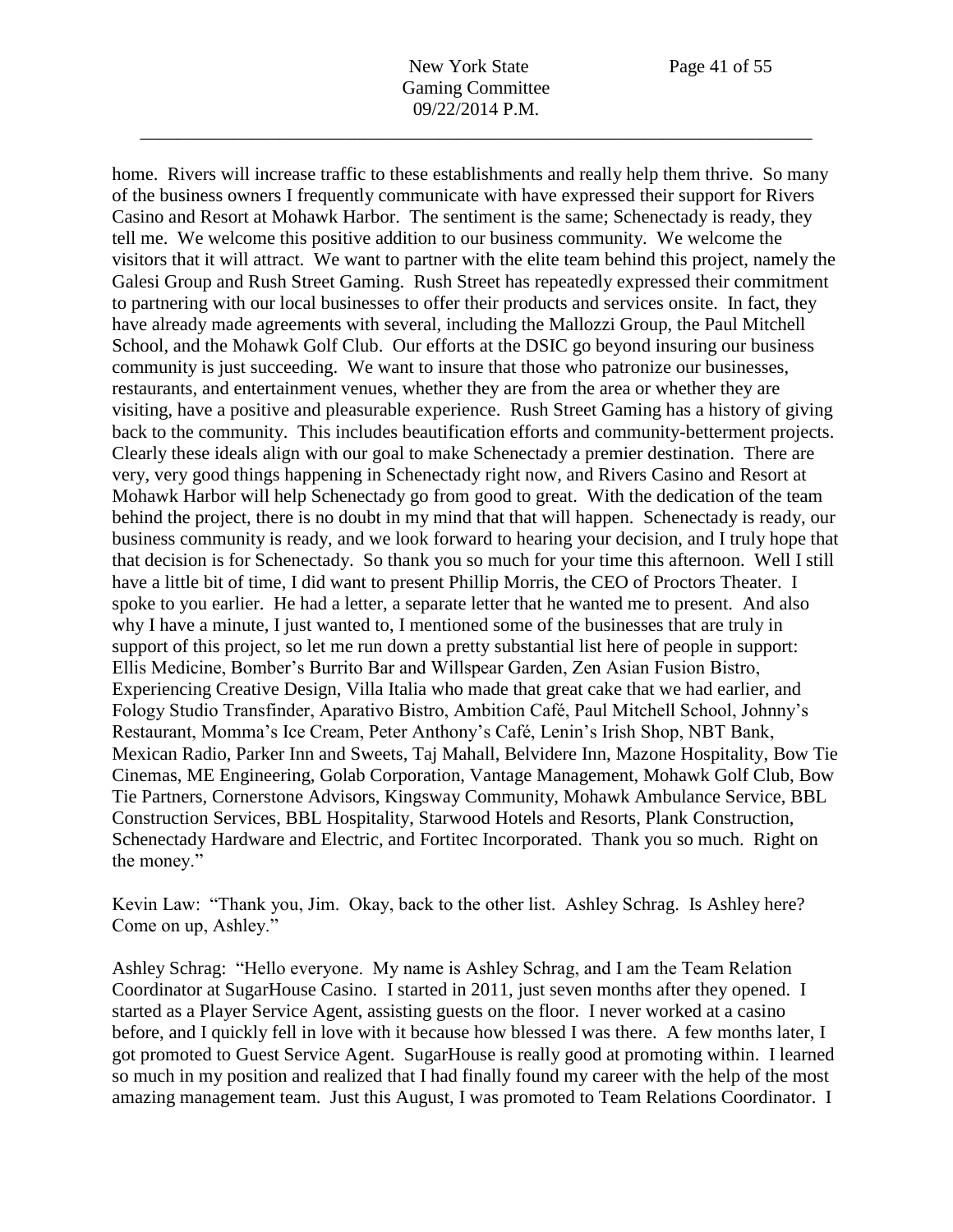personally get to plan and execute every team event at SugarHouse. Making our team members happy is top priority. Here are a few events that we offer our team members; free turkeys at Thanksgiving and wellness classes like Zumba, yoga, and kickboxing. We celebrate all the silly, fun national holidays like National Cheeseburger day, where we featured a fully stocked burger bar. We have fun contests for each holiday, where team members can win fun prizes like gift cards or sports tickets. The last event I planned was our cash blast. We randomly selected over 100 team members to go into a cash machine where they had thirty seconds to grab as much as they could. We gave away over 7,000 dollars in cash and prizes that Labor Day Weekend to our team members. On top of all that, we reached max bonus the last six quarters, which means every team member received a bonus check of \$150.00. There is so much I can say about working for Rush Street Gaming at SugarHouse Casino, but I will sum it up with SugarHouse and Rush Street are my second family. I know my team members feel this way because they personally, yes personally voted our casino best places to work every year since we were opened, which is four years tomorrow, happy birthday. We voted this way because of the integrity and overwhelming appreciation we receive from our company. I am a military wife and moved around a lot and worked at many different places, and I would have never considered any of the companies that I worked for as family. Rush Street is a company where high-fives and woohoos echo the halls. Going out on our positive Philly motto, bring Rush Street to Schenectady; Philly loves a winner; you can be a winner too, woo hoo! Thank you."

Kevin Law: "Thank you Ashley."

Dennis Glazer: "That is our first woo hoo."

Kevin Law: "Darren Marshall."

Darren Marshall: "Good afternoon, gentlemen. I am from Pittsburgh, and I am a bartender with Rush Street Gaming, Rivers Casino in Pittsburgh. I grew up in the area around the casino where the casino resides in Pittsburgh. This entire area has been totally transformed to what it is today and continues to grow, thanks in part to the investment the Rivers Casino has made. In 2008, the economy caught up with me, and I became unemployed. I looked at many job opportunities and job offers before deciding to take my current position with the Rivers and haven't looked back or regretted that decision since. I have worked for many companies, national, big, small, local, family owned, over the years and can say without a doubt that I currently have the best job that I have ever had in my working life. This has also been agreed to by all the employees at Rivers in Pittsburgh, Chicago, and Philadelphia by being voted the best place to work every year. I have been given and been treated with nothing but respect since day one by supervisors and upper management down to the first-day EVS employer. This mutual respect has continued to grow ever since. Our management does listen and hears us. Do we have problems? Of course we do. I haven't worked anywhere that hasn't, but when problems are identified and worked through, I have yet to see problem, complaint, or dangerous situation at the Rivers that hasn't been rectified. I had a personal experience with that. It may seem small to most people, but we had a particular brand of liquor bottle that was prone to breaking, which caused serious cuts and scratches while working. We brought this to the attention of our management, and they went to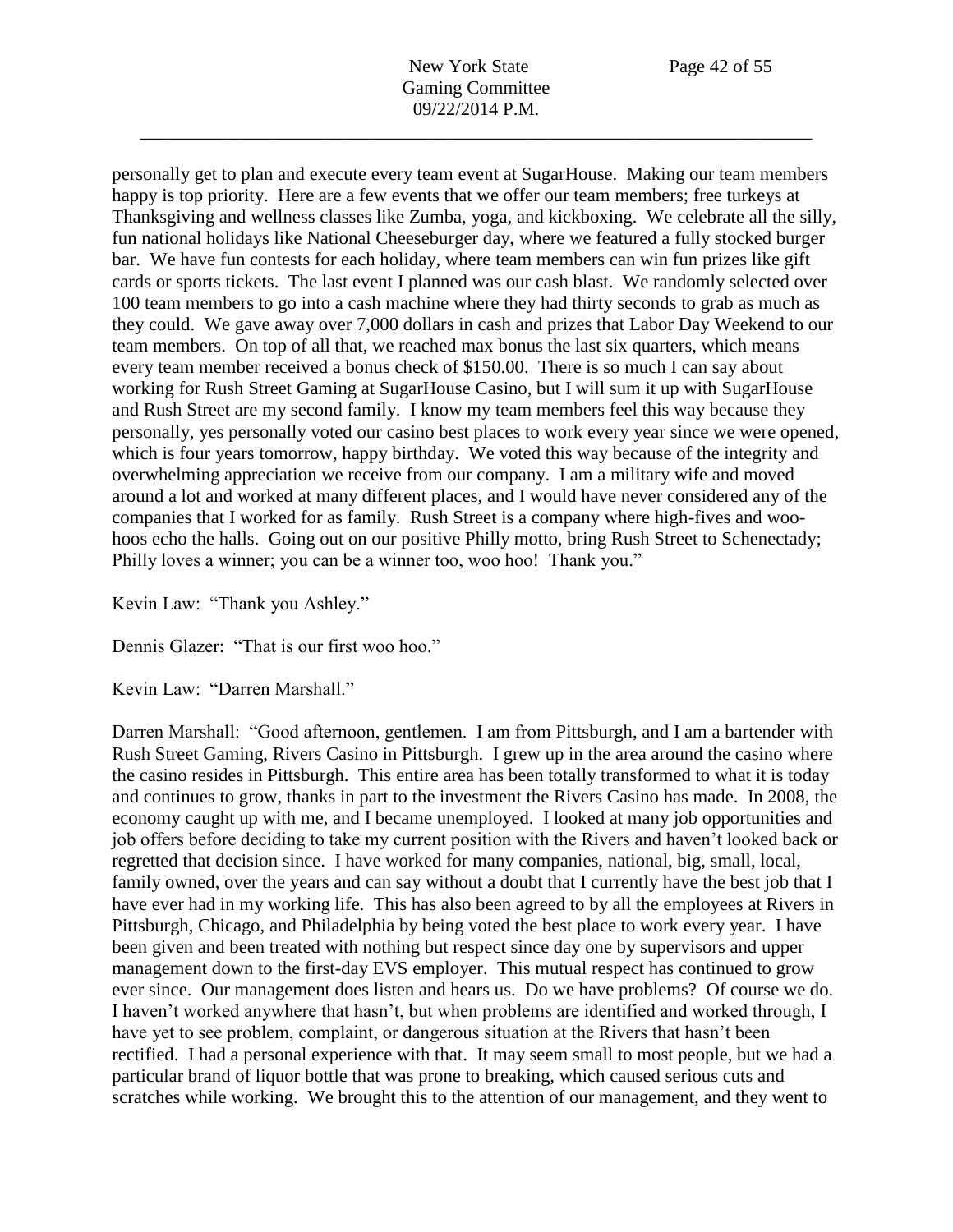New York State Page 43 of 55 Gaming Committee 09/22/2014 P.M.

\_\_\_\_\_\_\_\_\_\_\_\_\_\_\_\_\_\_\_\_\_\_\_\_\_\_\_\_\_\_\_\_\_\_\_\_\_\_\_\_\_\_\_\_\_\_\_\_\_\_\_\_\_\_\_\_\_\_\_\_\_\_\_\_\_\_\_\_\_\_\_\_

the distributor, who went to the manufacturer, who had the bottles redesigned. Now they no longer break as easily, and this has created a safer situation for not only us here at the Rivers Casino, but for bartenders everywhere they use this type of liquor. If that's not taking action, I don't know what is. Overall, working for Rush Street Gaming has been nothing but positive. It has allowed me to put my two daughters through college. I have some of the best benefits that I have ever received at any company I have ever worked for. I have 401K, I have been there for five years and I have over three weeks of vacation. We have the tuition reimbursement, I might be a little old for that, but most important, we have great health benefits there. My wife worked for both of the largest healthcare providers in the Western Pennsylvania area. In the last five years that I worked at Rivers Casino, we have had the coverage from Rivers Casino because it was far better than what was offered by the healthcare providers that my wife worked for. Rush Street Gaming is a very reputable company to work for, and I plan to continue to work with them until retirement, which shouldn't be too long because they helped me with that too with a great 401K, great matching program. I can't speak to you gentlemen on which of the four locations that may be the best choice, but keep in mind, Rush Street Gaming is a company that does care about its communities and its employees, and it deserves careful consideration from you gentlemen. Thank you very much."

Kevin Law: "Thank you, Darren. Just two, three housekeeping type of comments. What our game plan is for those of us who endured the day with us, you know we started at eight a.m. We are going to finish at eight tonight because then we have to drive to Poughkeepsie and do this all over again tomorrow from eight to eight. We are going to go for about another forty-five minutes. Then we are taking a short dinner break, not much of a dinner, but just a quick break, and then we are going to start again tonight. For those who have come in recently, maybe after work, the game plan is that you get five minutes, and we try to keep to that. If you have a bunch of comments that have already been shared, if you want to keep it brief, of course we welcome that, but we have enjoyed the day so far with all of you. We enjoyed sort of keeping it a little light at times because when you are doing twelve hours of public hearings, you have got to have some levity. But we do and are taking everything you say seriously. We appreciate your passion, whether you are for or against a particular thing. You have been a great audience to work with so far, so let's keep it going, and those are the housekeeping items. So with that, we are going to go to Robert von Hasseln."

Robert von Hasseln: "Good evening, gentlemen. My name is Robert von Hasseln. I am the Director of Community and Economic Development for the City of Amsterdam, also the City Historian, a former resident of Schoharie, and as of today, probably interested in retiring in a casino-free East Greenbush."

Dennis Glazer: "Boy, do you know how to make points!"

Robert von Hasseln: "Wait, there is more. I am very pleased to be here today to report that the mayor of the City of Amsterdam enthusiastically supports, and the Common Council of the City of Amsterdam by unanimous resolution have supported the Rivers Casino Project at Mohawk Harbor. I would like to point out, we weren't even unanimous on the Amsterdam proposal.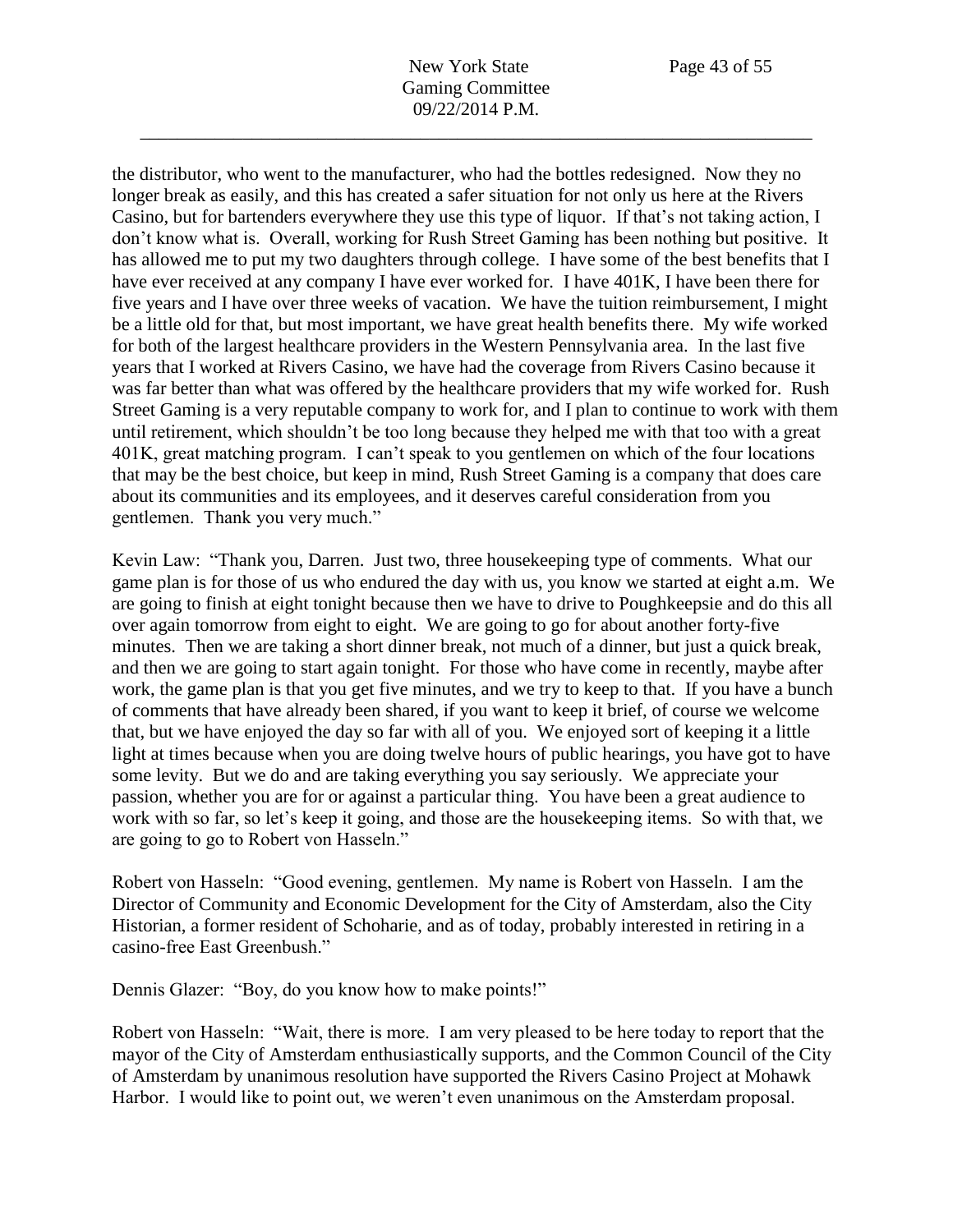Why did we change our minds? Because Amsterdam and Schenectady have been twin cities

since the founding of Amsterdam. Amsterdam was founded by someone from Schenectady. We have been together down the Mohawk Turnpike, the Erie Canal, the thruway. Now, under the leadership of our two mayors, we are trying to develop new things for the State of New York through code enforcement, sharing information through land banking to fight the blight that really is the problem of Upstate New York. And this money coming into this region will help us. But beyond that, we are so close that when Schenectady sneezes, we catch a cold. Amsterdam, I have heard everyone talk about their problems, Amsterdam has an unemployment rate overall of about 17.6 percent. In some areas, it's as high as 27 percent in some of our neighborhoods. We have the largest Hispanic population outside the City of New York per capita, many of them new arrivals. We have got problems. We are the 83rd on the business reviews list of 85 schools in the Capital District. So when we can work with Schenectady on programs together, it can benefit us greatly. Beyond this, though, there is an economic justice issue here, and I am not talking about taking care of people who are neglected in our cities. For years, we have been putting things in the Capital District because every siting is separate, every project is separate. Things keep going to the east side of the Capital District. The west side of the Capital District is flyover territory. We don't get anything out there. If you don't put something centrally located, we are not going to draw any benefit out of it. We need something that is central to the Capital Region. We need something we can draw off on the Western Region to help improve our economy, and that is what all of this was about originally; it was to transform upstate economies. This is the only one, of all the proposals, that transforms the entire Capital District because what it does is it expands it, it refines it, it adds our strengths like the Mohawk Gateway Overlook and our farmland to the strengths that already exist downtown in the inner core cities of the Capital District. Perhaps even some day you will look back on what you did and realize that if you put it in Schenectady, it may be the impetus to finally do something, like build a light rail system and connect all of the peripheral cities of the Capital District with the center of the Capital District. Beyond the question of space, there is a question of time, also, and fairness. We don't know what the lifecycle of these casinos are. We do know that many of the things we saw when we were younger, like malls and suburbs that we thought would be forever are not. If we put it in the center where the west can draw off of it, it can develop things that maybe if the casino goes away in 30 or 40 years, it will have time to catch hold and help keep that economy growing. So I ask you as someone who is in the trenches every day, dealing with economic development and condition of our upstate cities, please consider the intent of the law, as well as the letter of the law. Please consider the questions of economic fairness, and look for a solution, a location, that changes the entire dynamic of the Capital Region. Thank you."

Dennis Glazer: "Is there an economic arrangement between the City of Schenectady and the City of Amsterdam?"

Robert von Hasseln: "Economic arrangements?

Dennis Glazer: "Yes, sharing of tax arrangement or some sort of…"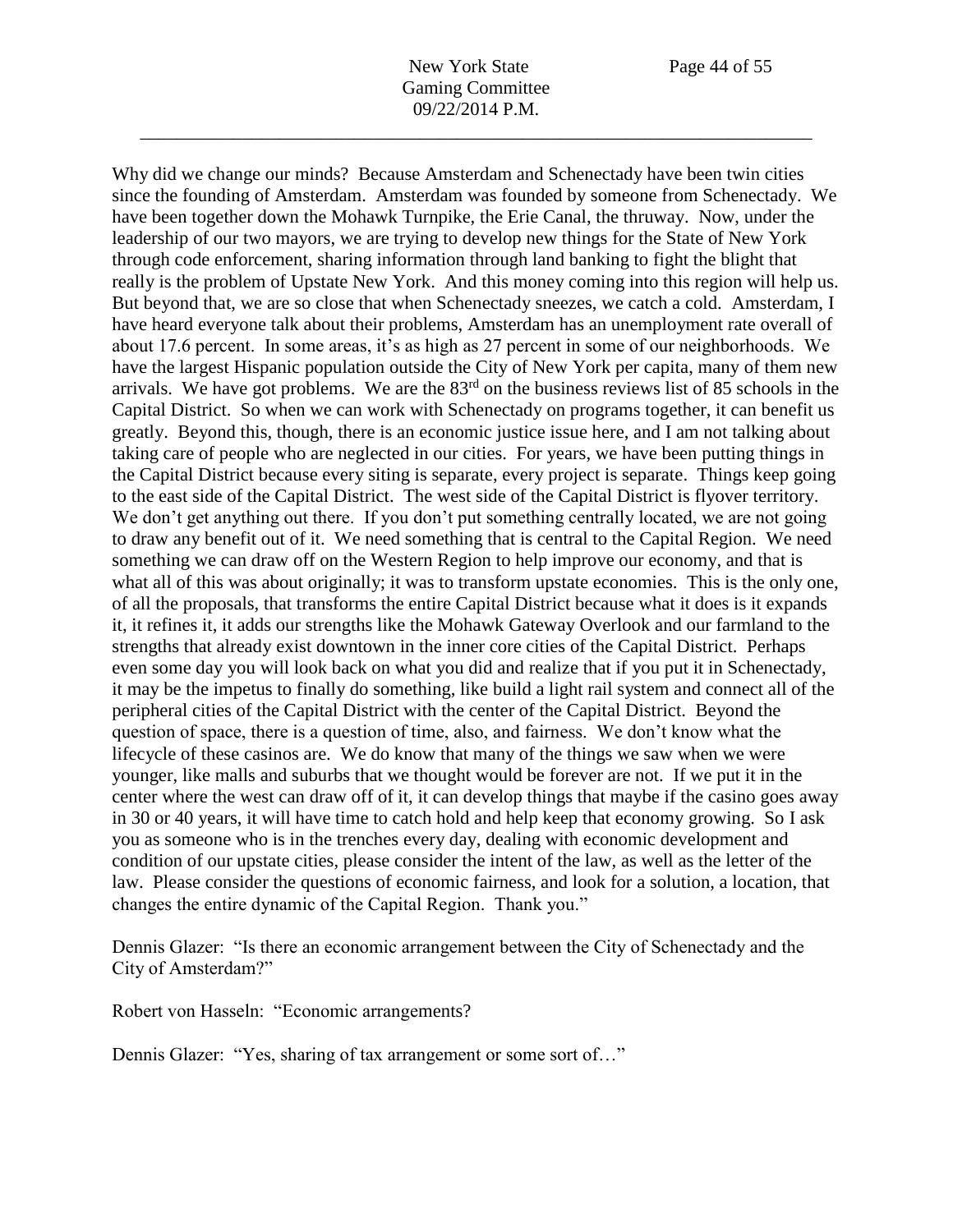Robert von Hasseln: "No. We work on programs, such as I mentioned, like joint code sharing, which we hope will deal with slumlords, and also the land banking. That's a non-for-profit..."

Dennis Glazer: "No, but the benefit of having a casino at Rivers, would that be shared in some way economically with Amsterdam?"

Robert von Hasseln: "Indirectly in the sense that it is going to provide jobs, it is going to provide new industry and new business opportunities. Otherwise, we are participating simply under the arrangements as in the law that created your board."

Dennis Glazer: "And have there been any discussions about people being hired from Amsterdam?"

Robert von Hasseln: "Yes, thank you. I should have mentioned that. We have already talked to Rush Street Gaming. They are well known for their diversity in other locations, and let me tell you, one thing Amsterdam has is diversity, and we have people who know how to talk many languages, so there are going to come out and they are going to work with our workforce solutions to specifically hire people who are hardworking, proven workers, we just lost 120 jobs out there the other day, and who have got special skills, and get them working here in Schenectady."

Kevin Law: "Jamie Maldenado. Is Jamie here?"

Jamie Maldenado: "My name is Jamie Maldenado, I work at Rivers in Chicago. Thank you for the opportunity to share here today. My point of view is going to be as an employee who had a situation at work. My situation was that when I started working at Rivers Casino, I had been there before they opened; two weeks before for training and then at pre-opening week, and then I started working as a valet there with the company. My situation was that I like to serve people, and I give my all to people when I am working with them. Our guests used to come in, and I used to talk a lot with all of guests. One of the guests was special, and I noticed that he used to come odd days, and I kind of started studying him, and I noticed that he comes Tuesdays, Thursdays, and Saturdays. That kind of clicked in my heart because I have my wife, who was in dialysis for two times. Once, she got a kidney from a cadaver, and the second time, she got a kidney from my daughter. That touched me, and I realized that this guest had dialysis. I asked him one day, 'Sir, are you on dialysis?', when he came in to park the car, and he said, 'Yes, I am. How did you know?' When I told him about my wife, we started talking every time that he would come in, and this went on for about a year. After a year, I said, 'You know what? I want to do something for you. I want to give you a kidney.' He said, 'I don't want to be playing games, so don't be playing with me.' But I said, 'I am for real.' It took me three months to get him to get the paperwork for me to sign up and see if we were compatible. I come from, my grandparents from Mexico, and part of my grandparents were from Puerto Rico, and this guest is Irish, so what are the possibilities there of matching? So we went to the doctors, and we started doing that. Now meanwhile, I was talking to my wife, and she said, 'What about your job? What is going to happen? It is going to take a while; it is not going to take a week or two. You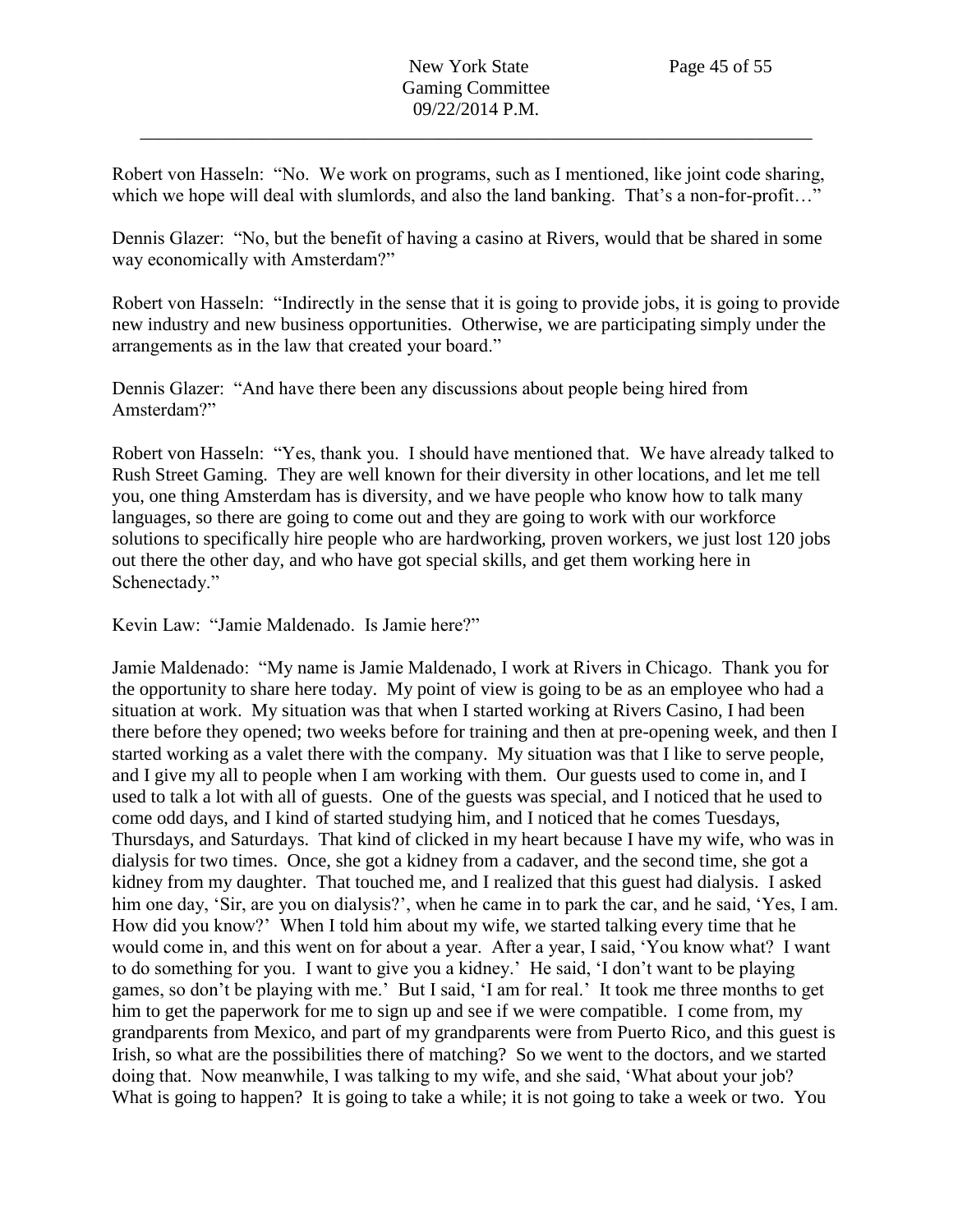New York State Page 46 of 55 Gaming Committee 09/22/2014 P.M.

\_\_\_\_\_\_\_\_\_\_\_\_\_\_\_\_\_\_\_\_\_\_\_\_\_\_\_\_\_\_\_\_\_\_\_\_\_\_\_\_\_\_\_\_\_\_\_\_\_\_\_\_\_\_\_\_\_\_\_\_\_\_\_\_\_\_\_\_\_\_\_\_

have two weeks of vacation, and that is going to be all for you.' So I started talking to my supervisors and managers, and then said, 'Let's see what happens. We are going to talk to management, we are going to talk to other people.' And they talked to them. Bill Canner, who was the director at that time, he is somewhere else right now, the main director came to talk to me personally. He said, 'Jamie, I heard what you are going to do. You know what? Go for it. We are going to support you.' So I went for the operation. It took me a month to get back to work. When I got back, I already had spent my two weeks plus two weeks extra. The casino did something very, very good. They gave me my vacation back, and they gave me another two weeks of vacation on top of that, and they told me that all of the money that I gave, like for the tokes, we are going to reimburse you on that too. They told me not to worry about a thing, and they put me in two months of light duty. They said that they were going to sponsor me on that and not to worry, and I was still going to get my tokes, and they were going to cover that, not out of the tokes that come in from the guests, but from the casino. And to me, and to the family, that was a lot of help. To the guest that was coming in? Every time he would come in, he would say, 'Hey Jamie, thank you.' And the main thing was thank you to Rivers because Rivers not only care about their employees, but also care about the people that go there, and that is important when you have somebody that comes in to a community that cares about that community, cares about their employees, and cares about everybody around the area. Thank you for listening to me."

Dennis Glazer: "Jamie, regardless, not regardless, aside from your employer, how generous and kind of you. It is amazing, it is an amazing story."

Jamie Maldenado: "Thank you, sir. One of the things I want to add, if I can get a couple of seconds here? When I went to the operation, my manager went down there to the hospital when I got out of the operation. And we had one of the supervisors and a couple of workers that worked with me take me home, and whenever I needed medication for the pain during recovery, they would go buy it and bring it to my house. They would bring groceries for me and my family, and take care of us. So thank God for that, and thank God for Rivers Casino. And they have been voted number one for the last three years, and I know that is one of the reasons. Thank you, gentlemen."

Dennis Glazer: "Jamie, were you ever a member of a union for the Rivers?"

Jamie Maldenado: "No, sir."

Dennis Glazer: "Thank you"

Jamie Maldenado: "Your welcome, sir."

Kevin Law: "Thomas Matike. He left. Todd Ethington?"

Todd Ethington: "Yup."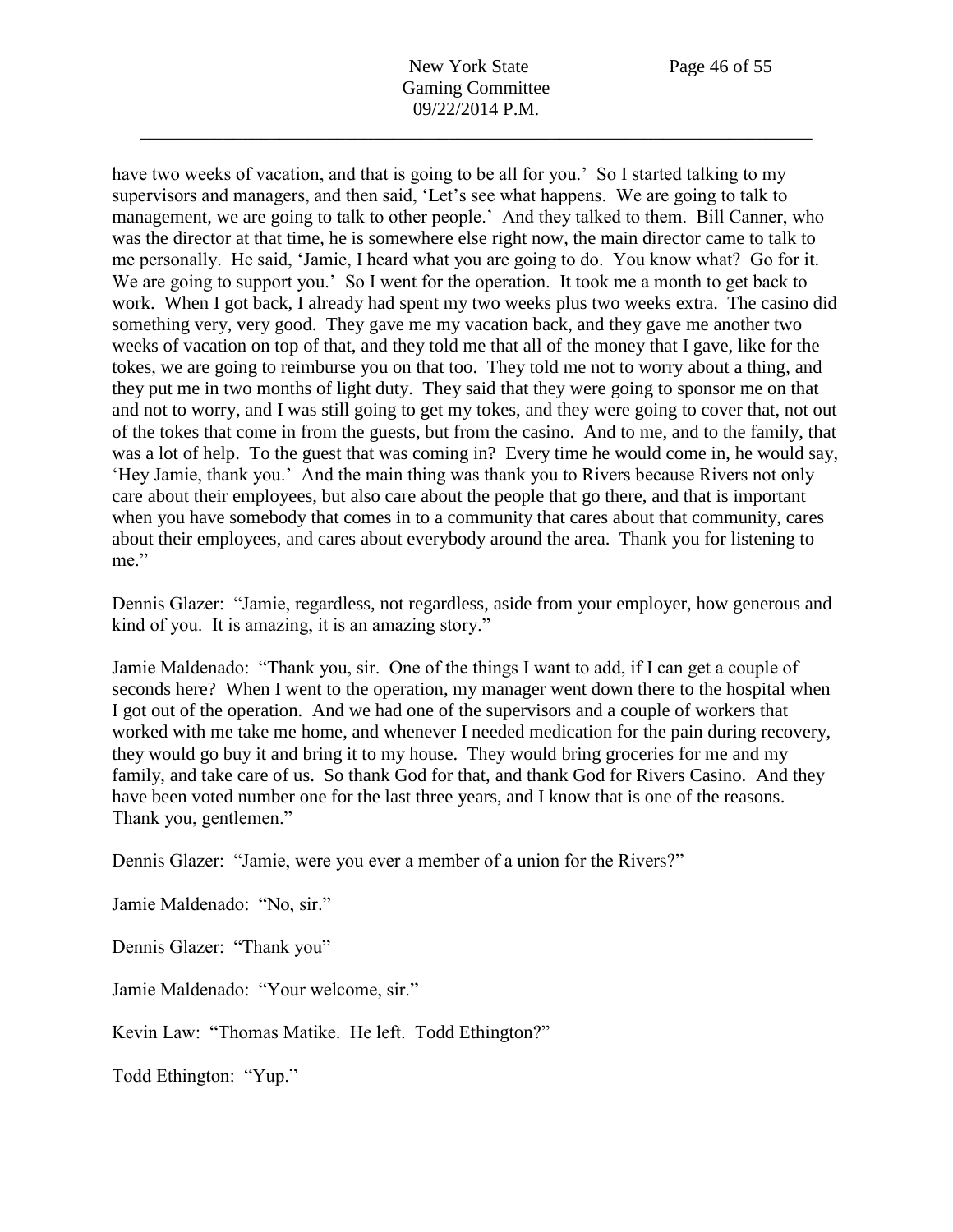Kevin Law: "Are you Chad?"

Todd Ethington: "No, this is Mike Monterio. We are going to take our time together. We're neighbors with Howe Caverns. Thank you for allowing us to talk tonight. It has been a long day for everyone. My name is Todd Ethington, lifetime resident of Schoharie County. I have been a police officer for Schoharie County for 25 years. I have been a small-business owner for The Work Number. The Work Number is a pay-per-use verification system, which only reports an applicant's dates of employment with a company. This limited information does not provide an applicant's standing with a company or details of their work per ten years plus, but most importantly, I am a neighbor to Howe Caverns. I live not even a tenth of a mile from the site of this casino. I live in a postcard-picture county with high taxes, no jobs, and no future for my kids. Without this casino, school and property tax increases are the only thing I look forward to. I realize traffic will increase, noise will increase, and the rumor is that my home may decrease in value, but I don't care. However, today I come in support of Howe Caverns and Schoharie County. It is our time! Believe, build it, and it will come. And with it the business will come, and more growth will come to Schoharie County. After today, I believe….Thank you, gentlemen, my neighbor, Mike Monterio."

Mike Monterio: "Hello gentlemen. My name is Mike Monterio, and I am the past supervisor of the Town of Cobleskill. I just want to say that Howe Caverns has been a bright star in Schoharie County, drawing many visitors and employing many local residents, including one of our sons during his high school and college career. But Schoharie County has dire economic problems, as you have heard, by severe flooding that we have experienced. We need economic development. I believe in thinking outside the box. I believe a casino would make the Howe Caverns area an even brighter star. This shovel-ready project would help make Schoharie County a more attractive place to do business, to earn a living, and to help develop economic opportunity, so that our sons and daughters can remain in the county or in New York State, rather than going to Texas. I have great expectation that granting a casino gaming license at Howe Caverns would be a significant benefit, not only to us locally, but to our entire region and the State of New York. Thank you for giving me this opportunity."

Todd Ethington: "We have some special people coming up next."

Kevin Law: "Next is Chad Newell. Is Chad here? We've got a group."

Chad Newell: "Thank you."

Kevin Law: "Chad, tell us how you really feel."

Chad Newell: "I would like to take this time to thank the siting board for the opportunity to speak. A group of marathon runners, including myself, called the Scary Leg Runners, from Schoharie County, coupled with members of the Schoharie County ARC, just ran a marathon and a half from the proposed site of Howe Caverns Resort and Casino here to the Holiday Turf Inn."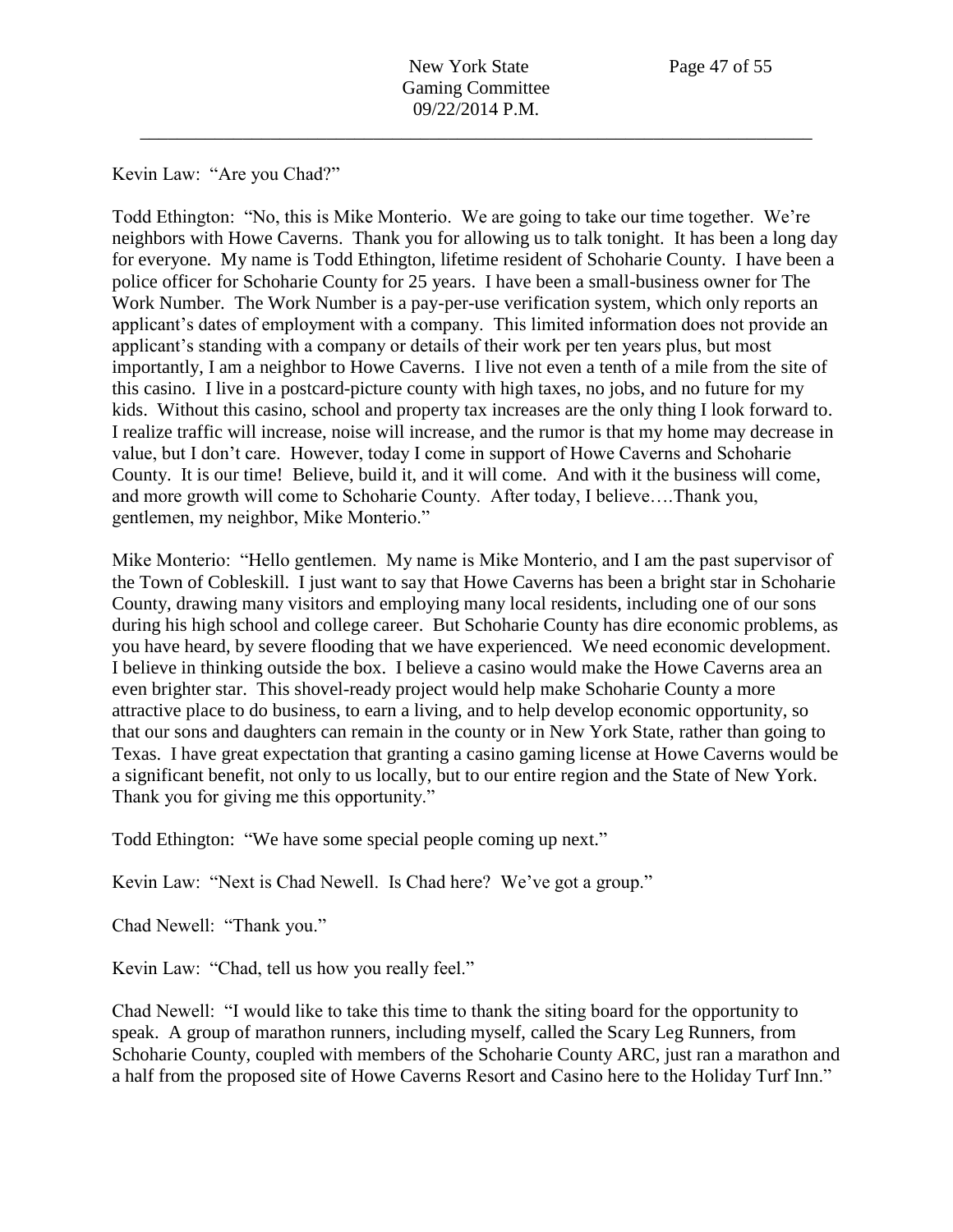Kevin Law: "Hey Chad, feel free to sit."

Chad Newell: "To tell this board why it is our time in Schoharie County. We know that we have the best site, the best plan, and we fit the criteria set by Governor Cuomo and the siting board better than any other site in all of New York State. Not only does our plan allow for a casino, but also a water park for families. The current Howe High Adventure Park and the current cave tours at Howe Caverns make this a real family tourist destination, not just a gambling facility, like the other locations requesting a license. The residents of Schoharie County are resilient, hardworking, and determined. Not only will we make this project successful, but collectively, we will also make you, as members of the siting board, and Governor Cuomo, proud of the facility. We know you will be happy retrospectively that you choose our location for the upstate resort and casino project. In closing, this project will be a game changer for the entire region. It will make the most difference for Upstate New York by being at Howe Caverns in Schoharie County, more than any other location in the state. When making your decision, we ask you to choose Howe Caverns Resort and Casino. It is our time in Schoharie County. Thank you."

Dennis Glazer: "Excuse me. That fella in the back, he is walking out now, who looks like he is my age, he just ran that too?

Howe Cavern Group: "Yes."

Dennis Glazer: "How many miles is that?"

Howe Cavern Group: "Thirty-seven."

Dennis Glazer: "So it is longer than a marathon."

Howe Cavern Group: "Yes."

Dennis Glazer: "Well you put me to shame, old fella."

Kevin Law: "Thank you Chad. Okay, back to the previously-registered list. Dr. Eric Brymer."

Dr. Eric Brymer: "Boy, how do you follow that? I actually remember the day I voted on Proposition I. I really didn't know much about casinos, and I was kind of hemming and hawing, and my wife said, 'Maybe you want to vote no because what if they build this in your backyard?' And I said, 'Oh no, there is no way that's going to happen.' Now let me explain, I wish I could show you on a map. I live on a road in East Greenbush called Third Avenue Extension, and if you drew a straight line from Thompson Hill Road to denied Laet's Landing, my house is almost smack in the middle, so I am two miles away from one casino, and two miles away from the other proposed site. So it is an interesting thing; you have people who are NIMBY-not in my backyard, so I have two casinos in my backyard, and there is a huge difference between these two sites in my view. And I am actually going to bring up two things that may not seem related,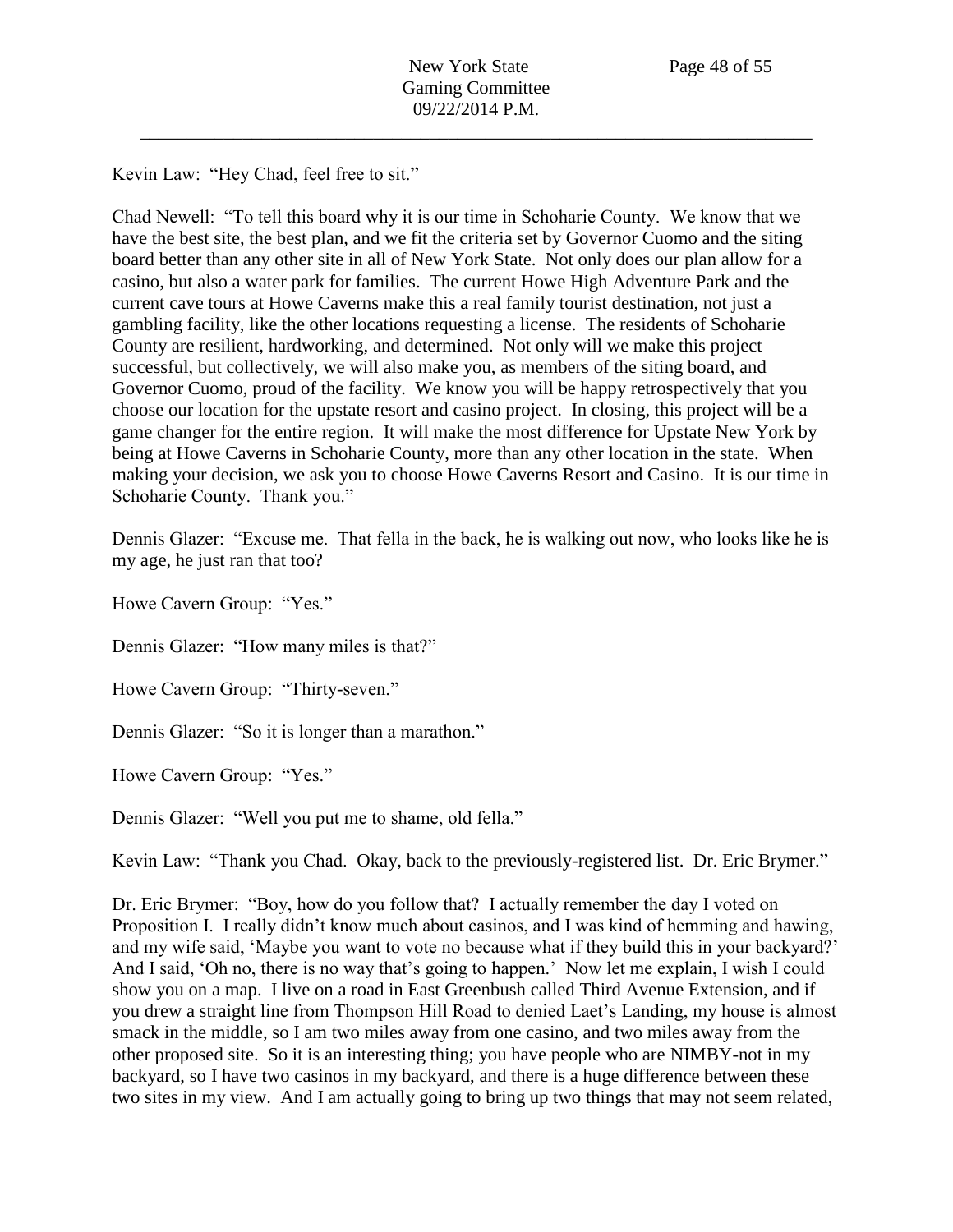but I have two children, ages eight and eleven, and I am really concerned about their safety on this road. Third Avenue Extension actually directly connects via the Dunn Memorial Bridge, where the East Greenbush is going to go with downtown Albany, so I am expecting a lot of traffic, and I am worried about DWI traffic accidents. So when I wrote to my town board, expressing my concerns, this is what one of my board members wrote back, '*Someone could get drunk at the sports bar and crash into your family; does that mean that we shouldn't have a sports bar in town?*' Now the thing that upset me about this was that I really was just looking for the kind of answer that they were going to increase DWI enforcement. That would have satisfied me. I want to read another thing. I got a glossy brochure in the mail, talking about how I was going to get a 30-percent tax break. So this was the second time I emailed my town board, and I asked if this was true, if this was based on their numbers or if this was some exaggeration. For this one, I got two responses back; one said, '*We haven't crunched the numbers'*, and the other one said, '*Does it matter? Our taxes will go up unless we are lucky enough to get this casino*.' Now I want to tell you a little bit about myself. I don't count on luck. I know it is easier to just trust the developers and count on luck. You know what? Maybe I would trust the Rivers Casino developers more than the East Greenbush developers. When I moved to East Greenbush, it was the first time in my adult life that I lived in a community that wasn't struggling with poverty. Previously to moving to East Greenbush, my wife and I lived in Troy, New York for six years, and prior to that, I lived in Binghamton, so I know what an economically-distressed city looks like. And I will tell you a little bit something about East Greenbush. The actual casino location on Route 4 is exactly the opposite of economically distressed. It is arguably the most prosperous shopping area in Rensselaer County. Have you guys been to the location? Have you seen it?"

## Kevin Law: "Not this one yet."

Dr. Eric Brymer: "I urge you to go to the casino's proposed entrance on Route 4 and walk north. Here is what you are going to see: You are going to see a Regal Cinema, a Wal\*Mart, a Panera, a Pet Smart, a Target, a Staples, a Home Depot, and twenty-five other businesses. A lot of them are family owned, they are small businesses, and they are all thriving. And the thing that I want to ask is this specific location; how exactly will the casino help develop this area? It doesn't seem like it needs a casino. One of the places we go to is Gene's Fish Fry, and I just imagine that place getting bulldozed to make way for a more profitable business, maybe a gas station, as I think that would be more profitable than a family-owned fish fry. And I am just worried that that is the kind of economic development that we are going to see in East Greenbush. Now this is not NIMBY; I am not speaking against the other casino location, which is just two miles down the road in the other direction. And the reason for that is that those developers have the common sense to pick a lot that is between the Hudson River and railroad tracks, and I think they really made a wise decision. I know I am running out of time, but I really think Hollywood couldn't make this up. They really couldn't make this up. Here is what we have: We have a Racino owner, who happens to be one of New York's top lobbyists. He wants to build a casino in a zoned residential buffer. This land will share a border, you heard, with a Girl Scout camp and a Montessori school. But this land is literally across the street from a movie theater, and it is across the street from the most prosperous shopping area in the county, as far as I am concerned. So really, here is all that we really need. We need Clint Eastwood to play the role of that angry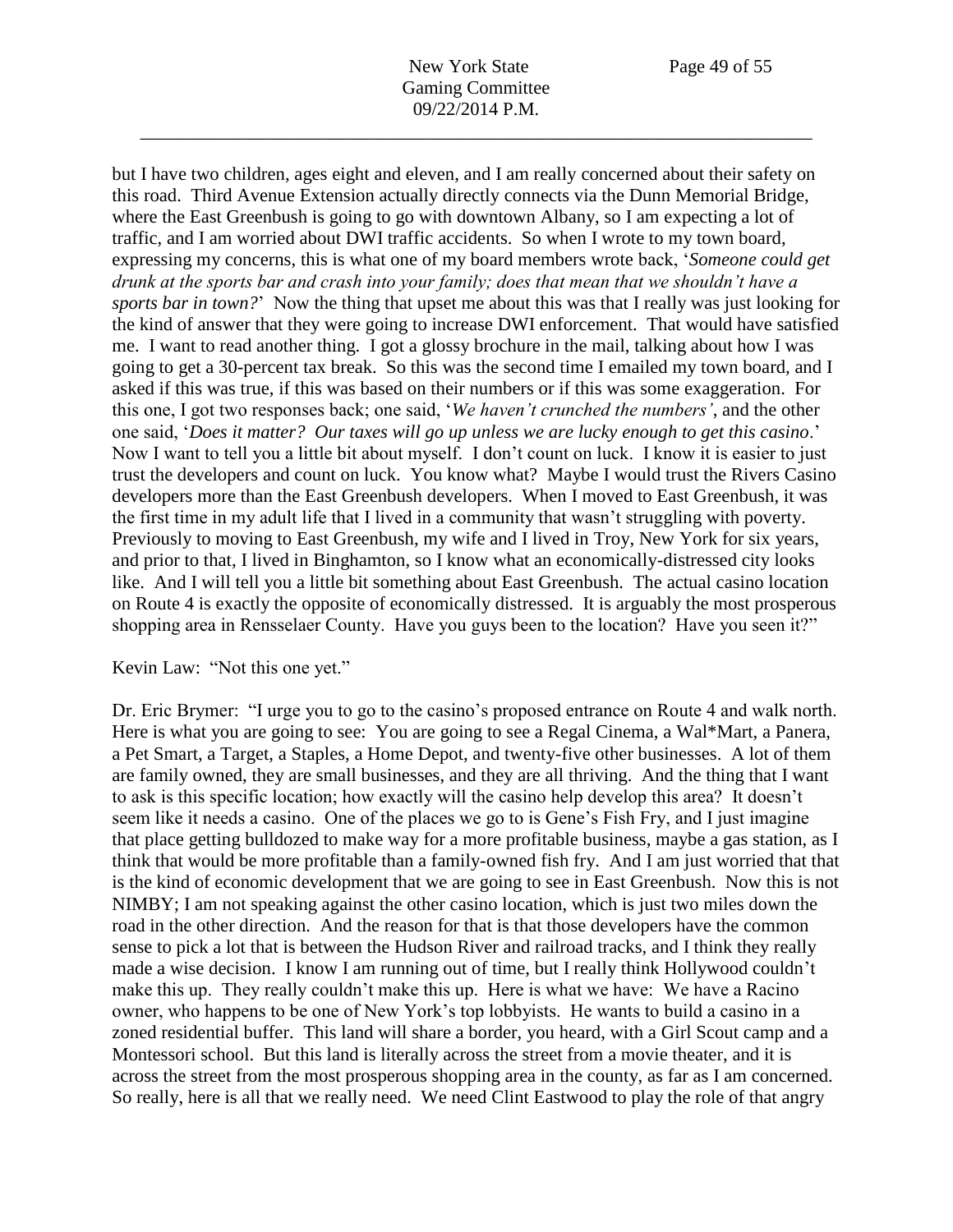guy on Thompson Hill who is going to save this community from the evil empire of Jimmy Feathers. I wish I was that guy, but I am just some worrisome dad, and the thing that I really worry about is if East Greenbush gets this casino, it just gives me very little hope in the process, and it makes me wonder if maybe the smart move for my family would not be to just move off the street, but maybe to move completely out of New York State. Thank you."

Kevin Law: "Susan Price? Hi, Susan."

Susan Price: "Hi. Thank you for your time. My name is Susan Price. I am an East Greenbush resident and homeowner. I am also a licensed mental-health counselor and have come here directly from my work as an Addictions Counselor. So due to my profession, I have to open my remarks by saying that I cannot ignore the documented social ills resulting from gambling. Most alarming from a mental-health standpoint, studies have found that visitors to and residents of gaming communities experience significantly elevated suicide levels after casinos open. And these in past have been seen within the first year. An increase in pathological gambling occurs when casinos open, and the National Council on Problem Gambling reports that one in five pathological gamblers attempts suicide; a rate higher than for any other addictive disorder. With all the dysfunction the casino will introduce, I could make a fortune, but I would rather prevent human misery than make money off it. The benefits promised by the casino developers keep getting scaled back, at least in East Greenbush, while the negatives remain. I urge the commission to consider not awarding any casino license at all. However, I now want to address why the proposed casino in East Greenbush would be a particularly bad choice. When I tell friends from elsewhere that a casino is proposed for what is currently a quiet, residential area, a wooded area near a Girl Scout camp and schools, and off a road that is already congested, they find it hard to believe. Because it defies common sense. The reason it is being proposed for that site is that rich, powerful, outside interests want the view from up there to set their proposal apart. So just so these outsiders can name their casino Capital View, we would destroy an area by putting a casino where it cannot be justified? It is outrageous. Especially since the casino won't want customers admiring the view. They want them inside losing their money. I attended the town board meeting on June  $4<sup>th</sup>$ . The crowd filled the school auditorium, and it was clear just from all the signs that the overwhelming majority of those in attendance were opposed to the casino. This was borne out by the speakers. A strong majority of those who spoke were East Greenbush residents speaking against the casino. Of the minority who spoke in favor, many identified themselves as employees of the applicants, and they were union representatives or others who think that they can benefit financially from the casino. Almost none were East Greenbush residents. Yet the next week, the East Greenbush Town Board went ahead and voted five to zero for the casino proposal. The applicants state they have the required local support, based on the town board vote. This is disingenuous. This proposal does not have local support. On the contrary, there is strong local opposition. The East Greenbush proposal has generated the most controversy by far due to the unsuitability of the location and the unacceptable way that the East Greenbush Town Board has conducted this process from the beginning. Some months back, I left the East Greenbush library, and outside, a volunteer was collecting signatures for the petition opposing the casino. Now they are up to over 3,000 signatures. A man with a young girl walked by the table without signing or indicating that he supported their effort, but as we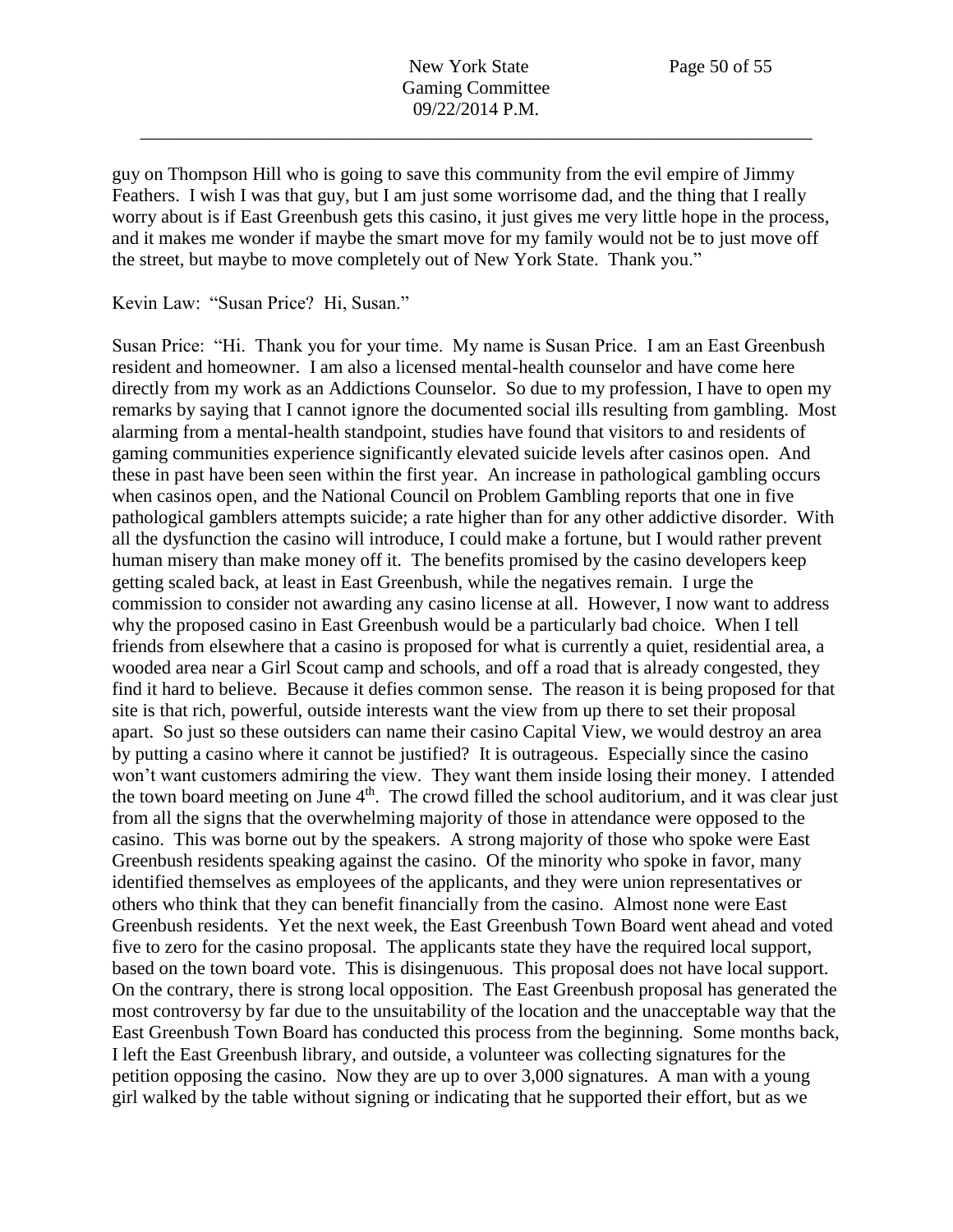New York State Page 51 of 55 Gaming Committee 09/22/2014 P.M.

\_\_\_\_\_\_\_\_\_\_\_\_\_\_\_\_\_\_\_\_\_\_\_\_\_\_\_\_\_\_\_\_\_\_\_\_\_\_\_\_\_\_\_\_\_\_\_\_\_\_\_\_\_\_\_\_\_\_\_\_\_\_\_\_\_\_\_\_\_\_\_\_

walked to the parking lot, I heard him explaining to his daughter that it is something that the politicians want, but the people don't. That sums it up. And now, even the political support is splintering. Since the original vote, one member of the town board has changed her mind, and another has recused herself due to conflict of interest, though she did so only after pressure from Save East Greenbush and should have recused herself from the original vote. So now it is down to three remaining board members continuing to align with outside interests, trampling over the wishes of East Greenbush residents. Do you feel this is the way the process should work? East Greenbush residents are being disenfranchised in this process. I sent the Gaming Commission an email in June. In that email, I asked, and I ask again, do you feel that a casino should be put where it is extremely opposed? Do you feel that five members of the town board, now three, should foist something so unwanted on a town, when we elected them to represent us? Do you feel that powerful outside interests should get to trump the wishes of the resident? If you choose East Greenbush for the casino site, you will be complicit in these injustices. Please do not do this. Please keep in mind that whatever arguments you are hearing in favor of a casino, such as jobs; the alleged benefits would apply to any of the proposed sites, while the other sites do not have the negatives of the East Greenbush proposal. If you choose to award a casino license in the Capital District, and I hope you don't, please choose a site that is at least suitable and where it is actually wanted by the residents. East Greenbush fails both conditions miserably. Thank you again for your time."

Kevin Law: "Thank you. Next we have a tag team; Assemblyman Angelo Santabarbara with Assemblyman Phil Steck. Are they here? Are they here? Are you one of the assemblymen?"

Assemblyman Phil Steck: "Yes. Thank you very much."

Kevin Law: Commissioner Thompson is on the phone here, so…"

Commissioner Thompson: "Hi Kevin."

Kevin Law: "Hi Commissioner. We are going to mute you. We are going to mute your line, and we are getting started."

Commissioner Thompson: "Okay, I am muting my line."

Kevin Law: "Thank you. Okay, I am going to start the five minutes over again. Okay, the floor is yours."

Assemblyman Phil Steck: "Thank you very much. Thank you for having me here today. My name is Phillip Steck. I represent the City of Schenectady, together with my colleague Angelo Santabarbara, who will be sharing my time, and also represent the Town of Niskayuna in Schenectady County, and the largest municipality in my assembly district, which is the Town of Colonie. It is interesting because I have grown up in the Town of Colonie, and I was active before I became an assemblyman, more in the affairs of Albany County. But actually, that gives me a very unique perspective to present to you on the City of Schenectady and why I am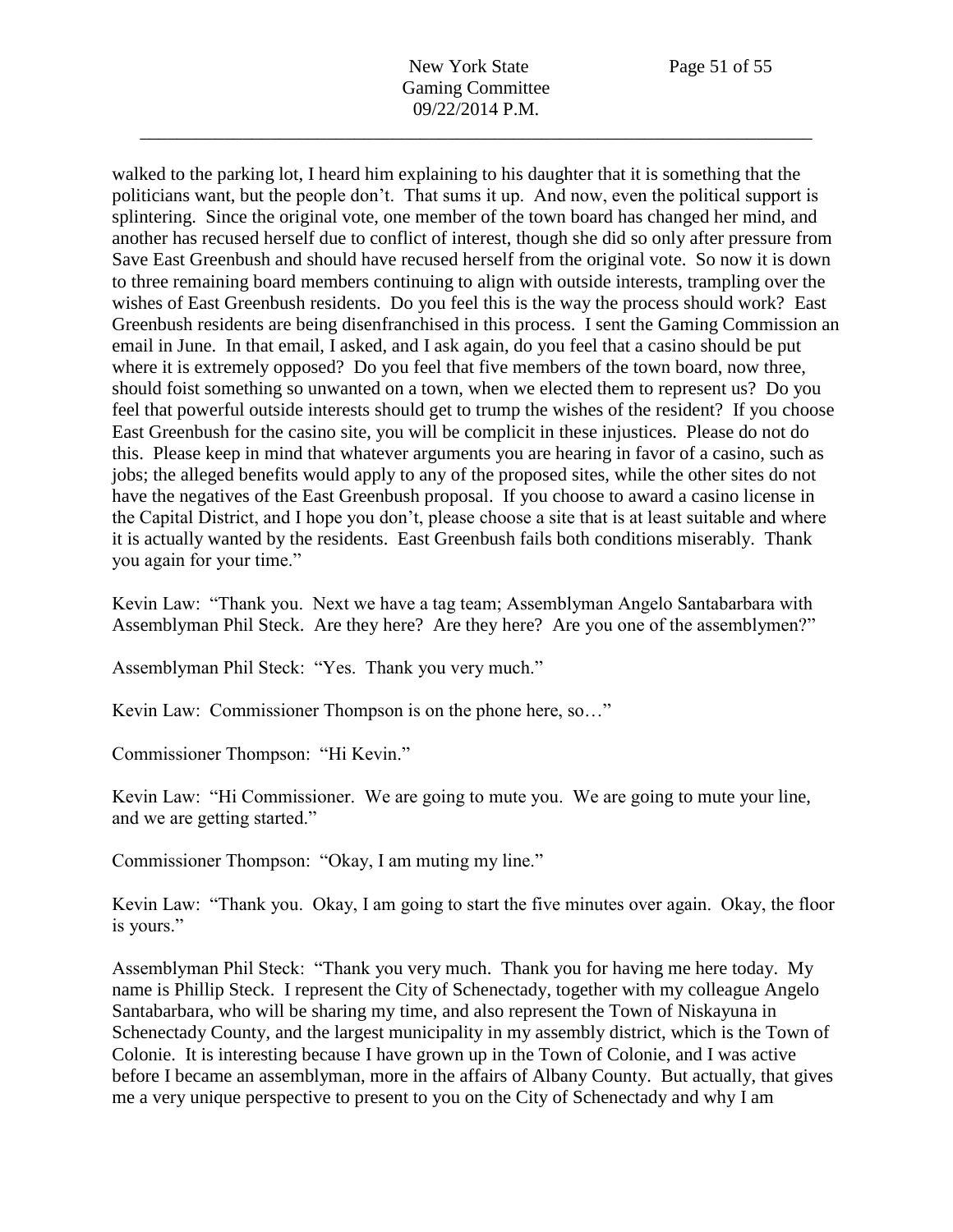New York State Page 52 of 55 Gaming Committee 09/22/2014 P.M.

\_\_\_\_\_\_\_\_\_\_\_\_\_\_\_\_\_\_\_\_\_\_\_\_\_\_\_\_\_\_\_\_\_\_\_\_\_\_\_\_\_\_\_\_\_\_\_\_\_\_\_\_\_\_\_\_\_\_\_\_\_\_\_\_\_\_\_\_\_\_\_\_

speaking today in support of the Rivers Casino and Resort at Mohawk Harbor. Since I have come to represent Schenectady in the New York State Assembly, I have seen a city that has a tremendous public spiritedness and citizen involvement and commitment. I think one of the things that characterizes Schenectady is because it was a long-standing private-sector town that Schenectady is always committed to pulling itself up by its own bootstraps, and the leader in that process has been the Galesi Group, that which is the developer of this project. It is probably impossible to find a developer in the Capital Region that has done as much for a community as Galesi and has been such a leader in the revitalization of Schenectady. Plus, as an assemblyman who voted in favor of the casino concept, remembering the original reason that we are doing this in the first place is that it was supposed to be placed in an area where it could maximize benefits to a disadvantaged community. The City of Schenectady, as you know, was at one time a manufacturing center. It has had a decline in that type of activity, and there is a tremendous poverty rate in the City of Schenectady. So in terms of the purpose of the casino project, to have it located in Schenectady would fill that need, I think, better than any other location because of the large population of Schenectady. Also the location, itself, and this gets into the casino operator itself, which is Rush Street Gaming and Mr. Bluhm. This location down on the Mohawk River echoes almost perfectly the successful casino that they are operating in Pittsburgh, Pennsylvania. So again, I think because of the quality of the combination of Galesi and the Rush Group, and the public spiritedness of Schenectady, its commitment to revitalization, the need of the City of Schenectady, which is a place where I think this money that will be generated through this project will be put to great use and serve the purpose that we all voted for in the New York State Assembly, when we passed this legislation. So with that, I will yield the remainder of my time to my colleague, Angelo Santabarbara."

Kevin Law: "Thank you, Assemblyman."

Assemblyman Angelo Santabarbara: "Thank you. I am Assemblyman Angelo Santabarbara. I represent the 111<sup>th</sup> Assembly District, which includes Montgomery County, parts of Albany, and parts of Schenectady County. It also includes a portion of the City of Schenectady. I was born in the City of Schenectady. My parents came to this area because of good-paying jobs and a chance for a better life. I am raising my family here, and as my colleague said, we are looking to create better opportunities, so the people can stay in our area and raise their families, as well. Like many areas of Upstate New York, in recent decades, we have had our challenges, but I believe this casino project in the Schenectady area would make those challenges a little easier. The revenue that could be generated by the Rivers Casino and Resort at the Mohawk Harbor has the potential to significantly reduce the local property-tax burden, and it will mean direct aid for our local schools, our local governments. I support this project because it also has strong community partners with local organizations and small businesses playing key roles in the planning, implementation, and future of the Mohawk Harbor site. This high level of local involvement is one of the major reasons why I believe in this project. One of the leading partners, as you have heard, the Galesi Group, has a proven track record as a good steward of the public's interests. I have witnessed their efforts to work with the community and leave a positive impact on the area. I am also speaking on behalf of this project because of the level of local support I have seen. In other communities, there has been public opposition, but there is a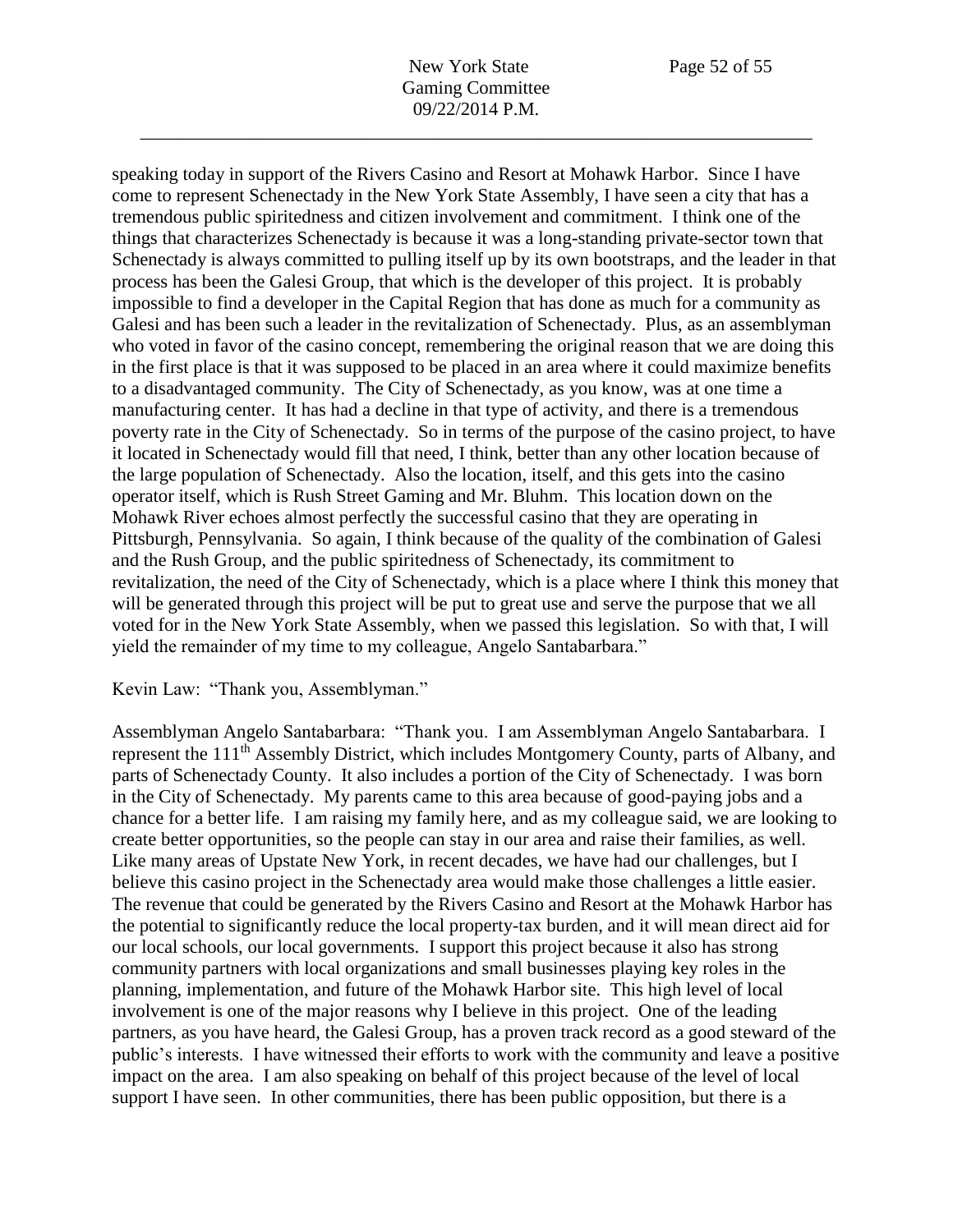groundswell support for the Schenectady-area casino. Our local municipalities are behind this project, including the neighboring city, the Montgomery County City of Amsterdam, which recognizes the potential and has passed a unanimous resolution of support. It is clear that the people of my assembly district are looking for new economic development opportunities for our area, and I believe the scope of this project and its location will give us many good-paying jobs for people in Schenectady, Montgomery, and the surrounding area, surrounding counties. The legislation that authorized Upstate New York for casinos was intended to have a positive impact on the local economy and tourism, and with the Rivers Casino and Resort proposal, I believe that we have that transformative project for the Capital Region. The Mohawk Harbor area in Schenectady is ready for development, and I believe this project will be a catalyst for additional projects, like hotels, restaurants, and many more supporting industries. I think this corridor could really become something special with this casino project. Thank you."

Kevin Law: "Thank you assemblymen. Next up is Guy Warner. Is Guy here?"

Guy Warner: "Good afternoon, my name is Guy Warner, and I am an East Greenbush resident. Thank you for the opportunity to speak with you. I will keep my comments brief and specific to the flaws of the Capital View Casino application. In my career, I have helped write and have scored several requests or applications, so I can state that there are several key points to any application. One, is it factually correct. Two, has the applicant made the case that they would be able to do what they say they will do, and three, has the applicant met the requirements of the RFA. The Capital View Casino application fails on all accounts. The original presentation to the town stated that the application would be for a 300-million-dollar casino with a 300-room resort-style hotel. This is what the town officials based their original vote upon. After their vote, town officials were notified that when the application would be submitted to you, it would be now a 100-room boutique-style hotel and the entertainment showroom venue seating had been reduced by one third and the covered parking reduced by one half. As our town board member, Mary Ann Matters has stated, this is nothing more than a bait-and-switch situation. As you know, the fact is that bait-and-switch practices are not normally allowed in the RFA process, particularly when used to obtain approval, since these approvals would be based on false or faulty information supplied by the applicant. It should be noted that the application itself, in exhibit 9A2A, still refers to the 300-room hotel, so the application, itself, is inconsistent. The application states that it will make improvements to I90, specifically the addition of an eastbound-right-turn lane and a new west-bound onramp for Route 4. As I90 is an Interstate Highway, the applicant does not have the ability to ensure such promises, nor permission to make such improvements. These are federal highways. The application states that independent experts conducted impacts on traffic and roadway infrastructure, water demand, wastewater production, storm water discharge, electrical demands, and light pollution. It is not clear who saw and paid for the reviews of the application, but one must assume that it is the applicant. In this case, the people of the Town of East Greenbush would prefer truly independent impact analysis in these areas, not analysis paid for by the applicant. The RFA states that there must be an indication of local support. The application has failed to adequately show this. No town-wide referendum was held on this issue. Since it is generally acknowledged that the majority of the town residents are opposed to a casino located in the town, the applicant merely entered his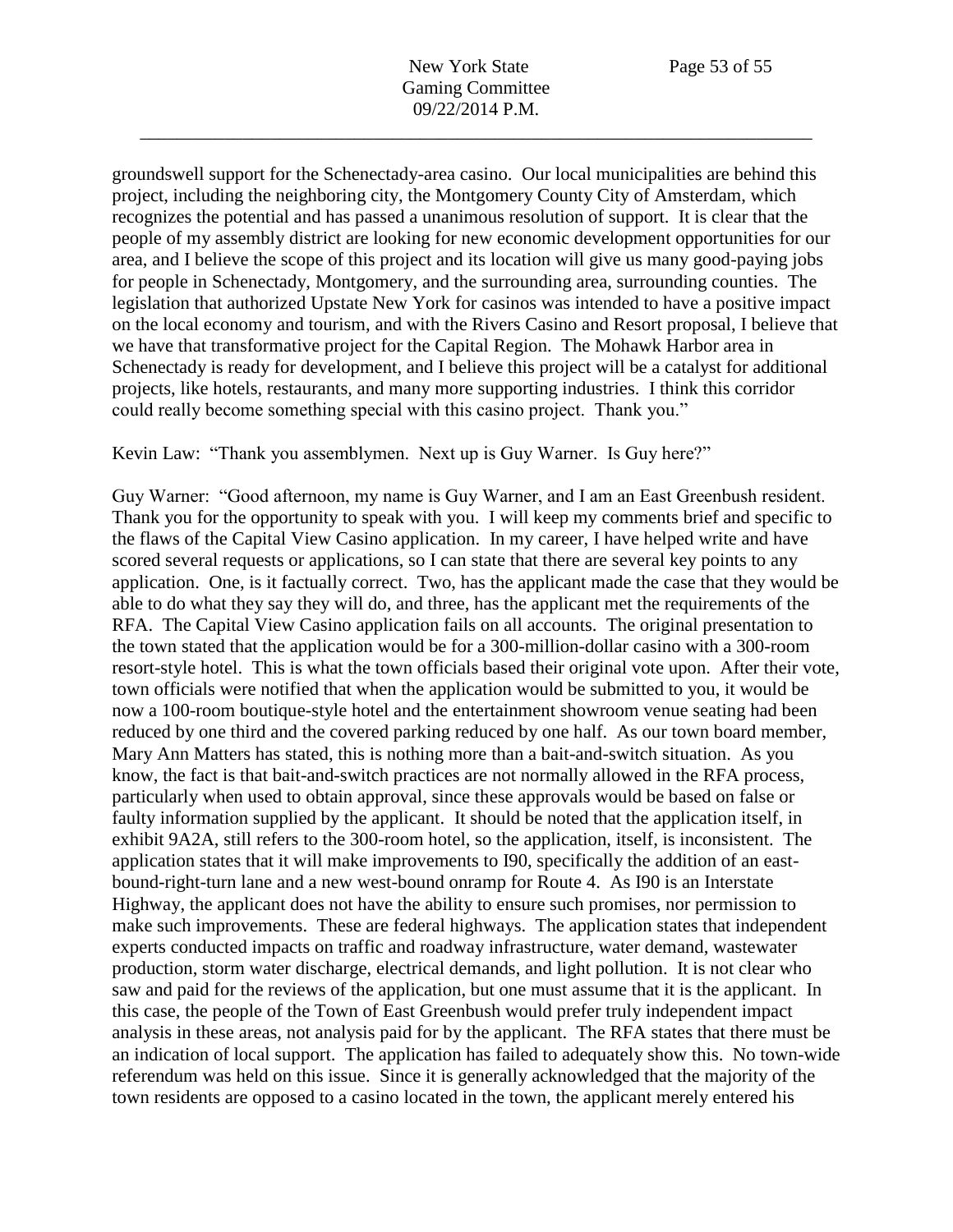documentation on the vote of the town board, which based its vote on the previously described, incorrect information. This same vote is now subject to at least one lawsuit, a possible investigation by the New York State Attorney General, and it was done by a town board where one member has since come out against the casino application, and another who has recused herself from all future votes on this matter due to a potential conflict of interest. The RFA states that the casino must be in a appropriately-zoned area and in an area of fiscal need. The proposed casino would actually be in an area zoned residential buffer, next to a Girl Scout camp, next to a Montessori school, within a mile of a high school, and has its footprint of federally-designated wetlands, and is in a prosperous community. It obviously fails on this count, as well. It should be noted that the proposed location also has one animal species that is a proposed candidate to be on the endangered-species list, the Northern Long-Eared Bat. Yeah, I like that too. Finally, as state employees, you know that when we do our jobs, we are all required to insure that we in no way give the appearance of impropriety, favoritism, or bias. That being said, there may be individuals who have had roles in the application, who in the past have had business interactions with your committee. Let me be clear. I am not suggesting that there is anything illegal with that. Individuals have the right to earn a living; however, just like a gallon of spoiled milk in the refrigerator isn't illegal; there is just something about it that the entire situation does not smell quite right. I respectfully request you consider this point when reviewing the application, as well. I ask you all to give careful considerations to my point and reject this application. I am sure there are more deserving areas and applications, which you could choose from. I think we have heard from some. Please remember that no matter what the applicant or the advocates for that application state, as Winston Churchill said, '*The truth is incontrovertible. Malice may attack it, ignorance may deride it, but in the end, there it is*.' Thank you very much for your time."

Kevin Law: "Guy?"

Guy Warner: "Yes, sir."

Kevin Law: "I just want to say to you. None of us work for the state. We are volunteers in this process."

Guy Warner: "But you are going to be upholding the same principles that it is not going to be biased or anything else?"

Kevin Law: "Of course."

Guy Warner: "But we, of course, feel that you are going to do that."

Kevin Law: "Certainly. We just did not want you under the misimpression that we are employed by the state."

Dennis Glazer: "But I thought you made a comment saying members of this committee have had business dealings with who? Which committee and with who?"